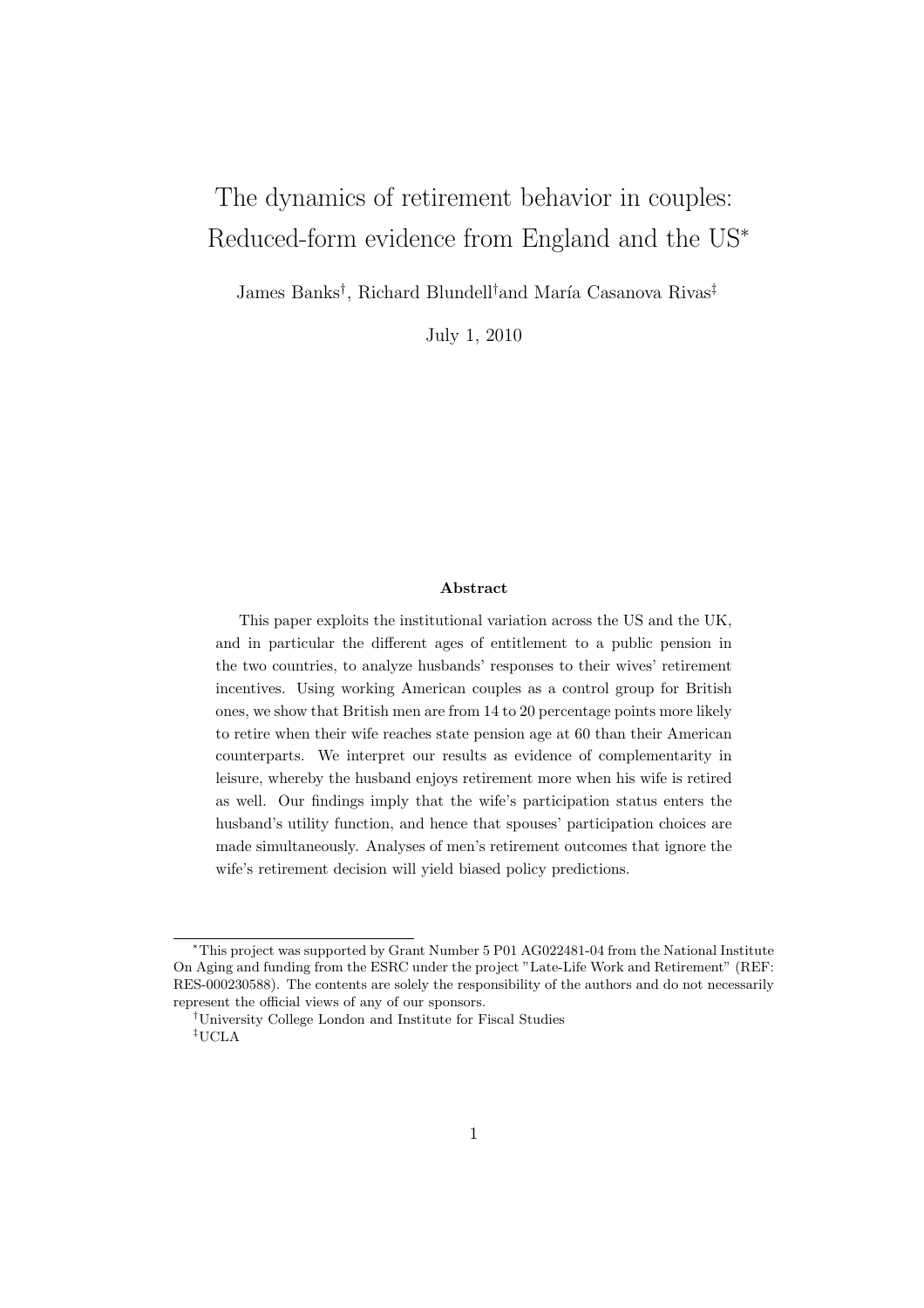## 1 Introduction

Labor market participation of older individuals is nowadays a major policy issue. In the current context of an ageing population, most countries in the developed world are introducing policy changes to encourage the delay of retirement, such as increasing retirement ages or restricting access to non-standard routes out of the labor force. The large literature analyzing the effects of Social Security and pensions on individual behavior is now more relevant than ever.

Many studies in this literature have looked at individual retirement incentives<sup>1</sup>, but only recently has the focus began to switch towards retirement behavior of couples<sup>2</sup>. However, given that the typical worker approaching retirement age is married, it is crucial to be aware of potential interactions between spouses.

Evidence of joint retirement, defined as the coincidence in time of spouses' retirement dates, has been found in data from very different sources, including the New Beneficiary Survey (Hurd (1990a)), The National Longitudinal Survey of Mature Women (Gustman and Steinmeier (2000)), the Retirement History Study (Blau (1998)), and the Health and Retirement Study (Michaud (2003)). Different mechanisms may be at play in driving joint retirement outcomes in couples: financial incentives, willingness to spend time together after retirement, common shocks, caring needs of one spouse, children or grandchildren, etc. These can be broadly classified in four categories: sorting of spouses according to their tastes for leisure; correlation in observable variables such as assets, wages, pension incentives, health status, etc.; correlation in time-varying shocks; and interactions in leisure, so that spouses enjoy their own retirement more if their partner is retired as well.

Understanding the reasons underlying joint retirements is important for policy analysis. In particular, the presence of spillovers in spouses' decisions would imply that policies aimed at the individual level can potentially impact the behavior of both partners. In the UK, the state retirement age for women, which is currently 60 years of age, is set to increase by six months per year from 2010 until it reaches 65 in 2020. This is expected to affect women's retirement patterns. Given the incidence of joint retirement in the  $UK<sup>3</sup>$ , which we document in the paper, the question is whether this type of policy will change men's retirement patterns as

<sup>&</sup>lt;sup>1</sup>See Hurd(1990b), Stock and Wise (1990), Blau (1994), Diamond and Gruber (1999), Rust and Phelan (1997), French (2005).

<sup>2</sup>See Gustman and Steinmeier(2000), Blau and Gilleskie (2006), Coile (2004a, 2004b), Michaud (2003), Michaud and Vermeulen (2004).

 $3$ The institutional setting we describe in the paper is common to all the UK. For simplicity we will refer to the UK when talking about the data too, even though ELSA only surveys English households.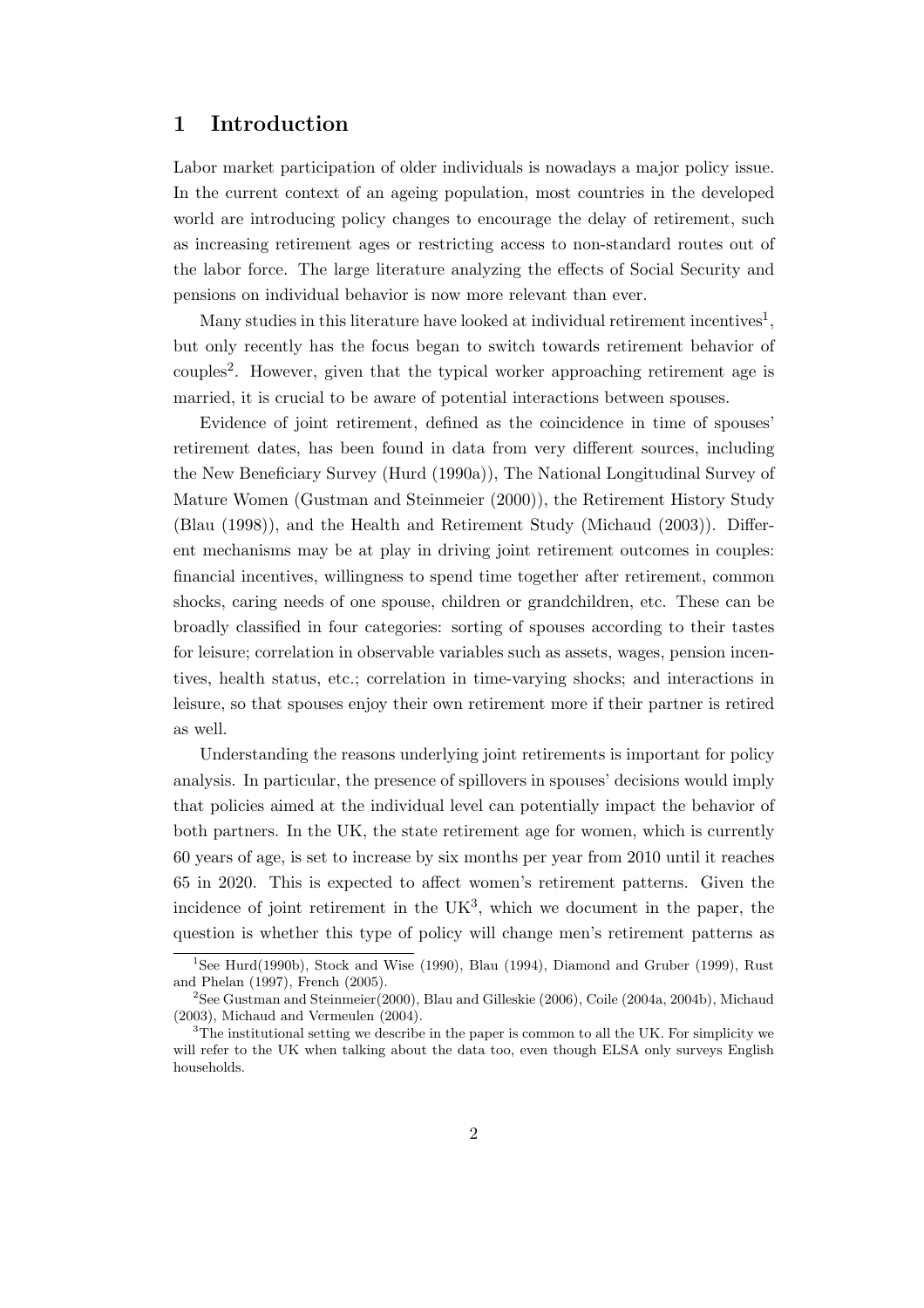well.

In this paper we use the exogenous variation in institutional incentives to retirement between the US and the UK to analyze the effect on husbands' participation of their wife's retirement. Using working American couples as a control group for British ones, we are able to identify significant responses of British husbands to their wives' (exogenous) retirement incentives. Moreover, we show that the husband's retirement is directly linked to the actual realization of the wife's transition, using institutional incentives to instrument the latter.

Our results provide evidence of the existence of spillovers in spouses' retirement decisions. We attribute those to complementarities in leisure, whereby husbands value retirement more when their wife is retired as well. This raises the value of their leisure when their wife retires, creating a link between husbands' retirement transitions and wives' retirement incentives. We do not exclude the presence of further mechanisms leading to a correlation in spouses' outcomes, but none of those can explain our results in the absence of complementarities in leisure.

Our results imply have important implications for policy analysis. Since the wife's participation status enters the husband utility function, their participation decisions will be taken simultaneously. Analyses of men's retirement outcomes that ignore the wife's retirement decision will yield innacurate policy predictions.

The rest of the paper is structured as follows: Section 2 reviews the literature on joint retirement and discusses our identification strategy. Section 3 describes the institutional settings in the US and the UK. Section 4 describes the data and observed retirement patterns for individuals and couples in the two countries. Section 5 outlines the empirical strategy. The results are presented in section 6, and section 7 concludes.

## 2 Overview

There is a growing literature on couples' retirement choices that has analyzed the determinants of joint retirement. A strand of this literature has estimated the extent of leisure complementarities within structural models of family retirement (Maestas (2001), Gustman and Steinmeier (2004), Casanova (2010)). These papers find that leisure complementarities are a key source of spillovers in spouses' retirement decisions, although they differ in their conclusions regarding the relative magnitude of leisure interactions and financial incentives. Regarding the role of unobserved tastes for leisure, Gustman and Steinmeier (2004) find that they are an important determinant of individual retirement decisions, but not of joint retirements.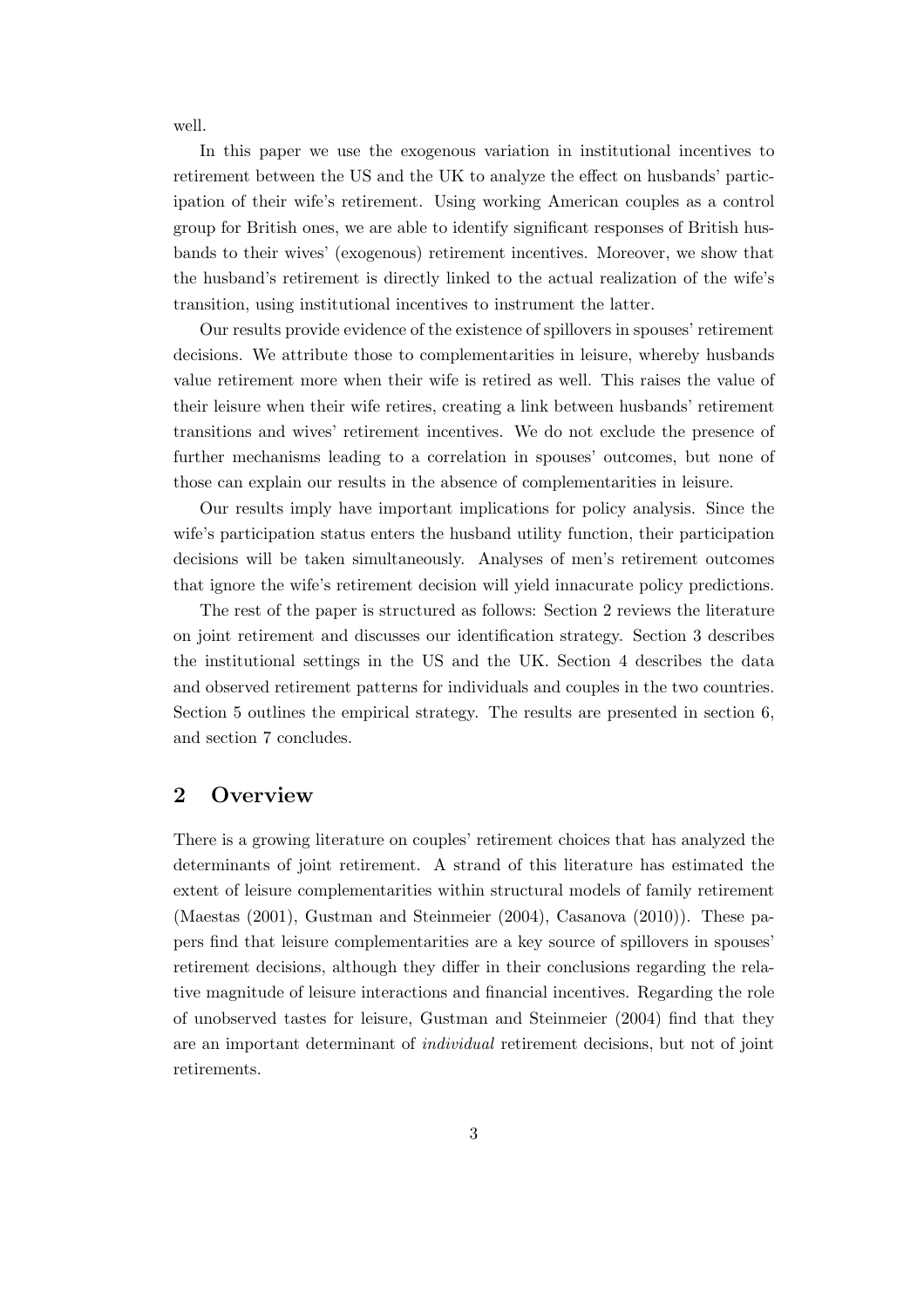The advantages of estimating structural models are clear when the objective is to recover utility parameters. However, they also have drawbacks. Structural models require a full parameterizations of individual preferences and stochastic processes, including distributional assumptions about structural errors. Moreover, these models must be sufficiently rich to capture the different sources of incentives to retirement (from the institutional setting, private and public pensions, etc.). Failure to properly capture any of them may lead to over or underestimation of the role of leisure interactions -Casanova (2010) argues that simplifying assumptions regarding the financial and stochastic environment in which couples make decisions lead Maestas (2001) and Gustman and Steinmeier (2004) to overstate the role of leisure complementarities relative to the incentives for joint retirement provided by the Social Security system.

A complementary approach is the estimation of reduced-form models of the effect of one spouse's retirement incentives on their partner's participation. This approach does not require distributional assumptions, but relies on the exogeneity of the measure of retirement incentives. Early studies<sup>4</sup> in this literature regressed indicators of the wife's participation on the husband's retirement status. It is difficult to argue that this identifies a causal effect, as the husband's decision is unlikely to be exogenous -on the one hand, both spouses' participation decisions are linked through the shared budget constraint. Moreover, in the presence of leisure interactions, each spouses' utility depends on their partner's retirement status.

Coile (2004b) addresses these endogeneity concerns in her analysis of how husbands and wives respond to their partner's retirement incentives. She finds modest but significant responses of husbands to different measures of their wives' Social Security and private pension accrual. In particular, her results show that the stronger the financial incentive for a wife to delay retirement, the less likely her husband is to retire. She interprets this as evidence of complementarities in leisure: the value of leisure is diminished for a husband whose wife remains employed, which makes him more likely to remain employed himself.

The identifying assumption in Coile (2004b) is the exogeneity of pension accruals. In particular, these must be exogenous to individual tastes for retirement. Part of the heterogeneity in accruals is determined by Social Security parameters such as retirement ages, percentage benefit increases after early retirement age, the number of years of earnings used in the computation of benefits, etc. These are clearly exogenous from the individual's perspective. On the other hand, there is some scope for forward-looking individuals to time their accrual according to

 $4$ See Coile (2004a) for a review.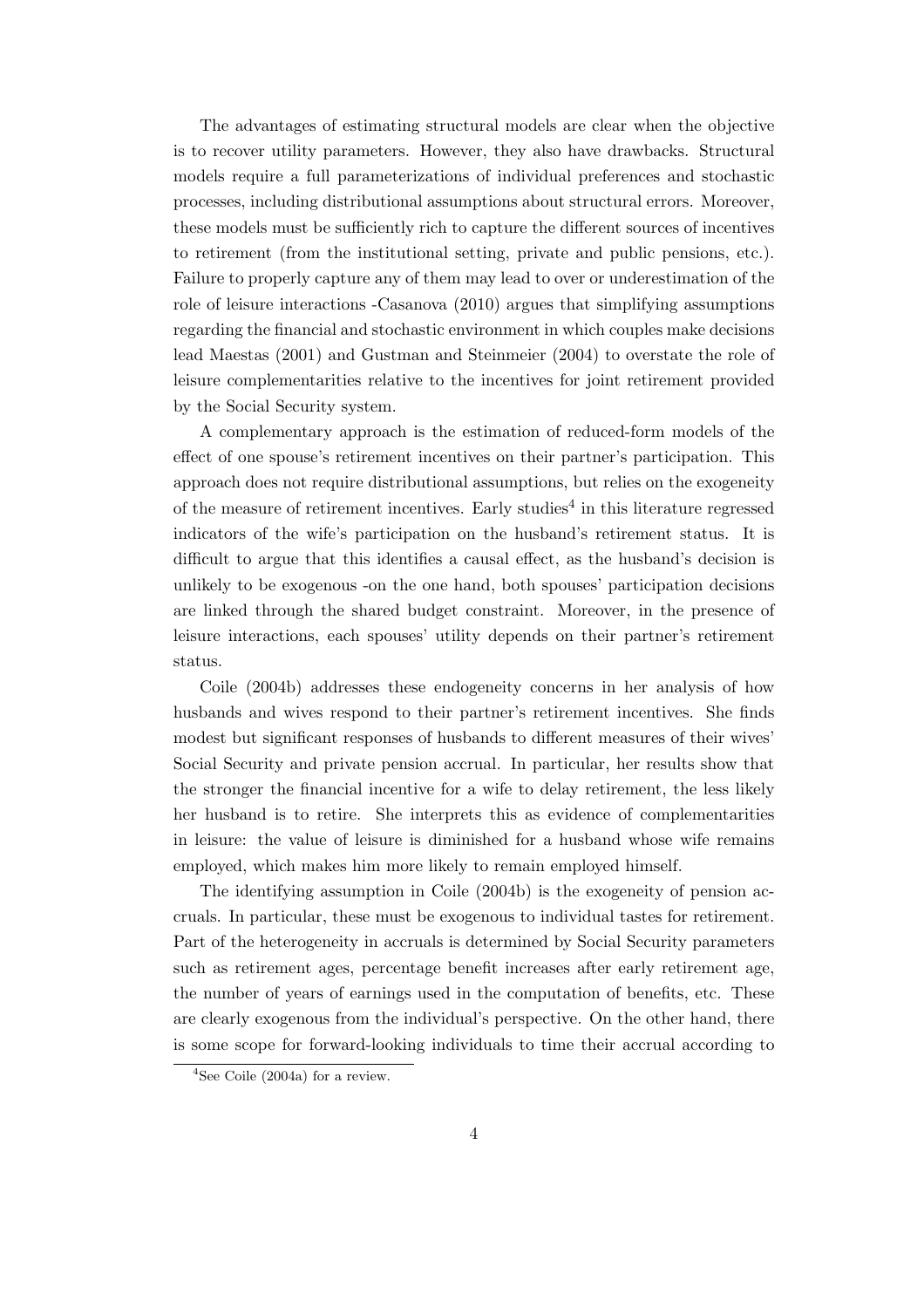their taste for early retirement. A man who intends to retire early may choose an employer providing a defined-benefit pension which allows him to draw benefits at age 55. A woman who wants to accumulate 35 years of earnings<sup>5</sup> before, say, age 62, may go back to work sooner after taking time off to raise her kids than a woman who intends to work until age 65. To the extent that these mechanisms are important, and given the correlation in spouses' tastes for early retirement (Gustman and Steinmeier (2004)), they could explain part of husbands' responses to their wive's accruals.

#### 2.1 Identification Strategy

In this paper we use an alternative measure of retirement incentives, namely the age of entitlement to a public pension, which we refer to as the retirement age. Since this is an institutional feature it is not correlated with couples' tastes for retirement. We first show that reaching retirement age is a strong predictor of wives' retirements. Then we exploit the different institutional environments in the UK and US, where women reach retirement age at 60 and 62, respectively, to test whether men respond to their wives' retirement incentives. We find that British men are significantly more likely to retire when their wife becomes 60 than their American counterparts.

We attribute the difference to complementarities in leisure: British wives are more likely to retire at age 60 than American wives. This raises the value of retirement for British husbands with respect to American husbands, and explains why the former are more likely to retire at this point. A threat to our identification strategy would be the presence of spurious incentives to retirement for British husbands that kick in when their wife becomes 60, even if she does not stop working. We explore this possibility by running IV regressions of husbands' transitions on those of their wives, using the retirement ages in each county as instruments, which confirm our previous results.

In order to illustrate how our identification strategy allows us to tease out the effect of complementarities, it is important to consider all potential sources of interactions in spouses retirement decisions, and how they affect couples' choices, not only upon reaching retirement age but during their whole working lives. This is key, since forward-looking individuals will be aware of the retirement age for public pensions from the start of their careers, and plan accordingly.

<sup>&</sup>lt;sup>5</sup>Social Security pension accruals tend to flatten out after 35 years of work, because only the 35 highest years of earnings are used in the computation of benefits. Additional years of work after that only increase AIME (the earnings measure used to determine monthly benefits) if they replace a an earlier lower earnings year. See description of Social Security benefits below for further details.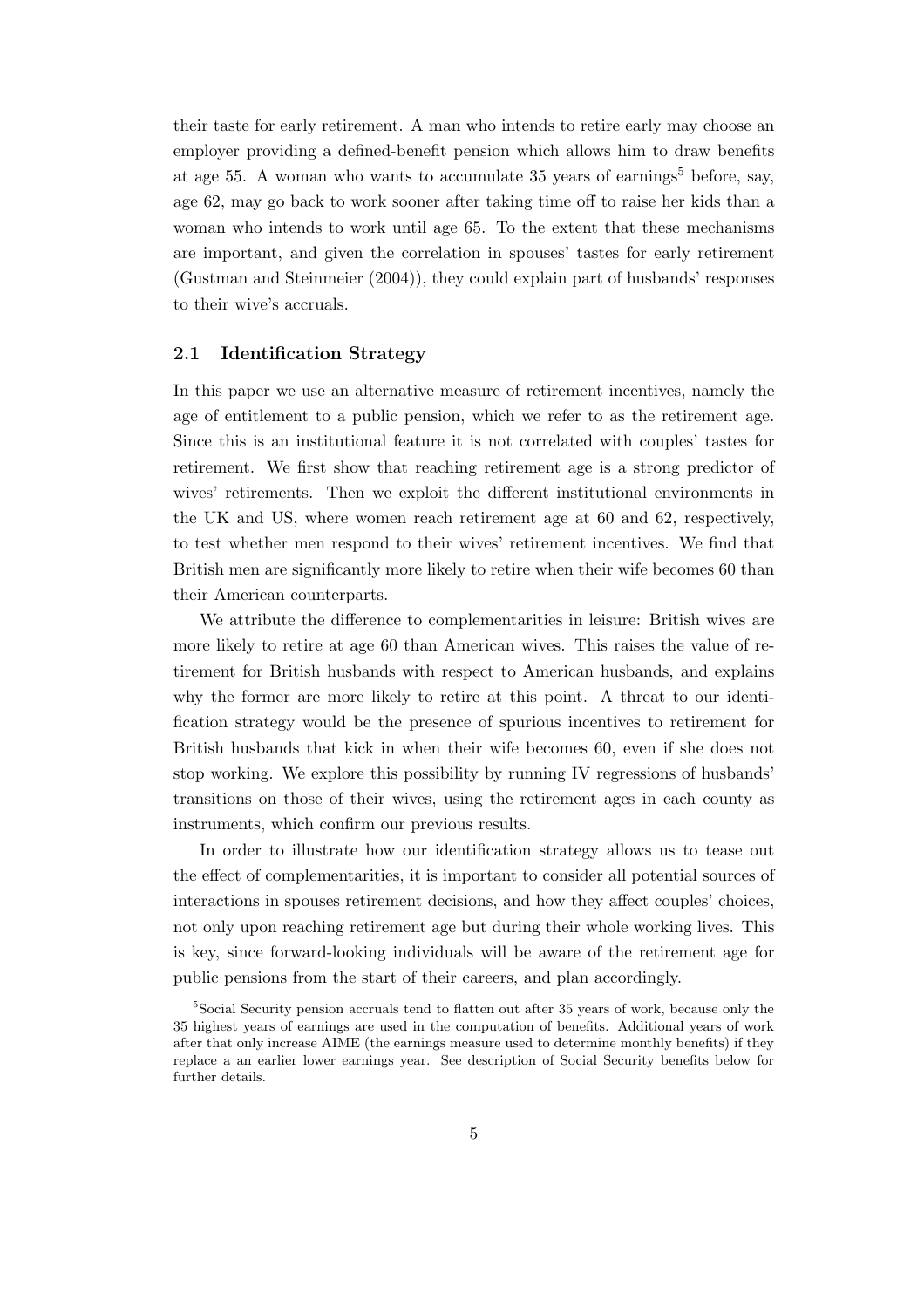The first channel that may lead to a link in spouses' retirement dates is a correlation in their tastes for leisure and, in particular, their willingness to retire early. Our measure of retirement incentives, however, is common to all workers, and thus exogenous to couples' tastes within each country. A concern would be that tastes for work are different in the UK and the US. We control for this in the empirical analysis of men's retirement transitions by interacting age dummies with a country indicator, allowing for different propensities to retire at every age in the two countries.

The second channel linking spouses' choices is the shared budget constraint. If institutional incentives lead British wives to retire earlier, they will have to finance retirement for a longer period. British couples may respond by accumulating more wealth during their working years -they may do so by reducing consumption or working longer hours. This type of anticipatory responses would allow them to smooth out consumption, and therefore rule out an income effect at the time of retirement. Our analysis does not exclude this type of responses, but focuses only on the employment response of the husband when his wife turns 60. Our maintained assumption is that, in the absence of leisure complementarities, the need to provide for a longer retirement for British wives would not make their husbands more likely to retire at the exact point when they reach retirement age.

It is also possible that some couples reach retirement age with insufficient savings to smooth out the drop in income brought about by the wife's retirement. This cannot, though, explain our results. A negative income effect would give husbands incentives to increase, rather than decrease, their labor supply upon their wife's retirement.

The final channel leading to correlations in spouses retirements is complementarity in leisure, whereby the husband enjoys retirement more when his wife is also retired.<sup>6</sup> Leisure complementarities increase the value of leisure for husbands upon their wife's retirement, and in turn make them more likely to retire themselves.

We have argued so far that in the absence of leisure complementarities British men should not have stronger incentives to retire when their wife reaches retirement age at 60 than American men, after controlling for their own age-specific retirement incentives. Hence we propose the comparison of retirement propensities in the two countries at the point when wives turn 60 as a test for the presence of leisure complementarities.

 $6$ Our analysis can only identify one-sided complementarities. Coile (2004b) and Gustman and Steinmeier (2004) find that the evidence that women's enjoyment of retirement increases when their husband is also retired is rather weak.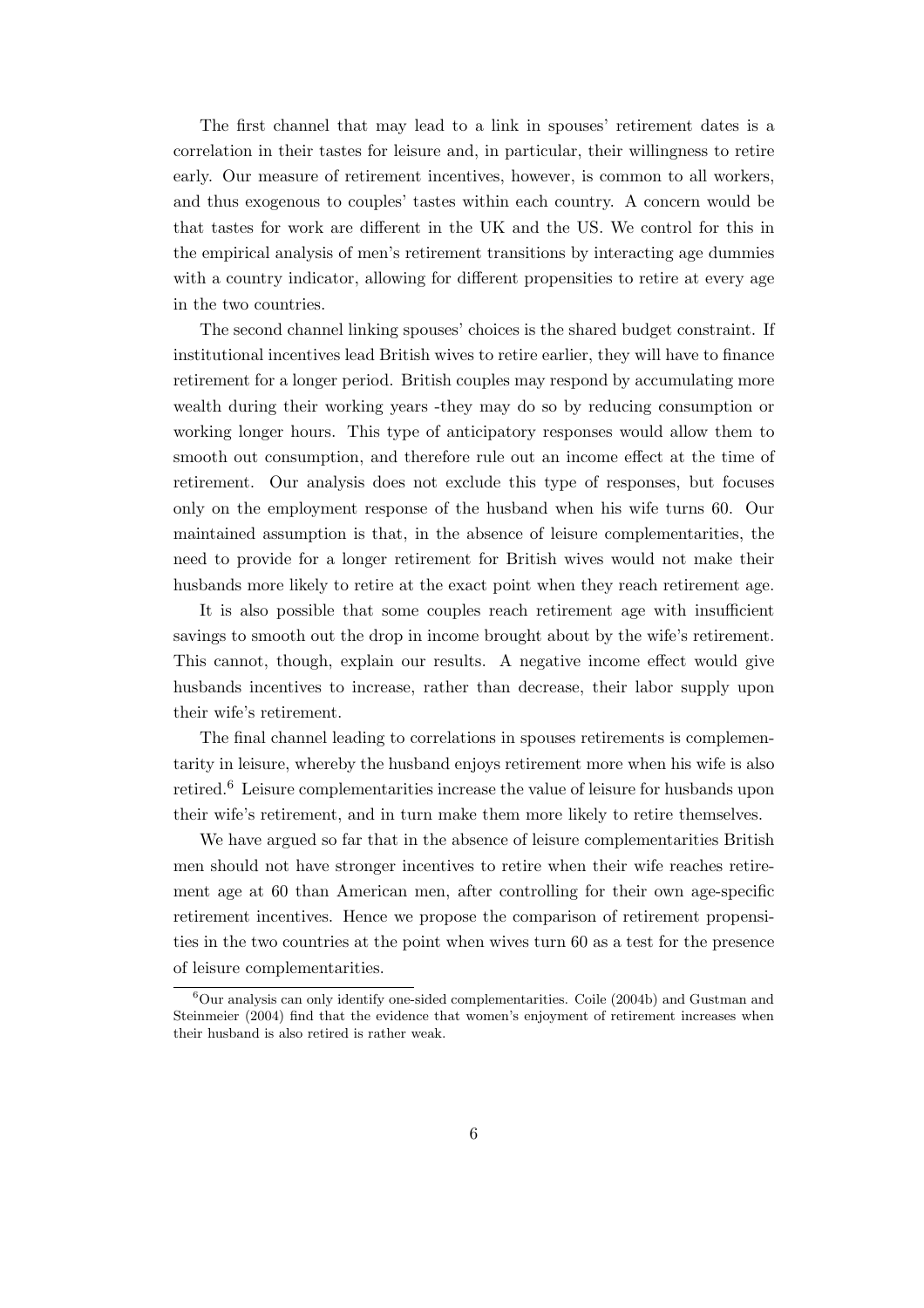## 3 Financial Incentives for Retirement in the US and UK

In this section, we describe the main financial incentives for retirement facing individuals in the US and the UK. Since the focus of our empirical analysis are husbands' labor supply responses when their wife becomes entitled to a public pension for the first time, we focus on the rules governing Social Security pension entitlement in the two countries. In particular, we illustrate how these may give UK women incentives to retire at a different age from US women. Then, we consider other sources of financial incentives to retirement, and how they may influence our results.

#### 3.1 Social Security Benefits in the US

#### Old-Age, Survivors Insurance

The Old-Age, Survivors Insurance (OASI) programme provides benefits for qualified retired workers (those who have worked for a minimum of 40 quarter in covered employment) and their dependants.

The level of individual benefits is determined from a worker's lifetime earnings in several steps. First, the average indexed monthly earnings (AIME) is computed as a weighted average of the worker's earnings in covered employment. The weights are obtained from a national wage index. Only the highest 35 years of earnings are used in this computation. On a second step, a three-piece linear formula is used to convert AIME into the primary insurance amount (PIA). The formula is weighed in favor of relatively low earners, so that the replacement rate falls with as the level of earnings rises. The final step is to adjust the PIA based on the age at which benefits are first claimed.

Individuals receive their full PIA if they retire at full retirement age (FRA). The FRA for people born before January 1938 is 65. For people born between 1938 and 1943, the FRA increased at the rate of 2 months per year, and further increases are scheduled for people born after 1954. The earliest age at which a worker can claim Social Security benefits (early retirement age or ERA) has remained constant at 62 throughout. Workers who start receiving benefits between ERA and FRA have their benefits reduced in proportion to the number of months they retire early. For workers born after 1943, the rate of increase is equivalent to 6.7% per year between 63 and 65 and 5% per year from 62 to 63. On the other hand, workers who postpone their retirement beyond FRA obtain an increase in benefits for every month of nonpayment up to age 70. For workers born after 1943, the rate of increase is equivalent to 8% per year of delay.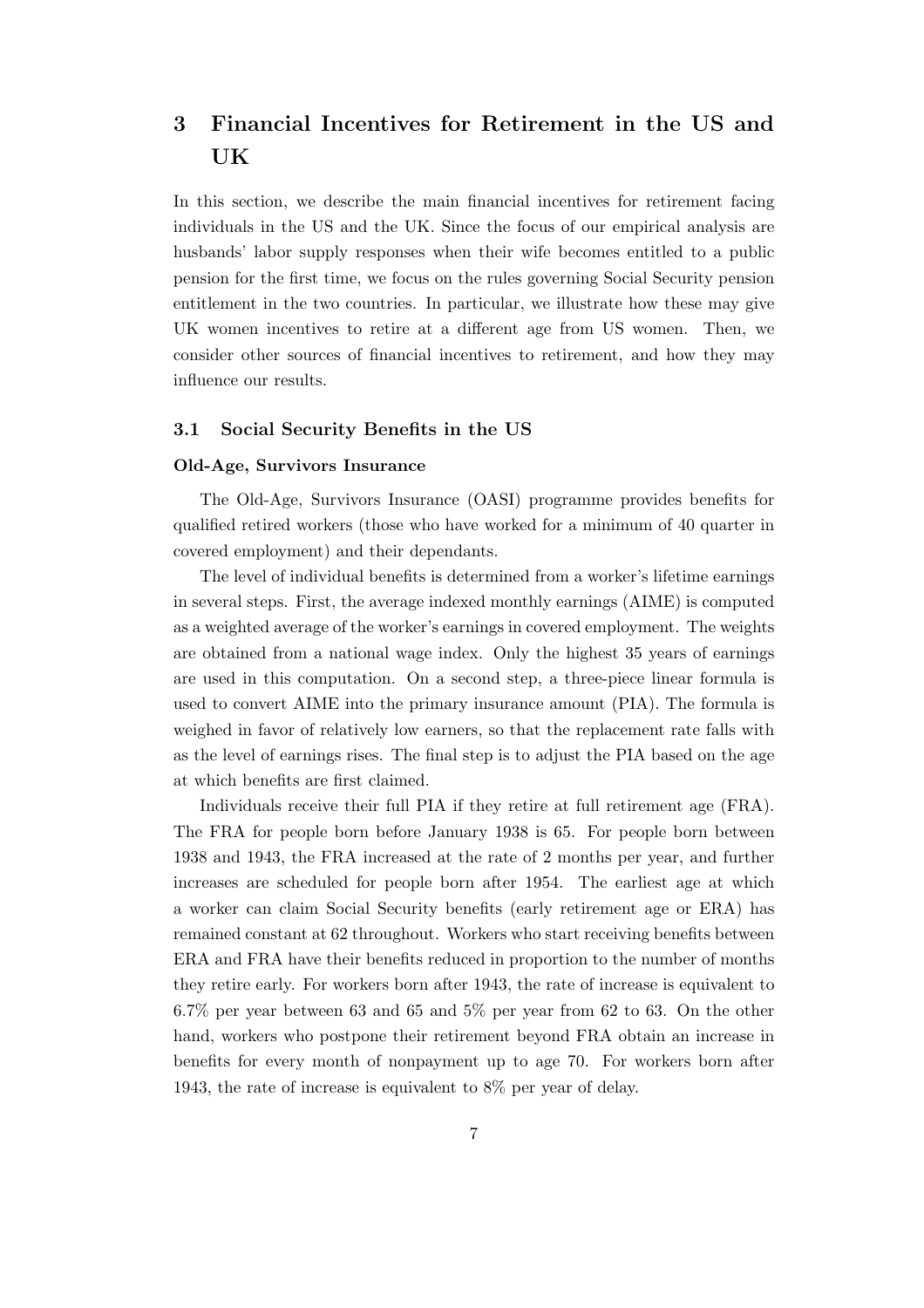While it is possible to claim social security benefits as early as age 62 independently of labor force status, beneficiaries below FRA are subject to the annual earnings test, whereby their benefits are withheld at a rate of \$1 for every \$2 of earnings above a threshold. Earnings lost through the earnings test translate into higher benefits in the future. For the workers born after 1943, the increase would be equivalent to 8% per year of benefits lost.

An important benefit provision affecting couples is the so-called dependent spouse benefit. Spouses of social security beneficiaries can receive benefits equal to up to half of their spouse's full retirement pension, provided that this is higher than their own entitlement. According to the Social Security Administration<sup>7</sup>, the proportion of women aged 62 or older in 2004 who received benefits as dependants (that is, those who did not qualify for retirement benefits on their own record, and received benefits on the basis of their husband's earnings record only) was 32%. The proportion with dual entitlement (those who received benefits on the basis of both their own and their husbands' entitlement) was 28%. The remaining 40% was receiving benefits based on their own entitlement only.

Widows and widowers are entitled to survivors benefits, which are based on the deceased spouse's earnings record. They are eligible for full benefits at full retirement age, or reduced benefits from age 60.

Social security benefits are annually adjusted for increases in the consumer price index (CPI).

#### 3.2 Public Pension Benefits in the UK

#### Basic State Pension

Unlike the US Social Security pension, the basic state pension (BSP) does not depend on a worker's past earnings, but only on the length of contribution to the system. In this sense, this portion of the UK public pension system should be viewed as a minimum pension, as the one provided in the US by the Supplemental Security Income (SSI) program. Unlike the SSI, however, the BSP is not meanstested, and is paid to all workers that fulfill the criteria described below.

In order to qualify for the full BSP, individuals need to have paid National Insurance contributions (NIC) for 90% of the period between age 16 and the year before pension age. Those with less years of contributions qualify for a proportion of the BSP, subject to this being higher than 25%. Individuals qualify to receive the BSP at the state pension age, which at present is 60 for women and 65 for

<sup>&</sup>lt;sup>7</sup>Fast Facts & Figures About Social Security, 2005. Social Security Administration. SSA Publication No. 13-11785. September 2005.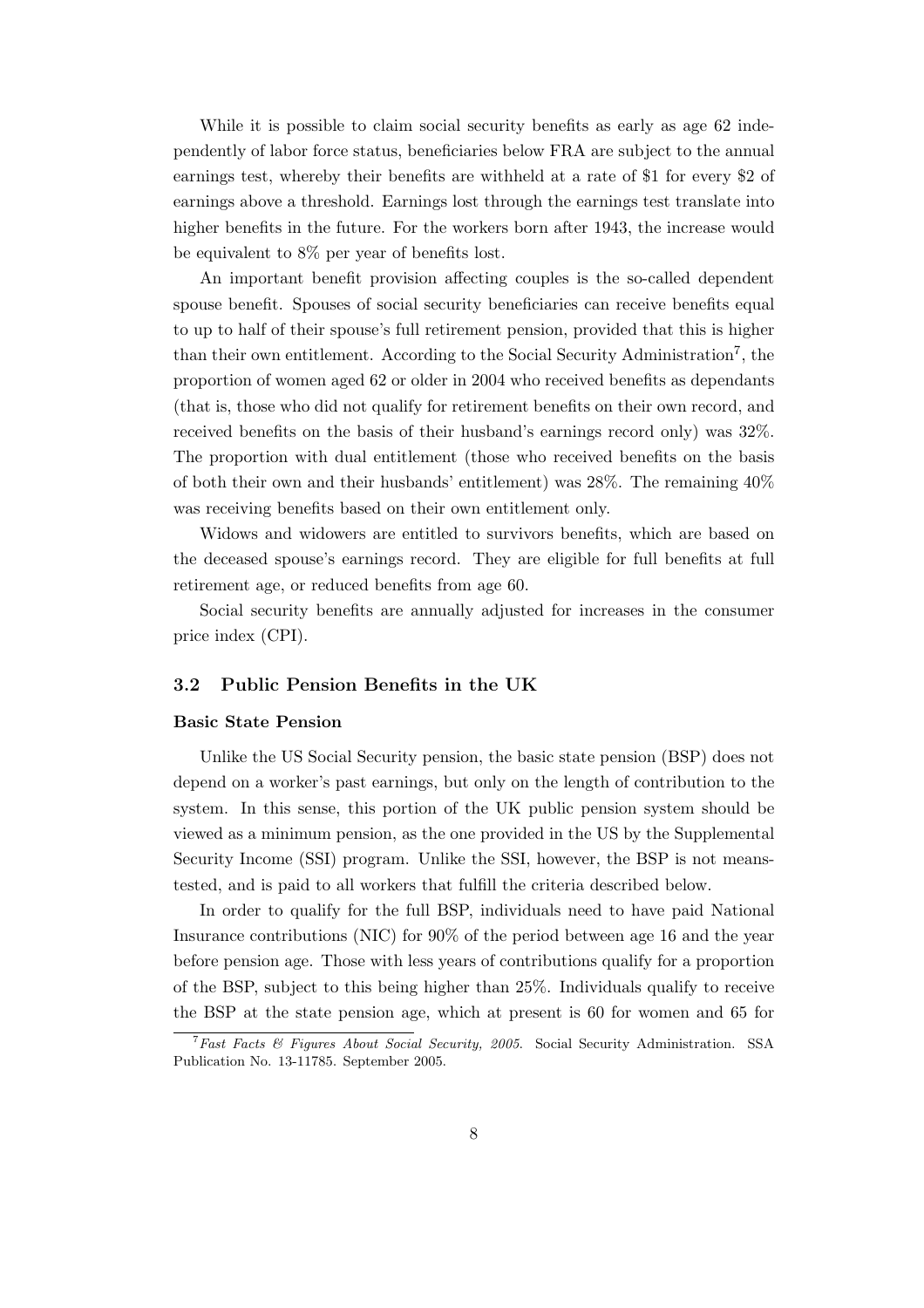men<sup>8</sup>.

Until 2005, individuals could choose to defer receipt of the BSP for a maximum of five years. For each year of delay they received approximately 7.5% extra BSP. From 2005, individuals can defer their pension for as long as they like. If they put off claiming for at least one year, they can choose one of two options when they do finally claim: either to earn extra state pension at a rate equivalent to 10.5% per year of deferral; or to earn a one-off taxable lump-sum payment based on the amount of BSP they would have received during the deferral period, plus interest.

Recipients of BSP who are married to a partner over the state retirement age receive a dependant's addition to their BSP, unless their partner qualifies for a larger pension based on their own contribution record. Many married women do not qualify for a BSP on their own right, since those who were married before April 1977 could choose to opt out of the system and pay reduced-rate NICs in return for a BSP equal to 60% of their husband's entitlement.

Widows and widowers can inherit their deceased partner's pension entitlement in full if it is higher than their own.

The BSP is linked to inflation since 1981. In the year 2005, the value of the BSP was just under 15% of average earnings.

#### Earnings-Related State Pension

The second tier of the UK public pension system is an earnings-related pension. Even though the regimes legislating this tier of the system have changed over the years, the pension arrangement in place during most of the working lives of individuals in our sample was the State Earnings-Related Pension Scheme (SERPS). The SERPS was introduced to provide additional retirement income to around half of the workforce, whose employers did not provide an occupational pension scheme. In order to avoid crowding out of existing private pension schemes, from the time of its introduction individuals were allowed to opt out of SERPS into an employer-provided, defined benefit pension scheme. In return, both their and their employer's contributions were reduced. As from 1988, individuals could also opt out of SERPS into a defined contribution pension scheme, in return for which a proportion of their NICs were paid into the individual's pension fund.

Because of the opt-out provisions, the proportion of retirees covered by SERPS is much lower than that entitled to a Social Security pension in the US.

The benefit level under SERPS was based on a worker's NICs and level of earnings above a threshold. Workers qualified for SERPS at the same age age BSP. Once in payment, SERPS was indexed to inflation.

<sup>8</sup>The retirement age for women is set to increase by six months per year from 2010 until it reaches 65 in 2020.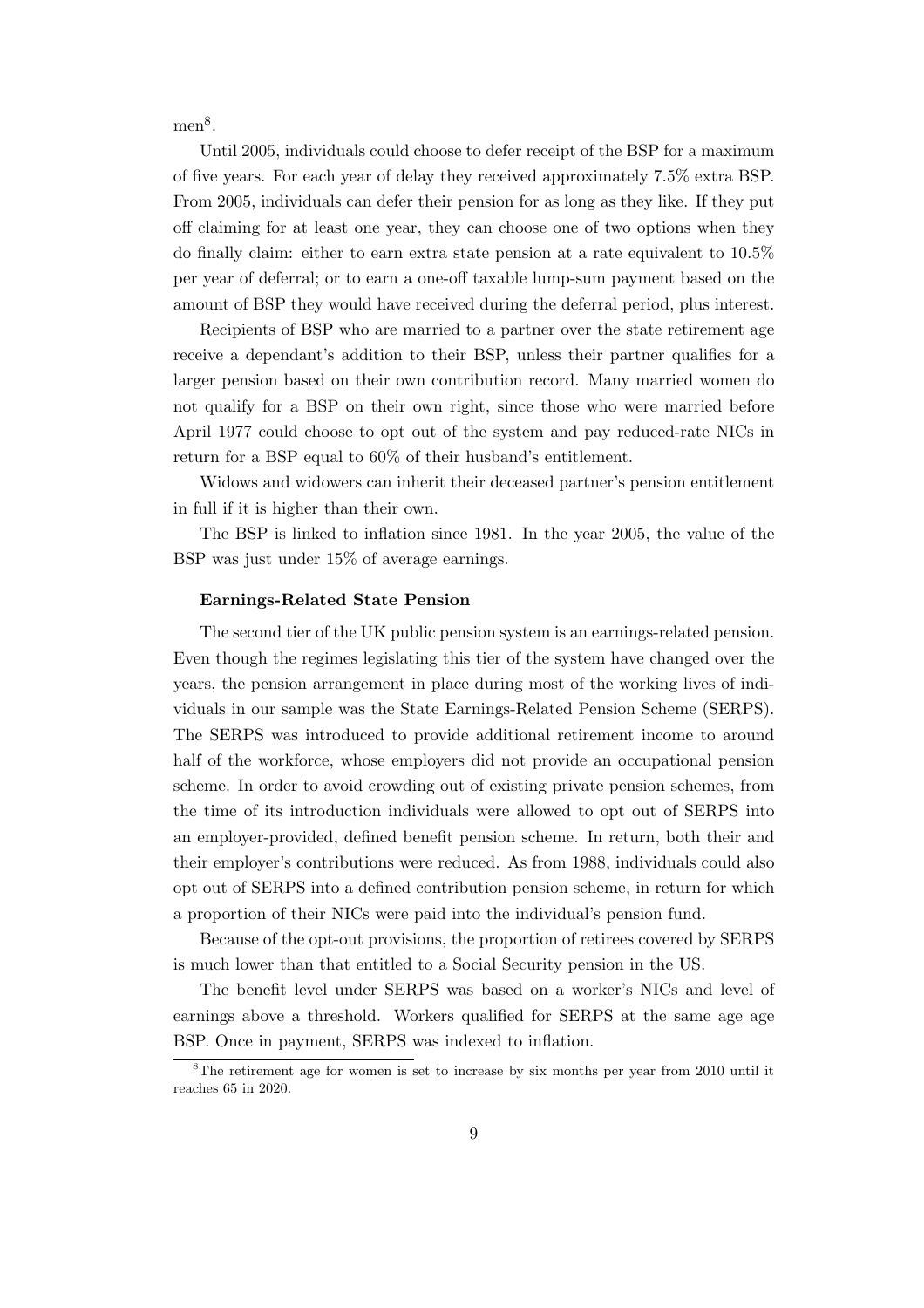Initially, surviving partners could inherit the full amount of their spouse's SERPS entitlement. Since 2002, however, changes are being phased in that will make the maximum inheritable amount equal to 50% in 2012.

Since 2002 SERPS has been replaced for new contributors by the State Second Pension (S2P). This is a reformed version of SERPS which provides more generous additional state pension for low and moderate earnings.

#### 3.3 Other Financial Incentives for Retirement

#### Means-Tested Public Benefits

In the US, the Supplemental Security Income (SSI) programme provides income support to individuals aged 65 or older, as well as the blind or disabled.

The level of SSI entitlement is unrelated to previous work earnings, and it is based on the individual or couple's income. The federal benefit rate in 2005 was \$579 per month for individuals and \$869 per month for couples. These quantities are offset against income above a certain threshold. Furthermore, individuals are generally not eligible for SSI if they have net worth exceeding \$2,000 (or \$3,000 for couples).

In 2004, just over a million individuals qualified for age-related SSI payments.

In the UK, the Pension Credit (PC) was introduced in 2003 to provide income support to those at or approaching retirement age. The pension credit has two components, the guarantee credit and the savings credit.

The guarantee credit aims to bridge the gap between individuals or couples' income and a specified minimum level called the 'appropriate amount'  $(£167.05)$ per week for couples in 2005). A single person must be 60 or over to qualify for guarantee credit. Couples qualify when the oldest spouse reaches 60.

As can be seen in figure 1, individuals qualifying for the guarantee credit face a 100% marginal withdrawal rate whenever their total income is lower than the minimum level. The savings credit, which becomes available when a single individual or the oldest spouse in a couple turns 65, attempts to reduce this disincentive to save by cutting the marginal withdrawal rate. Guarantee credit beneficiaries with income between a minimum threshold  $(\pounds 131.20 \text{ per week for})$ couples in 2005) and the appropriate amount receive a saving credit equal to 60% of their income above the threshold. The third series of figure 1 shows the effect of the savings credit.

#### Private Pensions

It is well known that private pensions play an important role in determining retirement decisions<sup>9</sup>. In particular, defined benefit (DB) schemes offer strong

 $^{9}$ Gustman and Steinmeier (1989), Gustman and Mitchell (1992), Stock and Wise (1990),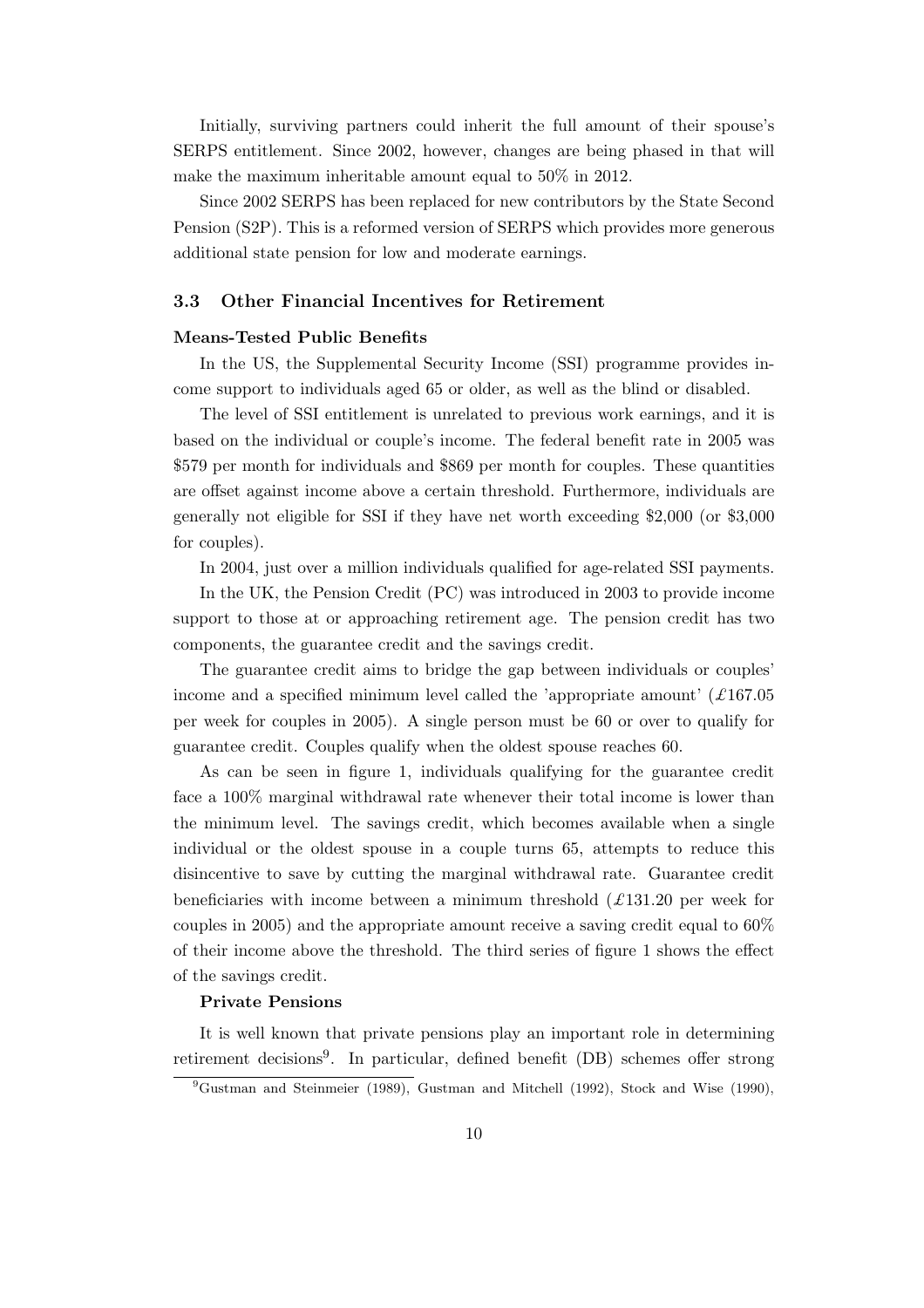

Figure 1: Effect of PC when oldest spouse is aged 65 or over

incentives for retirement at certain ages through provisions such as the early and normal retirement ages.

On the surface, the expansions of private pensions in the US and the UK seem to follow some common trends. In particular, both countries have seen a switch from DB to defined contribution (DC) pensions in recent times. To our knowledge, however, there are no studies describing how private pension provisions -such as the distribution of normal retirement ages, relationship between early retirement ages and premium, etc.- may differ across the two countries. In the remaining of the paper we implicitly assume that incentives from private pensions have no significantly different age-effects on the two countries, and that this is particularly true at the ages in which we focus our analysis, namely 60 and 62.

#### Health Insurance

In the US, the health insurance programme Medicare covers most people who are either 65 or meet a series of special criteria, such as being disabled. The programme has four different parts, which cover different aspects of health care costs. Some of these are only available to individuals who pay a monthly fee.

Spouses of Medicare recipients who are not disabled do not become entitled to Medicare benefits until they reach 65.

Medicaid is another US state-run programme that provides hospital and medical coverage for people with low income and little or no resources. The rules for

French(2005)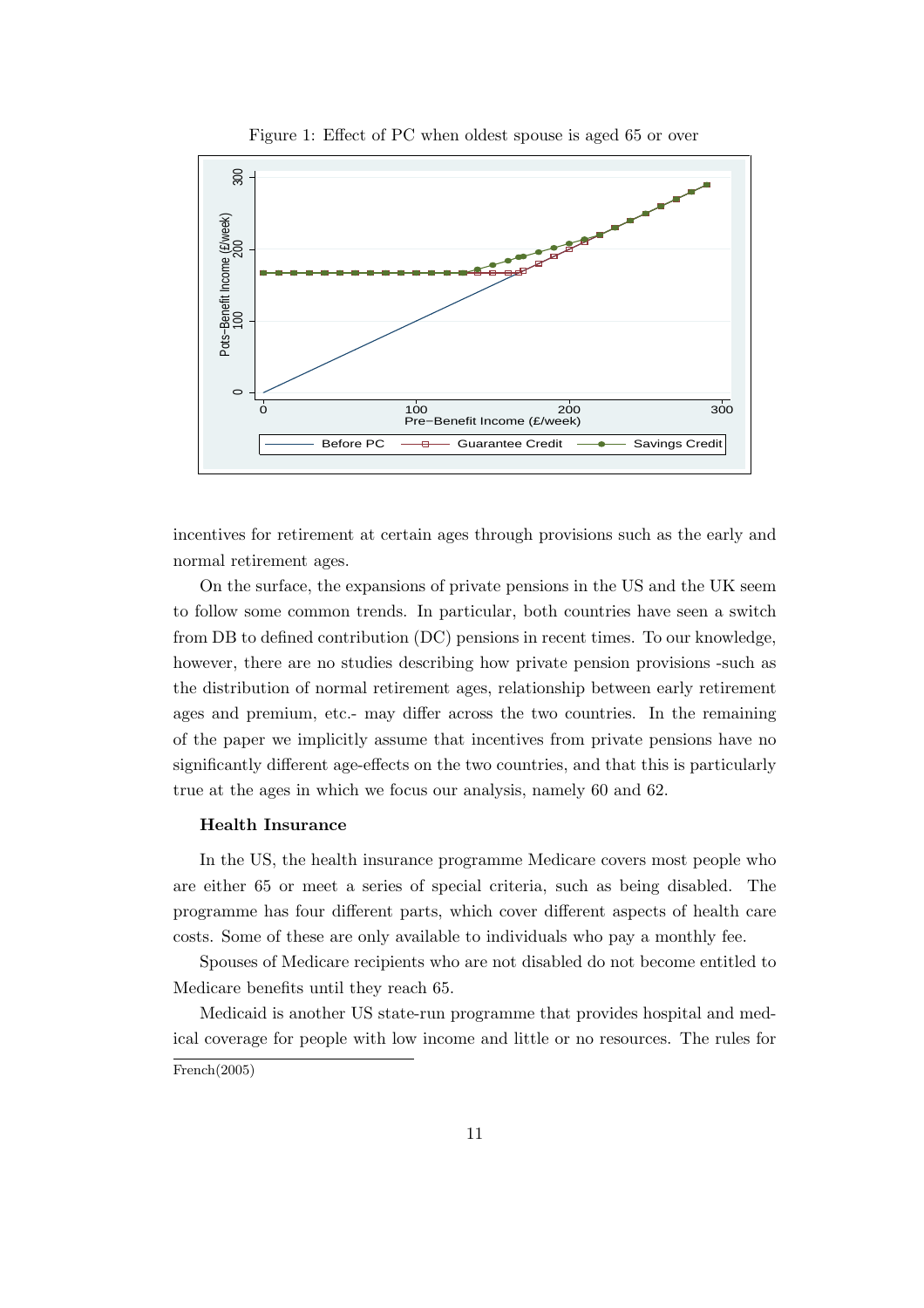Medicaid eligibility and coverage vary across states.

In the UK, health care is universal and free at all ages, and private provision is relatively rare. Therefore, there are no age-specific incentives to retire or stay in work related to health insurance.

Different studies have discussed how Medicare eligibility affects retirement decisions of individuals and their spouses in the US (Rust and Phelan (1997), Blau and Gilleskie (2006), French and Jones (2007)). Given that most health insurance before age 65 is provided by employers, these studies suggest that individuals whose employer-provided health insurance does not cover retirees may find strong incentives to remain in work until age 65. On the other hand, Lumsdaine, Stock, and Wise (1996) find that Medicare eligibility has little effect on retirement age. In the empirical analysis we do not specifically control for health insurance, but we think it is unlikely to have important effects in our results. Even in the presence of a health-insurance type of effect, the subsample of affected individuals would be relatively small. According to the HRS data, only around 9% of men and 8% of women from the initial cohort report having an insurance which they could not keep if they retired. It is conceivable that the fraction of these individuals in the sample of workers increases as they approach age 65, but our main interest is in retirement behavior at age 60, when the majority of both men and women are still in the labor force.

#### Disability Insurance

Disability benefits can provide important labor supply disincentives<sup>10</sup>. In particular, disability insurance is sometimes viewed as a path towards early retirement. Take-up of disability benefits has risen rapidly in recent years both in the US and the UK.

Given the difficulty in exactly quantifying the age structure of the disincentive to work these benefits provide, we opt once again for not including any specific controls in the empirical analysis.

#### 3.4 Potential Interactions Among Incentives to Retirement

Table 1 summarizes the age-structure of incentives for retirement in the US and UK from public pensions, means-tested public benefits and state-provided health insurance. Private pensions and disability benefits are not included in table 1. For the latter, even though coverage increases with age -as does ill health-, we cannot identify jumps in entitlement at particular ages. The former do give strong incentives to retire at early retirement ages -particularly DB pensions-, but both

<sup>10</sup>See Bound and Burkhauser (1999), Benitez-Silva et al. (1999), Benitez-Silva, Buchinsky and Rust (2004).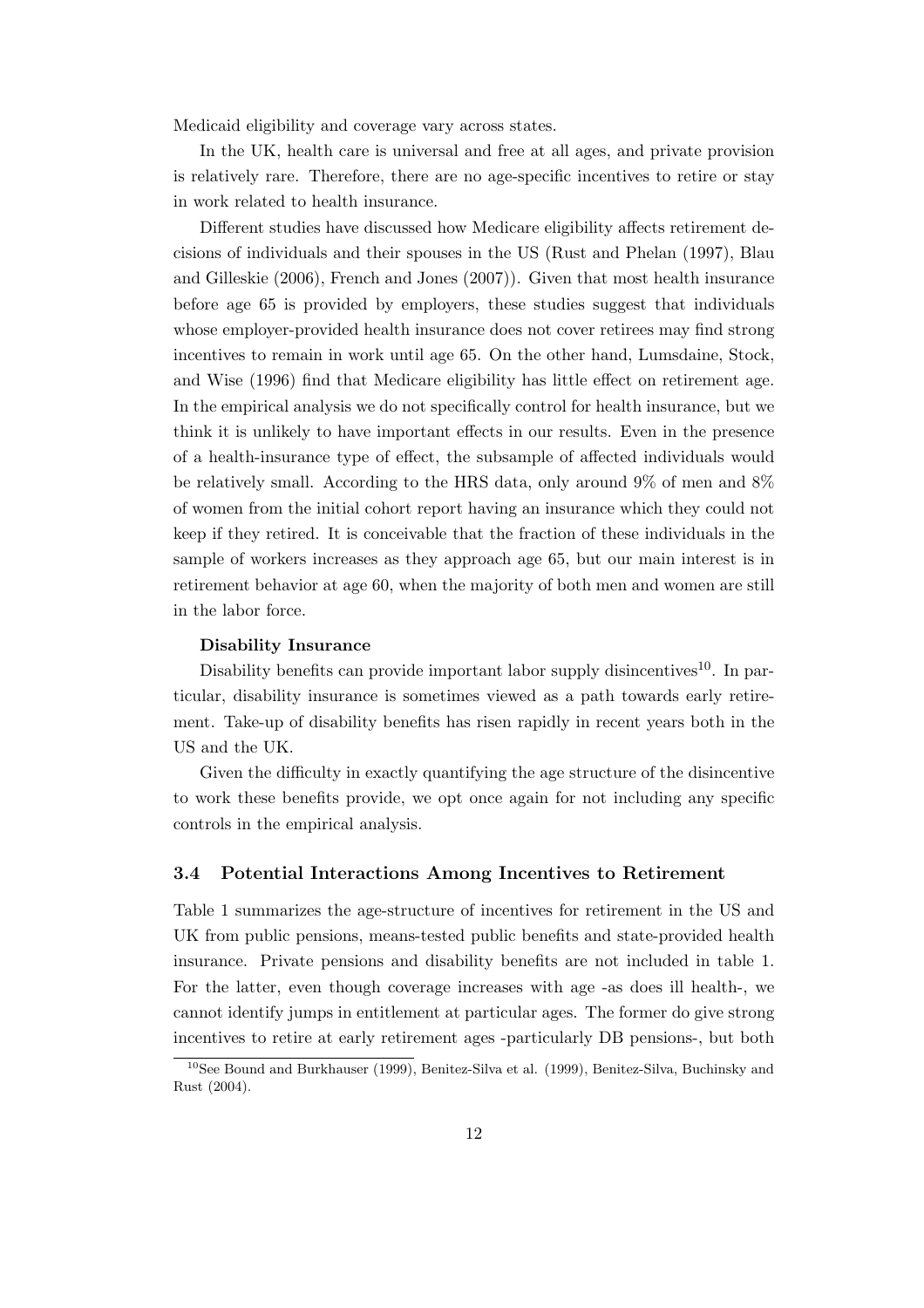these ages and the strength of the incentives vary wildly across plans in the two countries.

|               | US                             | UK                                |
|---------------|--------------------------------|-----------------------------------|
| Husband's age |                                |                                   |
| 60            |                                | Guarantee Credit                  |
|               |                                | (if husband is older)             |
| 62            | Early Retirement               |                                   |
|               | <b>Social Security Benefit</b> |                                   |
| 65            | <b>Normal Retirement</b>       | <b>Basic and Earnings-Related</b> |
|               | Social Security Benefit*       | <b>State Pensions</b>             |
|               | Supplemental Security          | Savings Credit                    |
|               | Income                         | (if husband is older)             |
|               | Medicare                       |                                   |
| Wife's age    |                                |                                   |
| 60            |                                | Basic and Earnings-Related        |
|               |                                | <b>State Pensions</b>             |
|               |                                | Guarantee Credit                  |
|               |                                | (if wife is older)                |
| 62            | <b>Early Retirement</b>        |                                   |
|               | Social Security Benefit*       |                                   |
| 65            | <b>Normal Retirement</b>       | Savings Credit                    |
|               | <b>Social Security Benefit</b> | (if wife is older)                |
|               | Supplemental Security          |                                   |
|               | Income                         |                                   |
|               | Medicare                       |                                   |

Table 1: Age structure of incentives to retirement. US and UK.

<sup>∗</sup> Normal retirement age will be higher than 65 years of age for individuals reaching age 62 later than the year 2000.

### 3.5 Sources of Elderly Couples' Income

Our identification strategy will exploit the difference in retirement ages in the US and the UK. British women reach state pension age at 60, whereas American women cannot claim a Social Security pension before age 62. The power of our instrument will depend on how strongly women respond to the incentives provided by the system, and in particular whether they tend to retire upon reaching retirement age. Since this will be partly determined by the importance of Social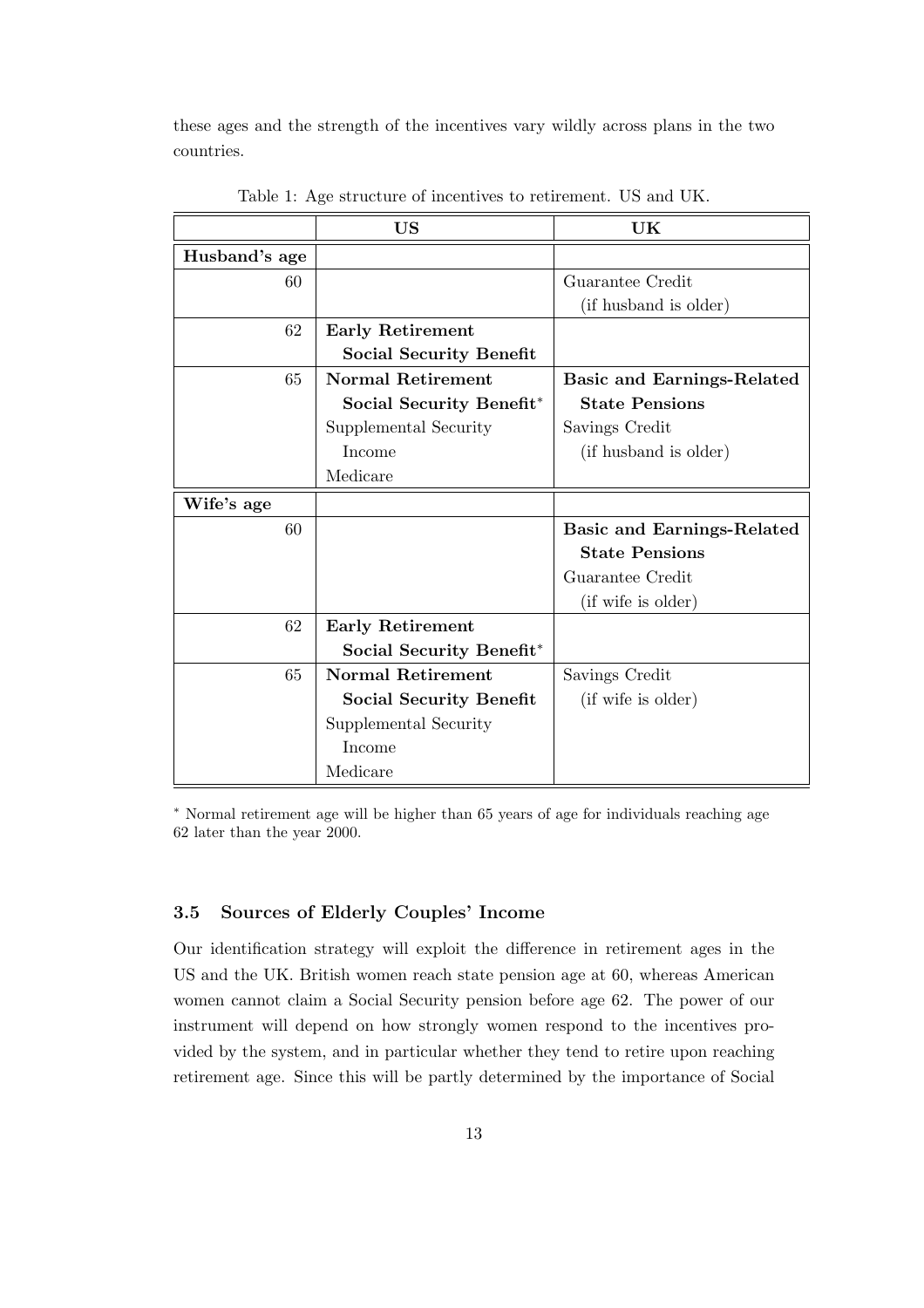Security income as a proportion of household income in the two countries, we analyze these below.

Figures 2 and 3 show the relative importance of different sources of income for households in the US and the UK where the husband is past normal retirement age. Households are divided by country-specific income quintiles. The different sources of income considered are Social Security pensions, private pensions, income from work and income from all other sources, including disability pensions and health insurance payments.

The general trends are common for the two countries: The proportion of income from social security decreases as family income increases, whereas the proportion of income from private pensions, work and all other sources increases.



Figure 2: Sources of household income by income quintile. HRS. Year 2002.

An important difference between the graphs is the proportion of income from employment, which is higher in the US for all income quintiles. The proportion of income from private pensions is generally higher in the UK. This is because 55% of workers in the  $UK<sup>11</sup>$  opt out of the earnings-related part of the public pension system, and instead contribute to their employer's occupational pension.

Regarding the relative weight of Social Security benefits in household income, we can see that this is higher in the UK for all income groups except the lowest one. This may seem puzzling, given that UK workers who opt out of the earningsrelated public pension only get the basic pension from the public system, and this

NOTE. - Source: Authors' calculations using the 2002 HRS wave. Sample includes couples where the husband is 66 to 70.

 $11$ Data for years 2001/02. Source: Department of Work and Pensions. "Second Tier Pension Provision 1978/79 to 2003/04". UK.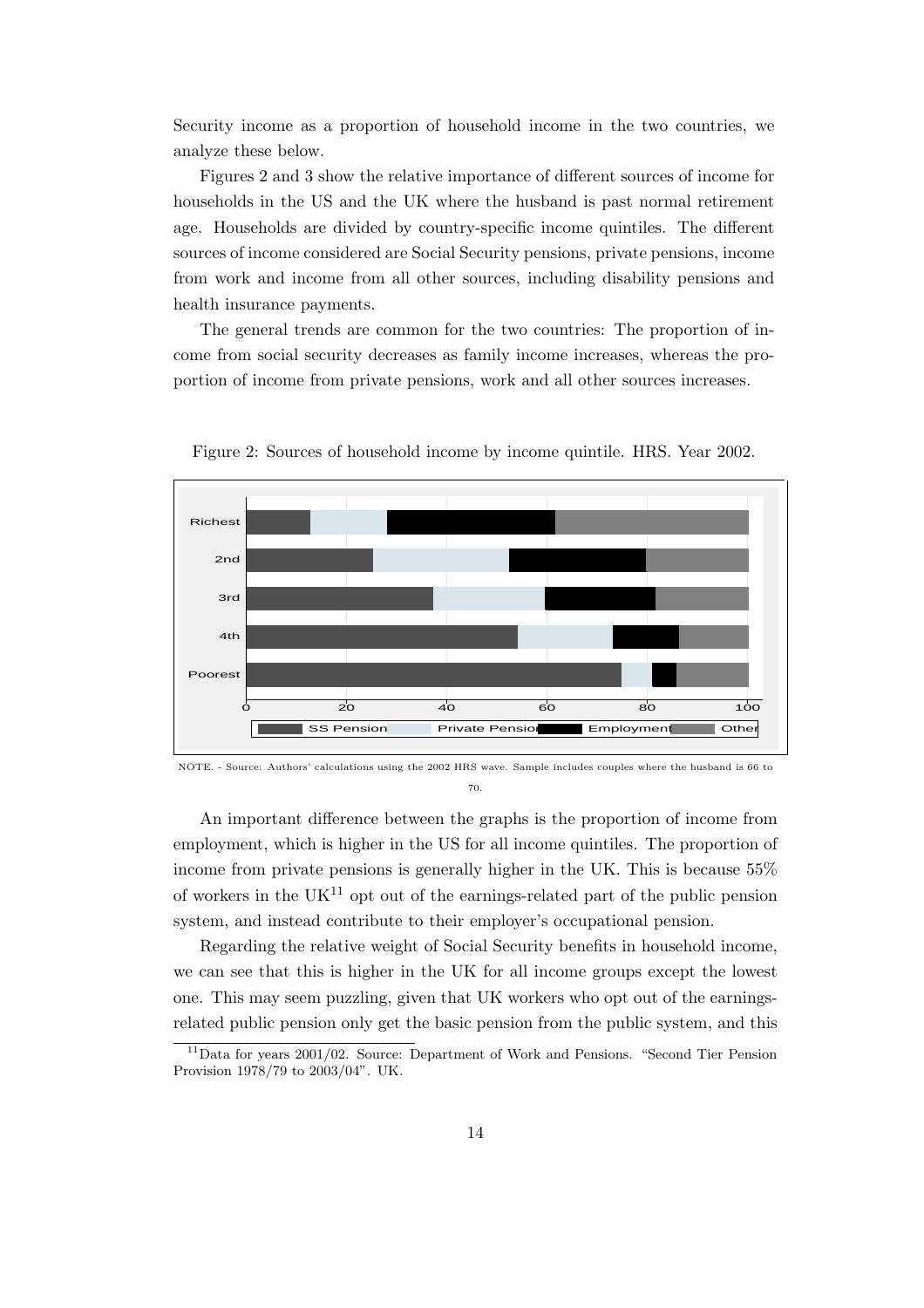

Figure 3: Sources of household income by income quintile. ELSA. Year 2002.

NOTE. - Source: Authors' calculations using the 2002 ELSA wave. Sample includes couples where the husband is 66 to

70.

replaces a lower percentage of lifetime wages that the US Social Security pension for a majority of workers. However, other factors such as the larger proportion of workers delaying Social Security receipt beyond age 65 in the US, the larger proportion of US workers receiving income from employment after that age, and the higher replacement rates in the UK can explain the higher reliance on Social Security for British workers.

The higher share of public benefits in UK households' income should not affect the interpretation of our empirical results. The identifying power in our analysis comes only from the different age structure of public benefits in the US and UK, which gives rise to a discrete jump in benefit entitlement for women in the UK, but not in the US, at age 60.

## 4 Data Description

#### 4.1 Data Sources

We use data from the Health and Retirement Study (HRS) for the US and from the English Longitudinal Study of Ageing (ELSA) for the  $UK^{12}$ .

The HRS is a longitudinal study of individuals over the age of 50 and their spouses. This US-representative survey is carried out every two years. Currently

 $12$ The institutional description in section 3 is relevant for the whole of the UK. For simplicity we refer to the UK too when describing the data, even though ELSA is only representative of the English population.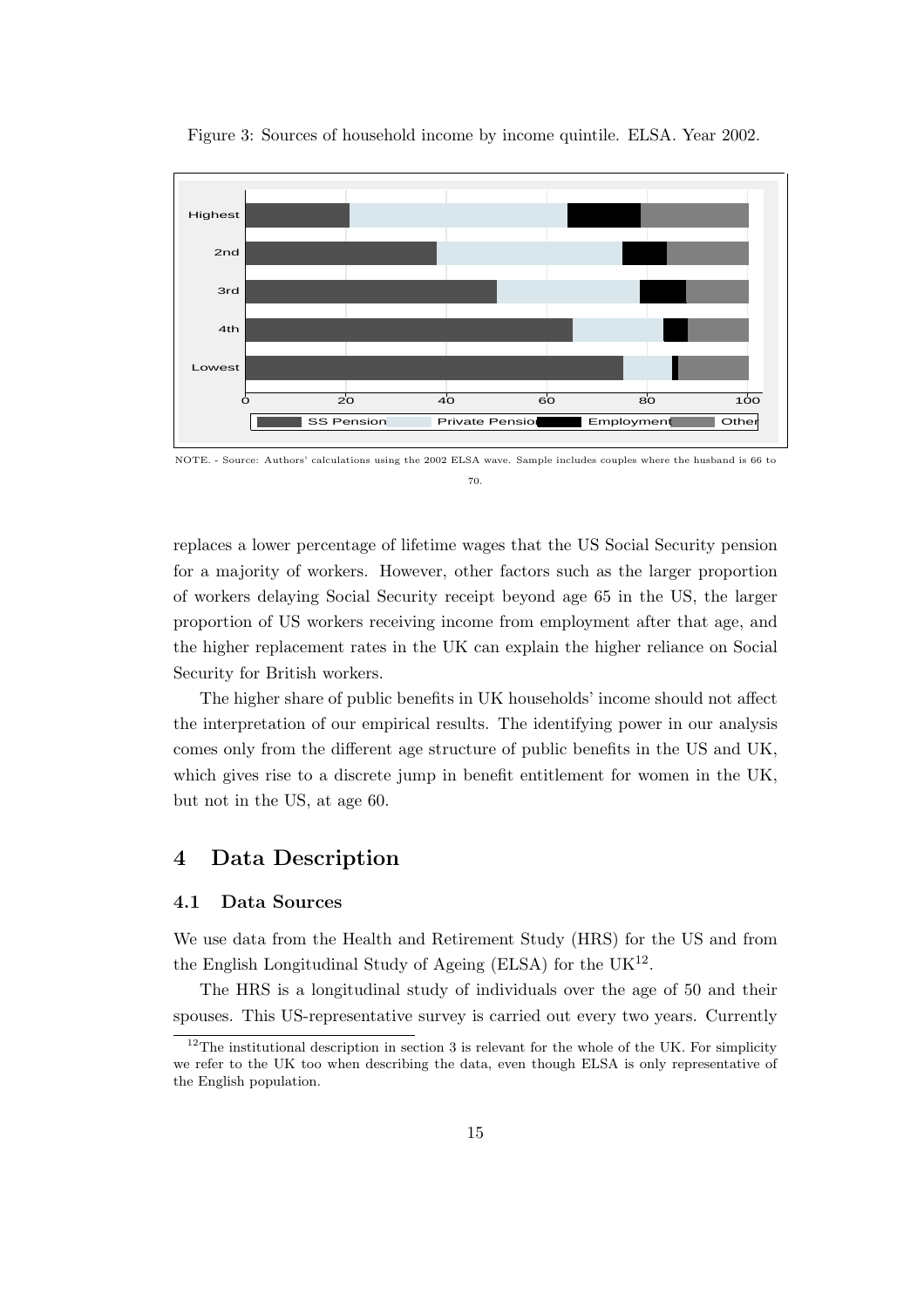there are 7 waves available, the first of them corresponding to the year 1992, and the last one to 2004. The survey provides extensive information on individual sources of income, retirement plans, health and demographics. It also provides comprehensive measures of household wealth.

ELSA samples individuals aged 50 and over residing in the household sector in the UK at baseline, and their spouses. The study is conducted every two years. There are currently two waves available, corresponding to the years 2002 and 2004, plus baseline data from the Health Survey for England (HSE) from the years 1998 to 2001.

ELSA also provides comprehensive information on financial and health status of individuals, together with retirement expectations and demographics. ELSA has been developed in collaboration with the HRS, and the aim is for the income and wealth data and many of the health questions and experimental modules to be directly comparable across the two surveys.

The comparability of variables and their focus on individuals close to retirement age makes these two surveys optimal candidates to be used in our empirical study. We use data from the overlapping waves, corresponding to the years 2002 and 2004. Our core sample is made of working couples where the husband is aged between 55 and 66. After dropping those observations where any of the spouses is not present or did not respond to the survey in one of the two waves, we are left with 1338 such couples, 817 from HRS and 521 from ELSA.

We have tried to build a measure of participation that is as comparable as possible across surveys. We first compute the number of hours each individual works every week. For ELSA observations, these are obtained as the sum of the number of weekly hours worked in the main salary job or in self employment, plus the number of monthly hours worked in any other casual jobs divided by four. For HRS observations, weekly hours are the sum of hours worked per week in the main and secondary job, including self-employment.

Using this information, an individual is defined as active if they describe themselves as working for pay and work for more than 2 hours a week<sup>13</sup>. A person is defined as making a transition out of work between the two waves if they are active in the first wave and inactive in the second one.

Health is measured at baseline with three dummy variables constructed from the self-reported health question. The dummies indicate whether an individual is in very good, good or bad health (corresponding to excellent or very good; good; and fair or poor self-reported health, respectively). In all our regressions, the

<sup>&</sup>lt;sup>13</sup>We have experimented with alternative definitions of participation, coding as participants those individuals working more than 8, 10 and 15 hours per week, and do not find any qualitative impact on the results.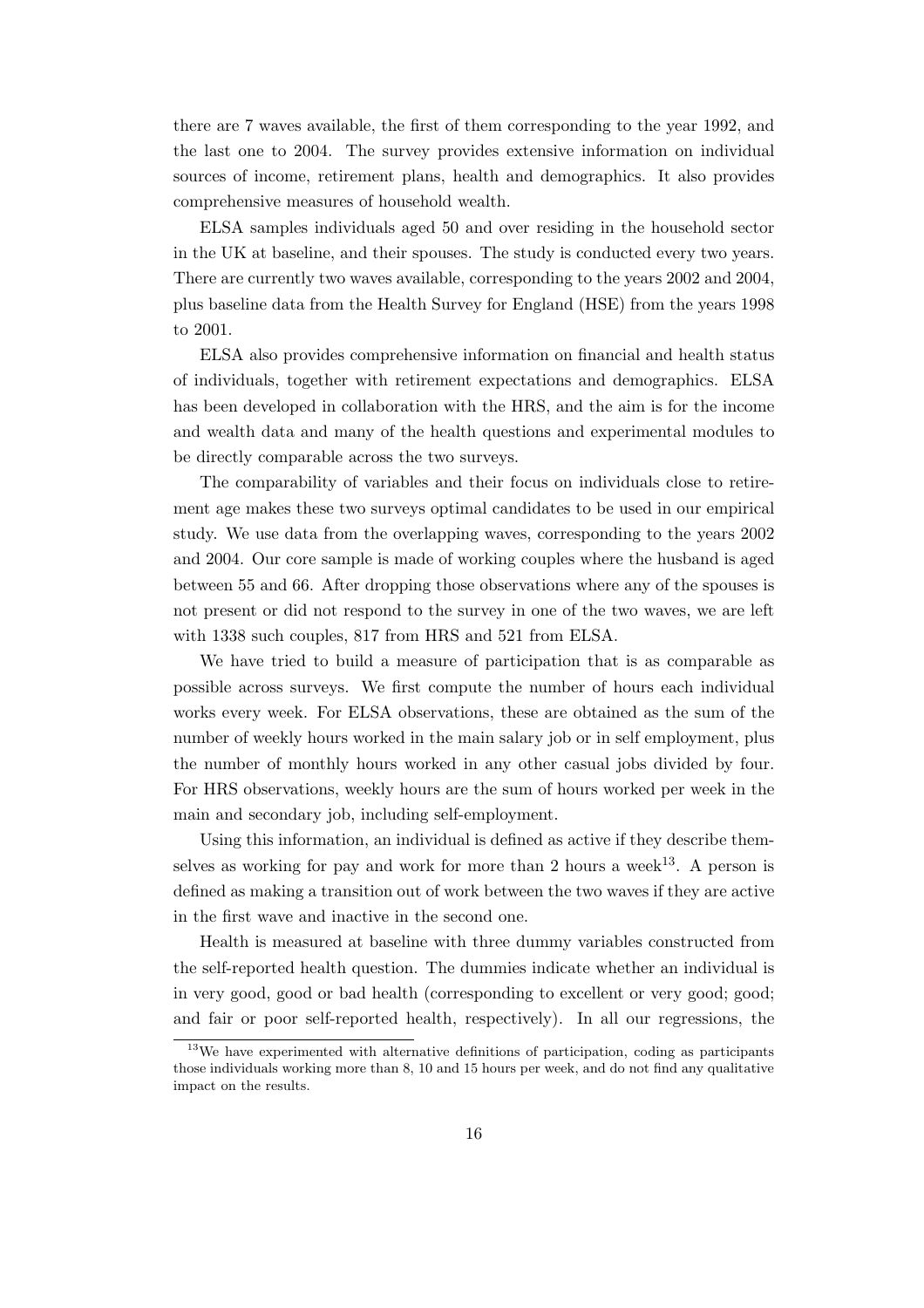omitted category is being in good health.

Education is also measured at baseline with three dummies. The dummy "graduate" is equal to 1 for individuals in both countries who have at least some college education. The dummy "high school" indicates whether US individuals are high school graduates or equivalent and whether British individuals have at least an O level or equivalent. The omitted category corresponds to individuals who are not high school graduates in the US or do not have any O level or equivalent in the UK.

Throughout our analysis we allow for differential effects of the health and education dummies in the two countries.

#### 4.2 Labor Force Transitions of Older Couples

Figures 7 and 8 in the appendix show employment rates for ELSA and HRS men and women, respectively, after age 55. We use the two available observations per individual, corresponding to the 2002 and 2004 waves, to build 1-year cohorts by age at baseline, and follow these across the two waves. The figures show that the employment and transition patterns in both countries are relatively similar until age 60. At this point, the first retirement incentives take effect in the UK, and the series for the two countries start to diverge.

The post-age 60 divergence is more evident for women, for whom the state pension age is 60 in the UK. For men, a clear divergence takes place after 65, the state pension age in the UK and normal retirement age in the US. Participation rates past age 65 are much lower for men in the UK than in the US.

These two figures suggest that, until retirement incentives kick in, labor market outcomes are similar in the two countries. This provides preliminary evidence that the US is a proper control group for the UK.

Figure 9 shows labor market exits for men and women in the US as a function of age. The series for men and women look relatively similar, which is consistent with retirement incentives in this country being the same for all individuals. The series for men shows the well-known spikes at 62 and 65, the early and normal retirement ages, respectively. The series for women also shows spikes at 62 and 65, even though they are less pronounced than for men.

Figure 10 shows the age pattern of labor market exits for men and women in the UK. The two series look remarkably different. Both men and women tend to concentrate their exits around their respective state pension ages of 65 and 60.

Figures 9 and 10 indicate that both men and women follow their individual incentives in planning retirement exits. There is, however, a further dimension to retirement behavior, which is that of within-couple interactions. Individuals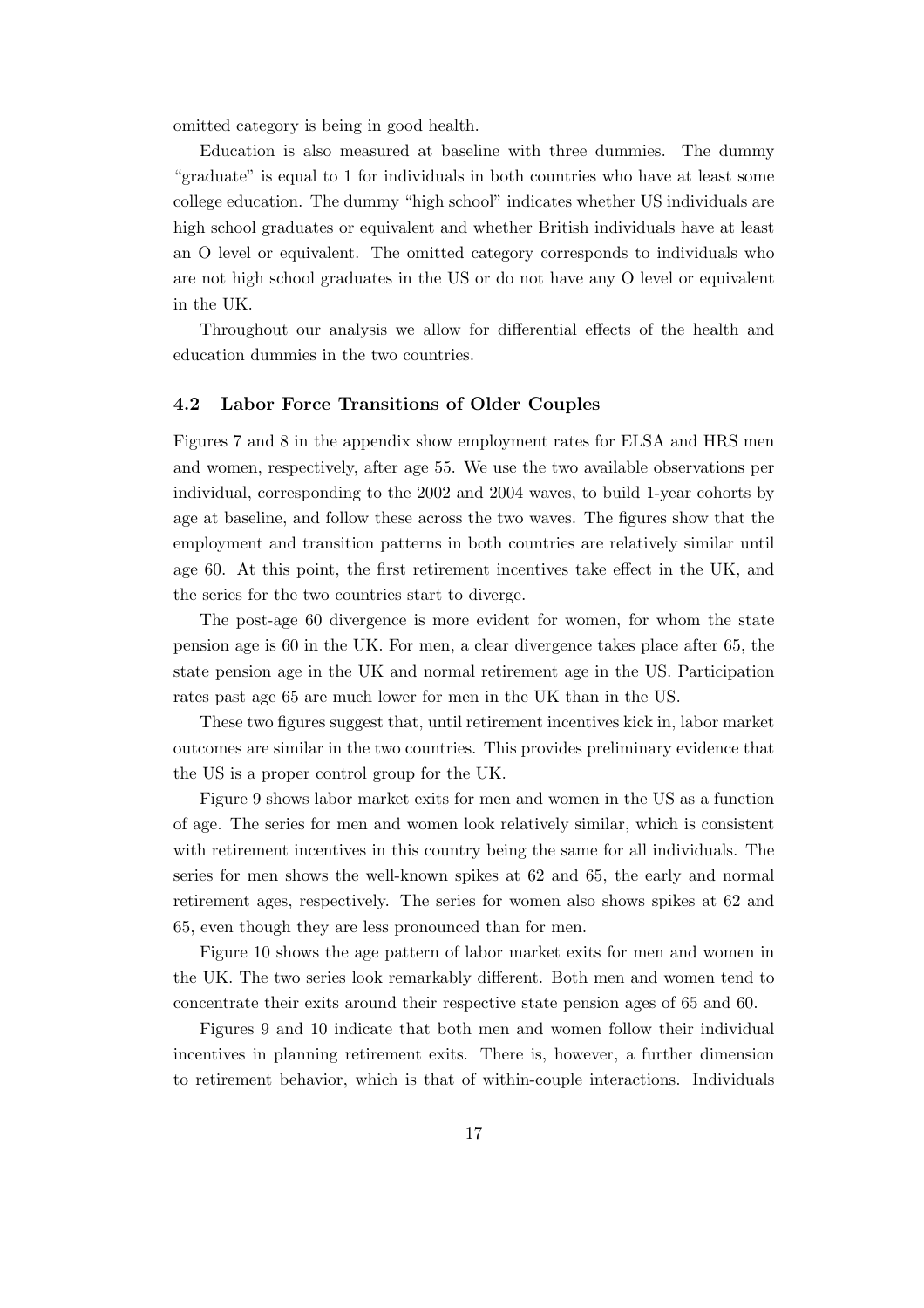may take into account their spouse's incentives, on top of their own, when making retirement decisions. We analyze this possibility below.

The phenomenon of joint retirement refers to the coincidence in time of spouses' retirement, independently of the age difference between them. Several studies have studied the prevalence of this type of joint behavior in the US. Here, we compare the evidence for the US and the UK.

Figure 4: Distribution of differences in spouses' retirement dates, by age difference between spouses. HRS.



Our data for the baseline wave of 2002 confirm the importance of joint retirement in both countries. Figure 4 analyzes the correlation in retirement dates<sup>14</sup> for HRS couples where both members are retired in 2002. Each graph in figure 4 shows the distribution of differences in retirement dates for couples with different age differences across spouses<sup>15</sup>. The first graph shows the distribution of retirement date differences for couples where the husband is more than a year

<sup>14</sup>Retirement date difference is defined as the husband's retirement date minus the wife's retirement date. Hence positive values indicate that the husband retired at a later calendar date than the wife.

 $15$ Age difference is defined as age of the husband minus age of the wife.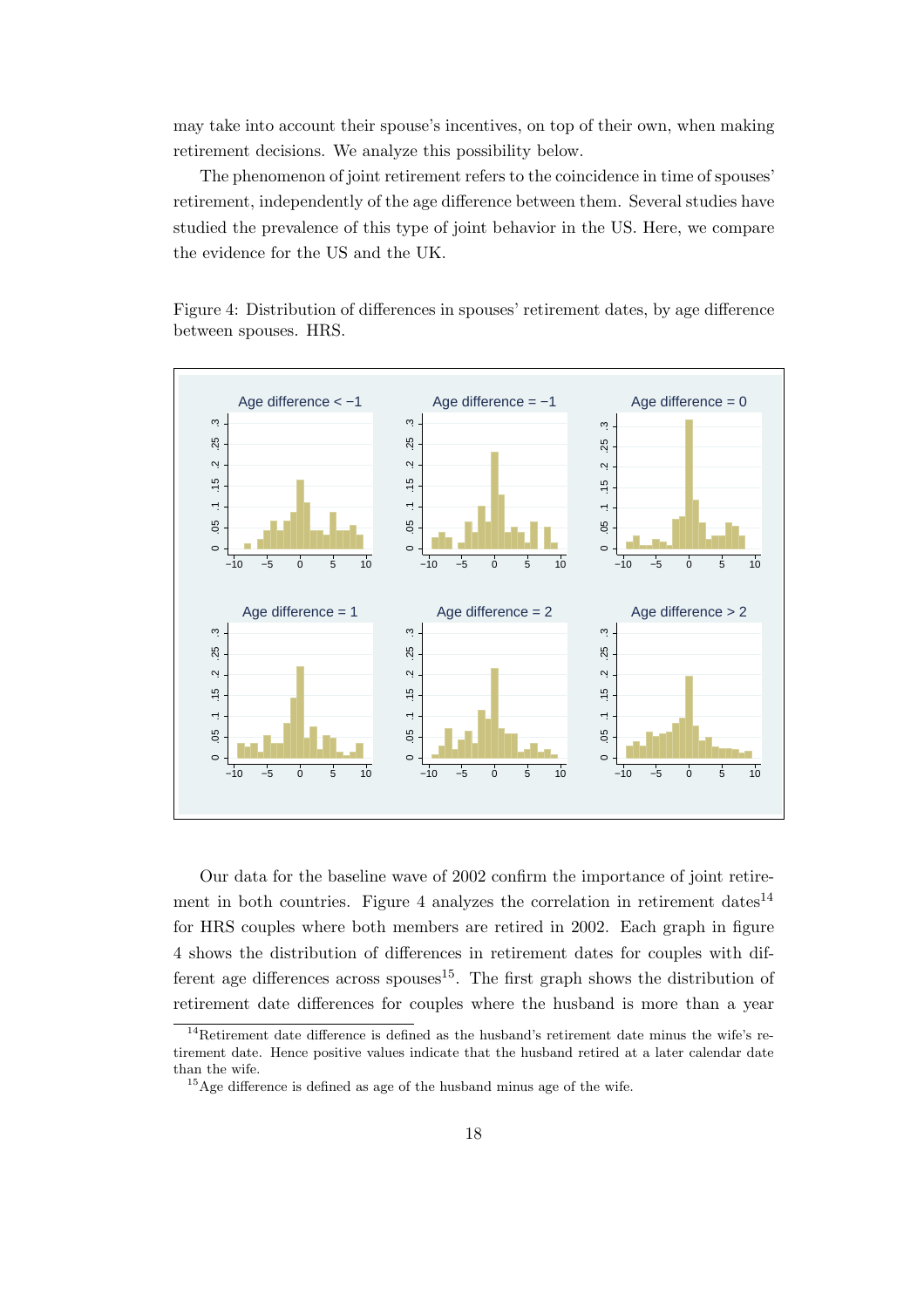younger than the wife; the second graph shows the distribution of retirement date differences for couples where the husband is exactly one year younger than the wife; and so on. In all of the 6 graphs, the highest frequency corresponds to a retirement date difference of zero, that is, to spouses retiring on the same calendar year.



Figure 5: Distribution of differences in spouses' retirement dates, by age difference between spouses. ELSA.

Figure 5 plots differences in retirement dates for ELSA couples. Once again, with the exception of the two first graphs -which correspond to couples where the husband is younger, and therefore a relatively small number of observations-, the highest frequency corresponds to spouses retiring the same year. Even in the first to graphs, the frequency of same-date exits is among the highest.

It is interesting to note that graphs 1 to 3 in figure 5 show a relatively large frequency of exits at the dates corresponding to both spouses retiring at state pension age (this would correspond to a difference in retirement dates greater than 7 years in graph 1, equal to 6 years in graph 2 , and 5 years in graph 3). For couples where the husband is older than the wife, which are one of the subsets that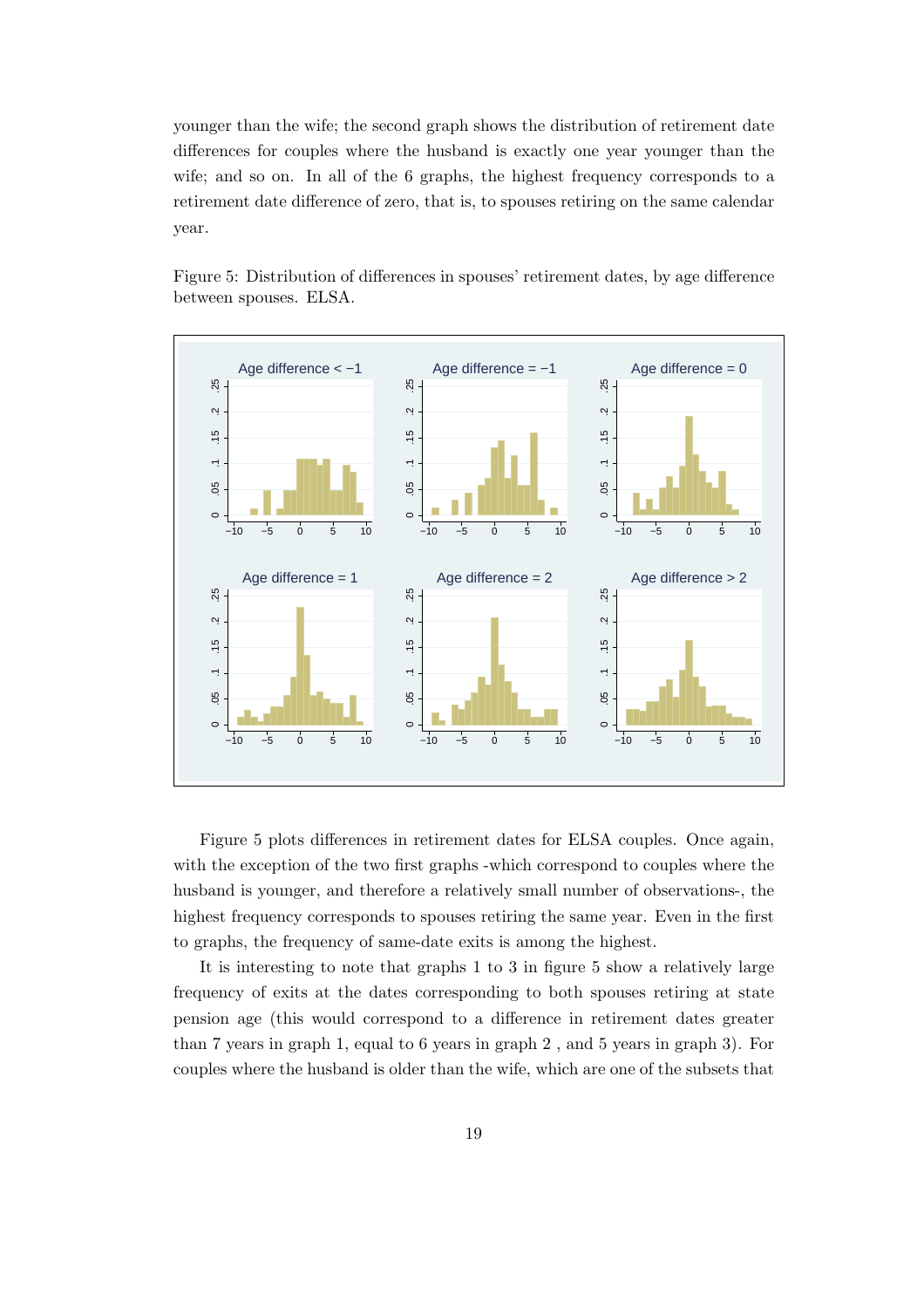we analyze in the empirical part below, the only remarkable peaks corresponds to both spouses retiring at the same date, independently of their corresponding state pension ages.

These figures tell us that there is an important role to play for within-couple retirement incentives, beyond individual ones. In the empirical part of the analysis we study the effect of wives' incentives on men's retirement behavior, after controlling for men's individual incentives. We do this by using working US couples as a control for working British couples. When interpreting the results of the analysis we make the implicit assumption that any within-couple incentives coming from complementarities in leisure are similar across countries. This is a difficult hypothesis to test. In order to provide some support for it, we show in figure 6 that the distributions of age differences within spouses in the two countries are extremely close. This rules out differences in couples' preferences stemming from countryspecific within-couple age patterns. We assume that any other country-specific differences in tastes for joint leisure can be accounted for through the individual age, health status and education controls that we include in the empirical analysis.



Figure 6: Within-couple age difference distribution. Husband aged 55 to 66.

## 5 Empirical strategy

The goal is to estimate the differential effect that having a wife who reaches age 60 has for British men with respect to American men. We estimate regression equations of the following form: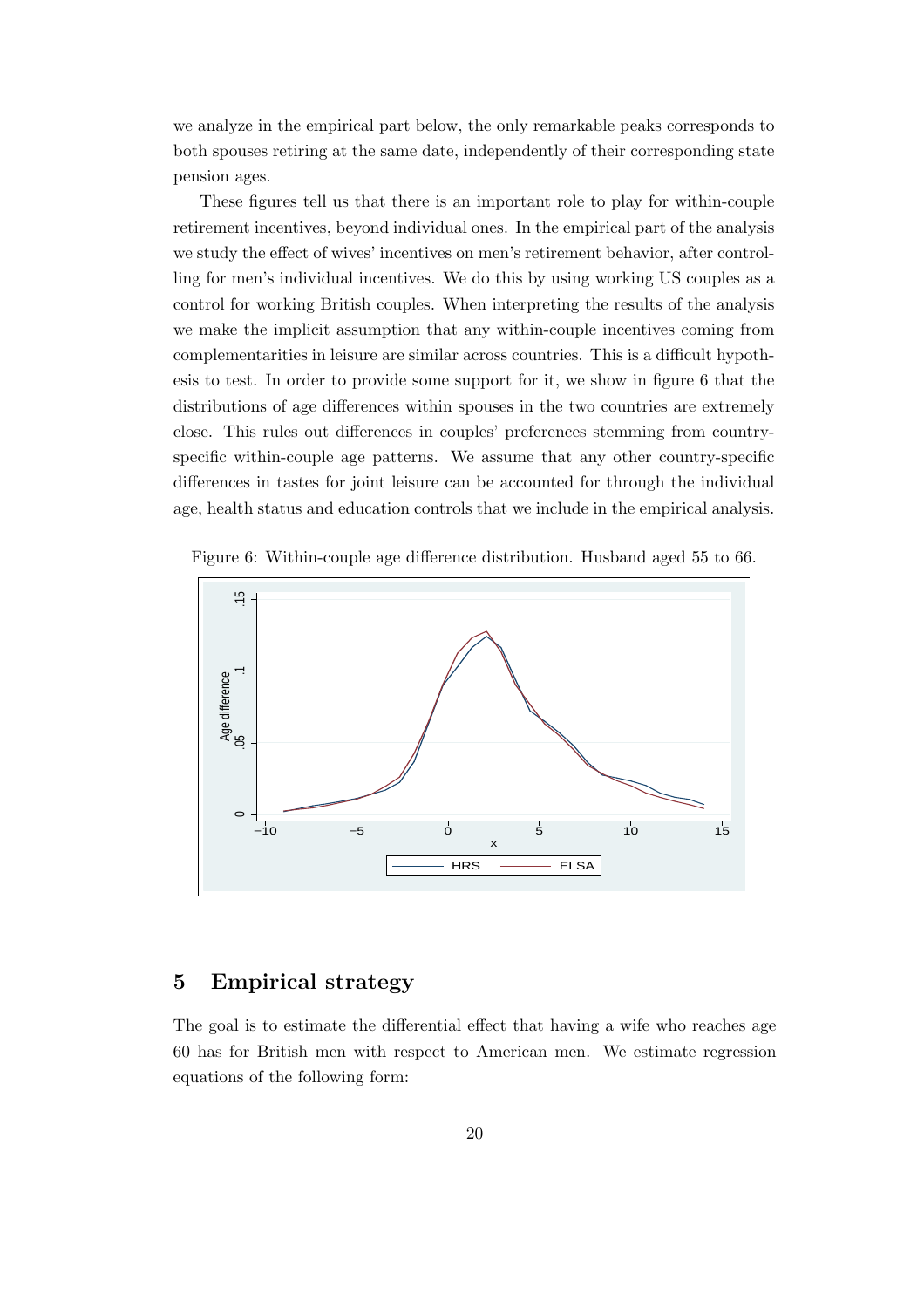$$
R_{ht} = \alpha + \beta_0 \Delta_{wt}^a + \beta_1 \Delta_{wt}^a \times ELSA + ELSA + X_{t-1}\theta_0' + X_{t-1}\theta_1' \times ELSA + \varepsilon_{ht},
$$
 (5.1)

where h denotes the husband and w the wife;  $R_{ht}$  is a dummy variable indicating whether the husband makes a transition out of the labor force between periods  $t - 1$  and  $t$ ;  $\Delta_{wt}^a$  is a dummy variable indicating whether the wife reaches age a between  $t - 1$  and  $t$ ;  $ELSA$  is an indicator that observation comes from the ELSA sample; and X is a vector of observables which includes measures of the husband's age and education and both spouses' health status.

We also run IV regressions of the following form:

$$
R_{ht} = \gamma + \delta R_{wt} + ELSA + X_{t-1}\phi'_0 + X_{t-1}\phi'_1 \times ELSA + u_{ht}, \qquad (5.2)
$$

where the wife's transition  $R_{wt}$  is instrumented with indicators of whether she has reached retirement age, i.e.  $\Delta_{wt}^a$  and  $\Delta_{wt}^a \times ELSA$  for different values of a.

All regressors in equations 5.1 and 5.2 are included both on their own and interacted with the ELSA dummy to allow for differential effects in the two countries. The regressions are estimated as probits.

The object of interest from our regressions is the interaction effect for the indicator that the wife crosses age 60 and the ELSA dummy. As discusses in Ai and Norton (2003), this is not the same as the marginal effect of the interaction term. In particular, given a regression of the type:

$$
E[R_{ht} \mid \Delta_{wt}^{60}, ELSA] = F(\alpha + \beta_0 \Delta_{wt}^{60} + \beta_1 \Delta_{wt}^{60} \times ELSA + \beta_2 ELSA), \quad (5.3)
$$

the interaction effect is defined as the following discrete double difference:

$$
\frac{\Delta^2 E[R_{ht} | \Delta_{wt}^{60}, ELSA]}{\Delta(\Delta_{wt}^{60}) \Delta ELSA} = (5.4)
$$

= 
$$
E[R_{ht} | \Delta_{wt}^{60} = 1, ELSA = 1] - E[R_{ht} | \Delta_{wt}^{60} = 0, ELSA = 1] -
$$
  
-  $(E[R_{ht} | \Delta_{wt}^{60} = 1, ELSA = 0] - E[R_{ht} | \Delta_{wt}^{60} = 0, ELSA = 0)$ 

In nonlinear models, this is different from the marginal effect of the interaction, which would be defined as: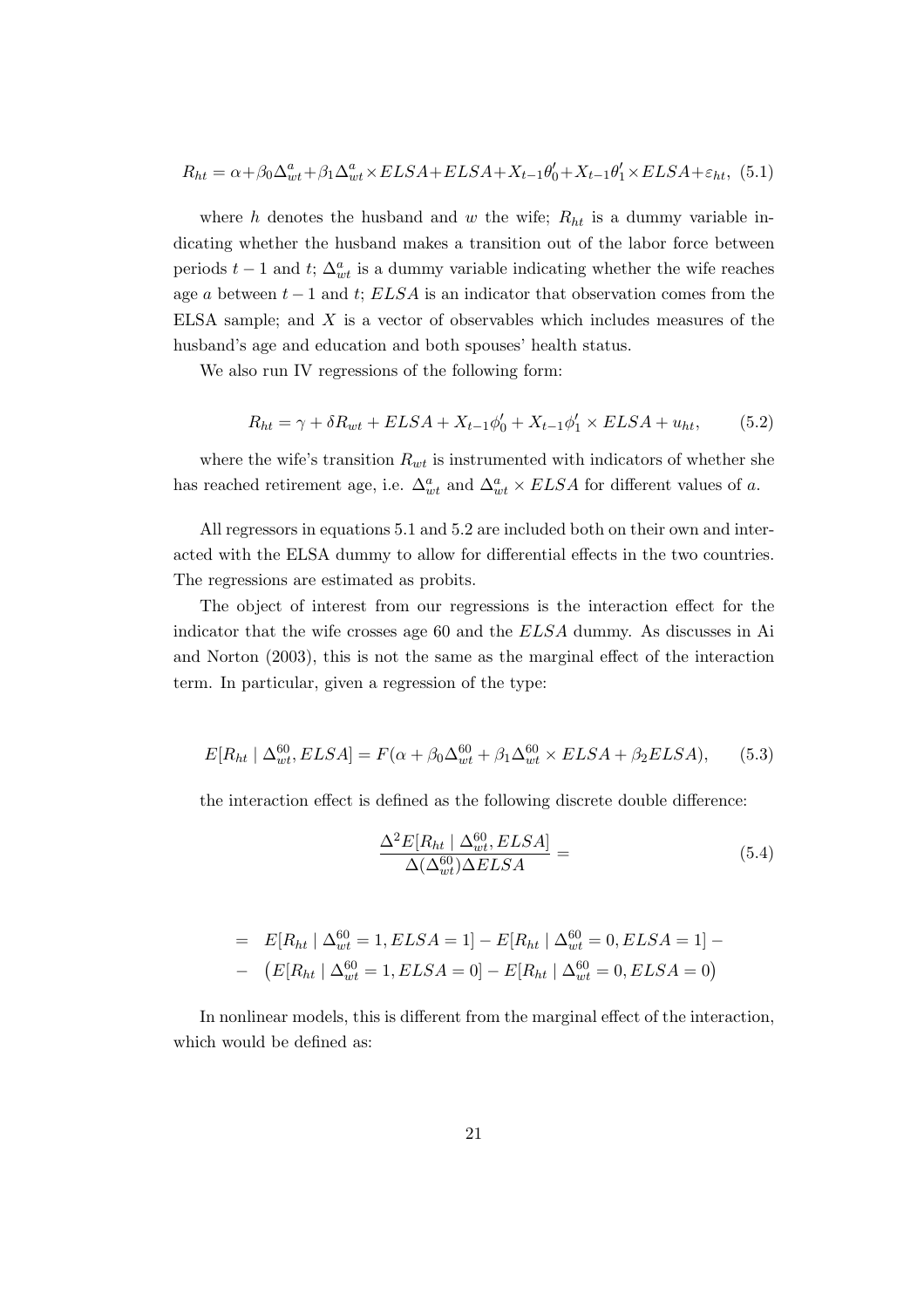$$
\frac{\Delta E[R_{ht} \mid \Delta_{wt}^{60}, ELSA]}{\Delta(\Delta_{wt}^{60} \times ELSA)} =
$$
  
=  $E[R_{ht} \mid \Delta_{wt}^{60} = 1, ELSA = 1] - E[R_{ht} \mid \Delta_{wt}^{60} = 0, ELSA = 0]$ 

Equation 5.4 shows that the interaction effect is the difference-in-differences estimator of the differential effect of the wife crossing 60 in the UK with respect to the US. This is the object of interest of this paper, and the effect we report in our results.

Given that the variables  $\Delta_{wt}^{60}$  and  $ELSA$  are dummies, 5.4 simplifies to:

$$
\frac{\Delta^2 E[R_{ht} | \Delta_{wt}^{60}, ELSA]}{\Delta(\Delta_{wt}^{60}) \Delta ELSA} =
$$
  
=  $F(\alpha + \beta_0 + \beta_1 + \beta_2) - F(\alpha + \beta_2) - F(\alpha + \beta_0) + F(\alpha)$ 

A further point of interest regarding marginal effects concerns the marginal effect of non-interacted variables. From equation 5.3, the marginal effect of the variable  $\Delta_{wt}^{60}$  is defined as follows

$$
\frac{\Delta E[R_{ht} | \Delta_{wt}^{60}, ELSA]}{\Delta(\Delta_{wt}^{60})} =
$$
  
=  $E[R_{ht} | \Delta_{wt}^{60} = 1, ELSA] - E[R_{ht} | \Delta_{wt}^{60} = 0, ELSA] =$   
=  $F(\alpha + \beta_0 + \beta_1 ELSA + \beta_2 ELSA) - F(\alpha + \beta_2 ELSA)$ 

Notice that this marginal effect cannot be interpreted as the effect on American husbands of their wife reaching age 60. This is because the effect of a change in the variable  $\Delta_{wt}^{60}$  operates through the coefficient  $\beta_0$  and, for observations from the ELSA sample, also through the coefficient  $\beta_1$ .

.

In some cases we will want to comment on the effect on American husbands of their wives reaching a particular age. In those cases, we compute this effect separately according to the following formula:

$$
\frac{\Delta E[R_{ht} \mid \Delta_{wt}^{62}, ELSA = 0]}{\Delta(\Delta_{wt}^{62})} = \tag{5.5}
$$

$$
= E[R_{ht} | \Delta_{wt}^{62} = 1, ELSA = 0] - E[R_{ht} | \Delta_{wt}^{62} = 0, ELSA = 0] =
$$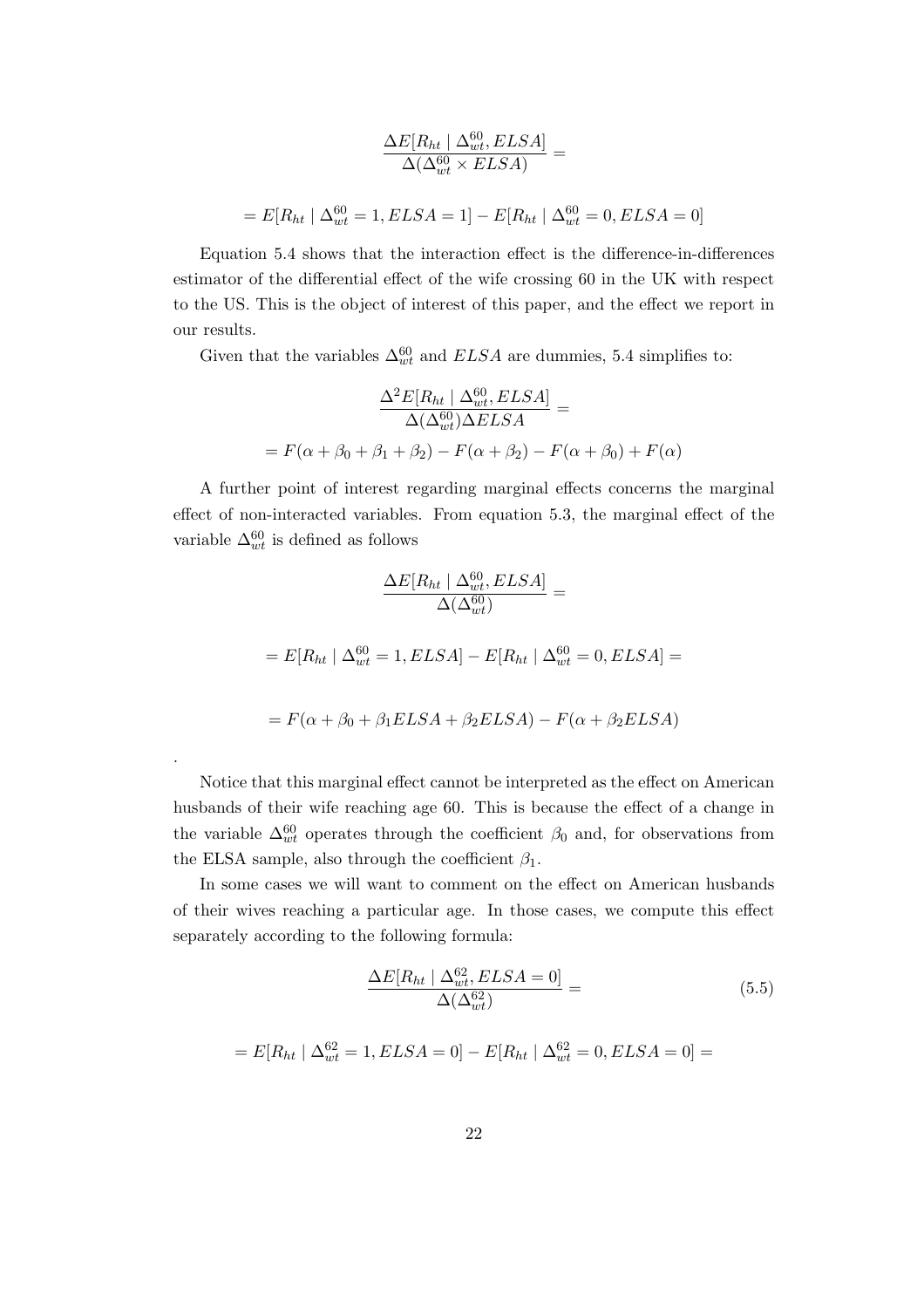$$
= F(\alpha + \beta_0) - F(\alpha)
$$

### 6 Estimation Results

We start by estimating equation 5.1 using the sample of couples where both spouses work at baseline and the wife is younger than 60 at baseline. We exclude older wives because in the UK most of them will have retired at age 60, and therefore the group of working women aged 61 and older will likely oversample those with a strong taste for work. Results for the variables of interest are presented in table 2 below.

|                          | Dependent Variable: $R_{ht}$ |             |                 |                 |                 |  |
|--------------------------|------------------------------|-------------|-----------------|-----------------|-----------------|--|
|                          |                              | Full sample | $A$ gediff $>0$ | $A$ gediff $>1$ | $A$ gediff $>2$ |  |
| $\Delta^{60}_{wt}$       | $-0.01928$                   | 0.01995     | 0.01699         | $-0.00360$      |                 |  |
|                          | (0.464)                      | (0.606)     | (0.693)         | (0.918)         |                 |  |
| $\Delta_{u}^{60}$ × ELSA | 0.03255                      | 0.15438     | 0.13991         | 0.19918         |                 |  |
|                          | (0.566)                      | (0.041)     | (0.102)         | (0.038)         |                 |  |
|                          | N                            | 1,027       | 899             | 782             | 671             |  |

Table 2: Effect on husbands' transitions of wife reaching age 60.

NOTE.- Average individual marginal effects from probit regressions reported. Empirical p-values (in parentheses) obtained from 2,500 parametric bootstrap replications. Sample includes couples where both spouses are working and wife is younger than 60 at baseline. Full set of controls includes both spouses' health status and husband's age and education at baseline. See table 6 in appendix 1.B for full estimation results.

As can be seen from the second column of table 2, the marginal effect of having a wife who reaches age 60 is small and not significant. More importantly, the interaction effect for the indicator that the wife crosses age 60 and the ELSA dummy is positive but small and not significantly different from zero. As pointed out in section 5, the interaction effect is the difference-in-differences estimator of the effect of having a wife reaching age 60 for a British husband, with respect to an American one. Hence British husbands do not appear more likely to retire when their wives reach retirement age than their American counterparts.

We hypothesize that the lack of a differential effect is driven by the behavior of very young husbands, who are many years away from becoming entitled to their own public pension -state pension age is 65 for British men. In the absence of a private pension with an early retirement clause, these husbands will have strong financial incentives to continue working. In order to check this hypothesis, we run the same regression restricting the sample to those couples where the husband is older than the wife (that is, where the variable "Agediff", which is equal to husband's age minus wife's age, is greater than zero). In this restricted sample,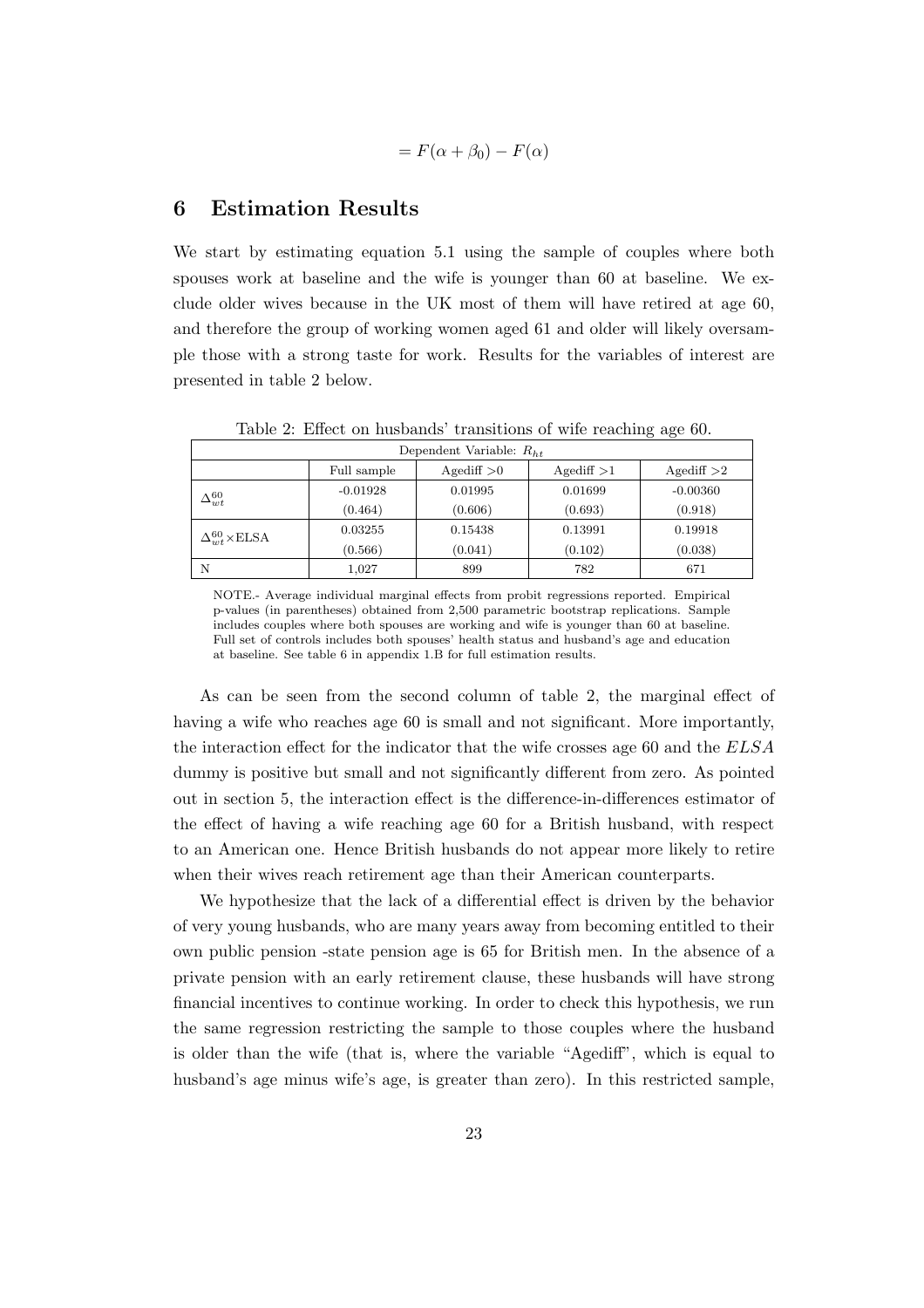all husbands of women reaching age 60 between waves will have reached age 60 themselves. Results are shown on the third column of table 2.

We can see that for the restricted sample the baseline effect of having a wife crossing age 60 is not significant, but the differential effect for British men is positive and significant. In particular, the retirement propensity for British husbands whose wife reaches age 60 is 15 percentage points higher than for their American counterparts. Further restricting the sample to couples where the husband is more than a year older than the wife (column 4) yields a coefficient of similar magnitude, while in the sample of couples where the husband is more than two years older than the wife (column 5), British husbands are 19 percentage points more likely to retire when the wife becomes 60 than American husbands.

As argued in section 2, the increase in husbands' retirement propensity when their wife reaches retirement age cannot be explained by a correlation in tastes for retirement or income effects, so our results are suggestive of complementarities of leisure. There is a concern, though, that British men may have incentives to retire when their wife reaches age 60 that are independent of whether she retires or not. To confirm that we are not capturing a spurious effect, and British husbands are indeed responding to their wives' retirement, we next run IV regressions of the husband's retirement transition indicator on that of his wife. We instrument the wife's transition with indicators that she has reached age 60 or age 62, the retirement ages in the UK and the US, respectively. In order to sample women reaching retirement age in the two countries, we use observations for all working couples where the wife is younger than 62 at baseline. Results for the second stage are reported in table 3 below.

|                                                                                                                                                                                    | Full sample | $A$ gediff $>0$ | $A$ gediff $>1$ | $A$ gediff $>2$ |  |
|------------------------------------------------------------------------------------------------------------------------------------------------------------------------------------|-------------|-----------------|-----------------|-----------------|--|
| $R_{st}$                                                                                                                                                                           | 0.11795     | 0.46392         | 0.54210         | 0.63521         |  |
|                                                                                                                                                                                    | (0.565)     | (0.019)         | (0.008)         | (0.035)         |  |
| NOTE.- Average individual marginal effects from probit regressions reported. Empirical<br>n culture (in nonombrosse) shkainad fuom 9.500 nonomatuis hastetuan nonlisatione. Camula |             |                 |                 |                 |  |

Table 3: Effect of wife's transition on husband's transition. Dependent Variable:  $R_{ht}$ 

p-values (in parentheses) obtained from 2,500 parametric bootstrap replications. Sample includes couples where both spouses are working and wife is younger than 62 at baseline. Full set of controls includes both spouses' health status and husband's age and education at baseline. See table 7 in appendix 1.B for full estimation results.

The effect of the wife's transition on that of her husband is positive but not significant for the full sample, as seen in column 2. As before, we next restrict the sample by dropping those couples where the husband is furthest from his own retirement age. Column 3 shows results for the sample of couples where the husband is older than the wife. The results indicate that a husband whose wife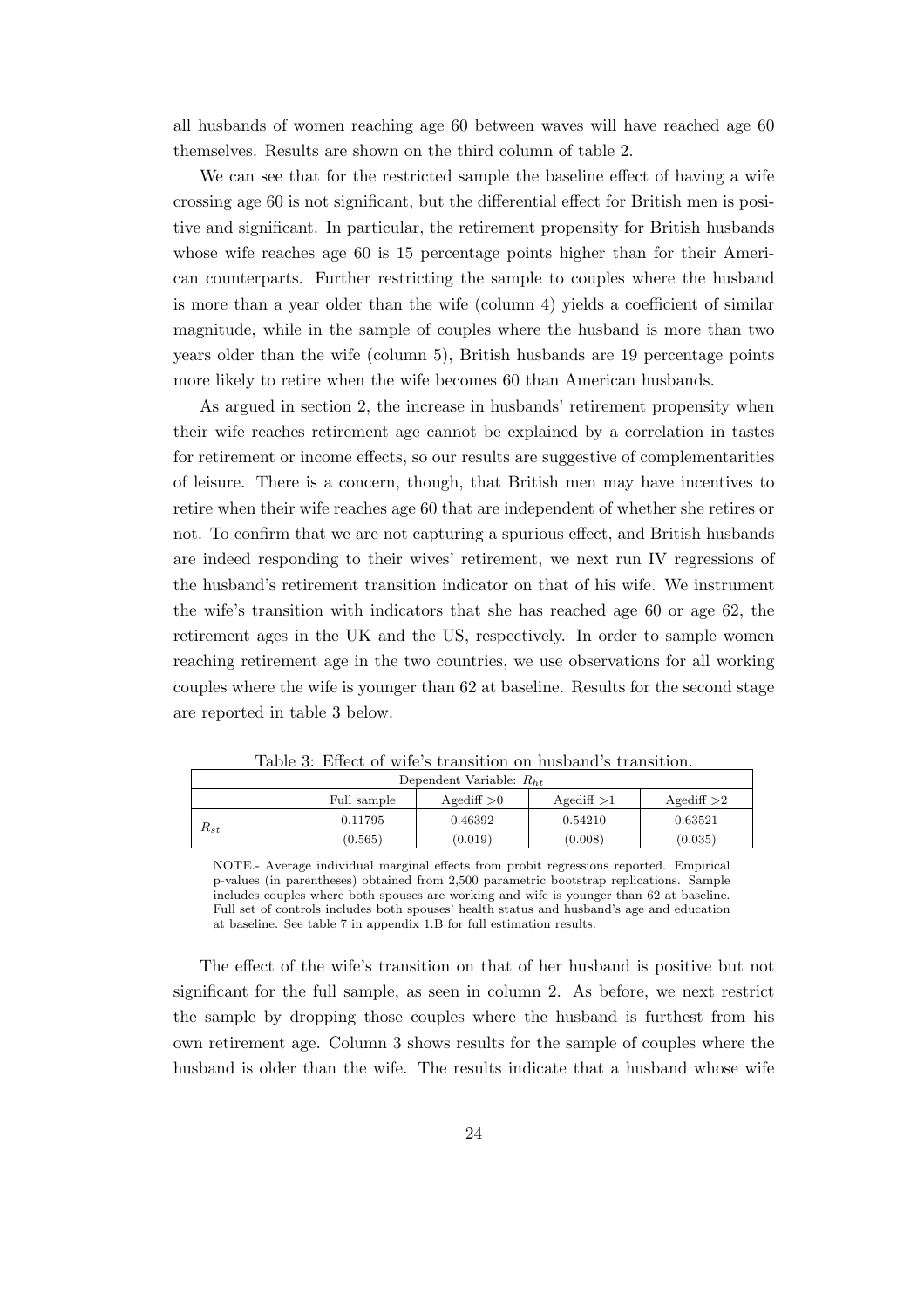retires is 46% more likely to retire himself than one whose wife continues working. The coefficient is significant with a p-value of 0.02. For the samples of couples where the husband is more than a year and more than two years older than their wife, we find that the wife's transition increases the husband's retirement propensity by 54 and 63%, respectively.

These results confirm that the increases in British husbands' retirement propensities we found in table 2 were triggered by their wives' high retirement propensity upon reaching age 60. The retirement age for women in exogenous to husbands' taste for retirement. Most household should be prepared to smooth out the drop in income at the time of the wife's retirement. For household without savings, the negative income effect would give husbands incentives to decrease, rather than decrease their labor supply. On the other hand, if the husband values retirement more when this is shared with his wife, upon his wife's retirement the value of leisure increases for him, which would in turn increase his retirement propensity. Thus we interpret the positive differential responses of British husbands to their wives reaching retirement age as evidence of leisure complementarities.

#### 6.1 Retirement transitions of American men

By the time women reach age 60 either in the US or the UK, most of those who were working in their 50's remain in the labor force. Most of their husbands are working, too. However, by the time they reach age 62 the majority of British women will have retired. For this reason, those British couples where both spouses are working by the time the wife becomes 62 are likely to have a strong taste for work. Hence they may not be as good a control group for their American counterparts at this age as American couples where for British couples at the time when wives become 60. Keeping this caveat in mind, we turn now to the analysis of American men's retirement transitions when their wives reach early retirement age at 62.

We estimate equation 5.1 using the sample of working couples where women are up to 61 years at baseline, and adding as a regressor an indicator for whether the wife reaches age 62 between waves. Results are reported in table 4.

As before, we find that the differential effect of having a wife who reaches age 60 for British with respect to American husbands is small and not significant for the whole sample, but is positive for the subsamples of couples where the husbands are at least one, two, or three years older than their wives. The magnitude of the effects is similar to those reported in table 2, and they are significant at 5 percent for the third and fifth columns and at 10 percent for the fourth one.

We turn now to the effect of having a wife who reaches age 62. The differential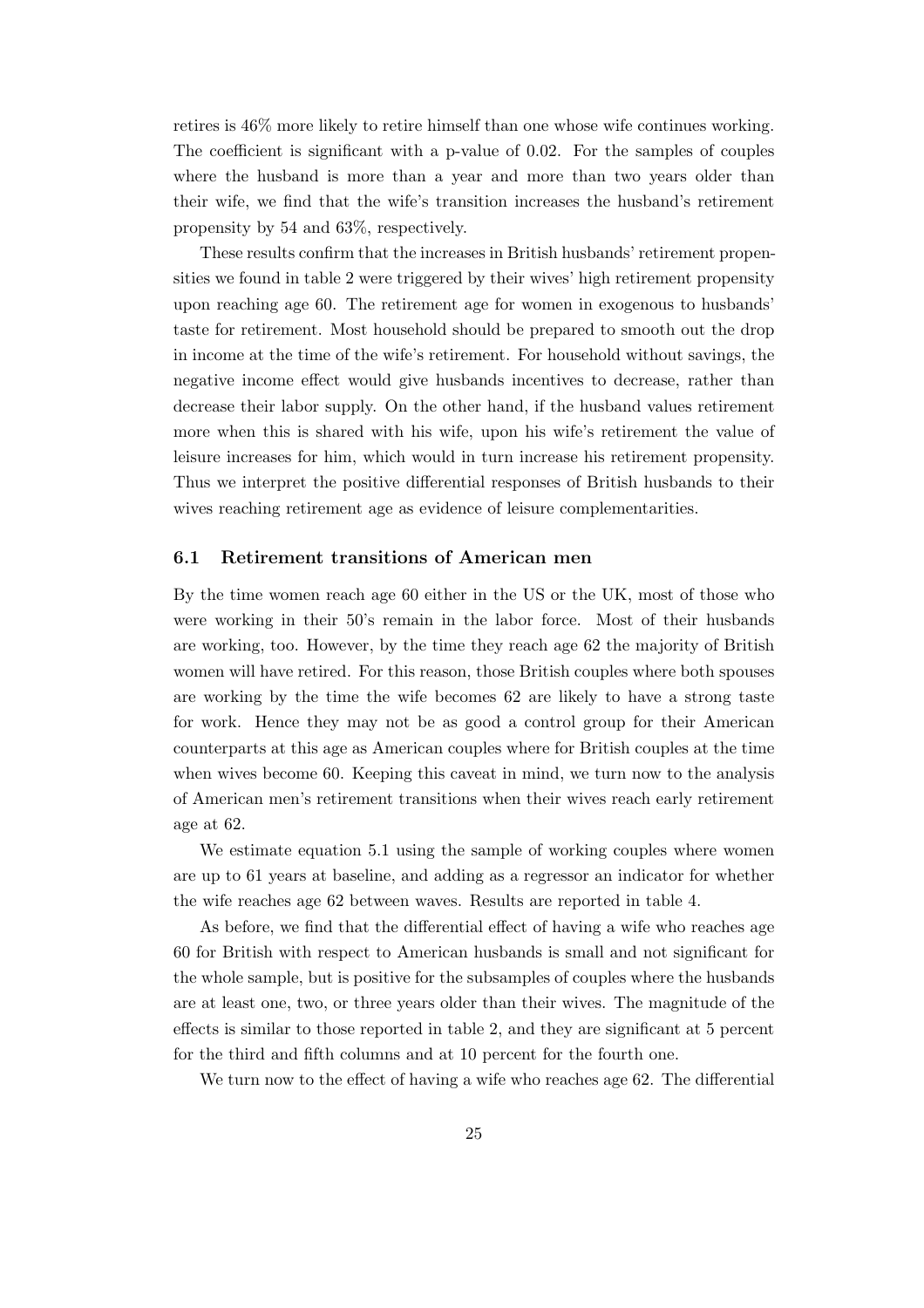| Dependent Variable: $R_{h}$ |                                                                      |            |            |            |  |  |
|-----------------------------|----------------------------------------------------------------------|------------|------------|------------|--|--|
|                             | $A$ gediff $>0$<br>Full sample<br>$A$ gediff $>1$<br>$A$ gediff $>2$ |            |            |            |  |  |
| $\Delta^{60}_{wt}$          | $-0.01424$                                                           | 0.03032    | 0.02972    | 0.00435    |  |  |
|                             | (0.616)                                                              | (0.452)    | (0.528)    | (0.944)    |  |  |
| $\Delta_{w}^{60}$ × ELSA    | 0.04994                                                              | 0.17656    | 0.15564    | 0.21871    |  |  |
|                             | (0.392)                                                              | (0.024)    | (0.088)    | (0.040)    |  |  |
| $\Delta^{62}_{wt}$          | 0.06408                                                              | 0.06957    | 0.06816    | 0.09415    |  |  |
|                             | (0.056)                                                              | (0.092)    | (0.124)    | (0.116)    |  |  |
| $\Delta_{wt}^{62}$ × ELSA   | $-0.08776$                                                           | $-0.13591$ | $-0.13296$ | $-0.11330$ |  |  |
|                             | (0.296)                                                              | (0.188)    | (0.236)    | (0.444)    |  |  |
| N                           | 1169                                                                 | 996        | 861        | 717        |  |  |

Table 4: Effect on husbands' transitions of wife reaching age 60 or age 62.

NOTE.- Average individual marginal effects from probit regressions reported. Empirical p-values (in parentheses) obtained from 2,500 parametric bootstrap replications. Sample includes couples where both spouses are working and wife is younger than 62 at baseline. Full set of controls includes both spouses' health status and husband's age education at baseline. See table 8 in appendix 1.B for full estimation results.

effect for British husbands is negative for all samples, indicating that they are less likely to retire when their wife becomes 62 than their American counterparts. This is what we would have expected in the presence of leisure complementarities, since American women reach retirement age at 62, while British women do not have specific incentives coming from the public pension system to retire at that age. The coefficients, however, are not statistically significant for any of the samples. This is likely due to the small number of observations: since the majority of British women retire at 60, we end up with few working British couples where the wife crosses age 62 between waves.

Beyond the interaction effect, we are also interested in the marginal effect of having a wife crossing age 62 for American men, which we would expect to be negative if American men are responsive to their wives' retirement incentives. As explained in section 5, the marginal effect for the indicator that the wife crosses 62, reported in table 4 above, compounds the responses of American and British husbands. The marginal effect of having a wife who reaches age 62 for American husbands, computed according to the formula described in 5.5, is reported in table 5 for the different samples. It is always significant, and it increases from 10 to 13 percent as we restrict the sample to exclude young husbands who are further from their own retirement age.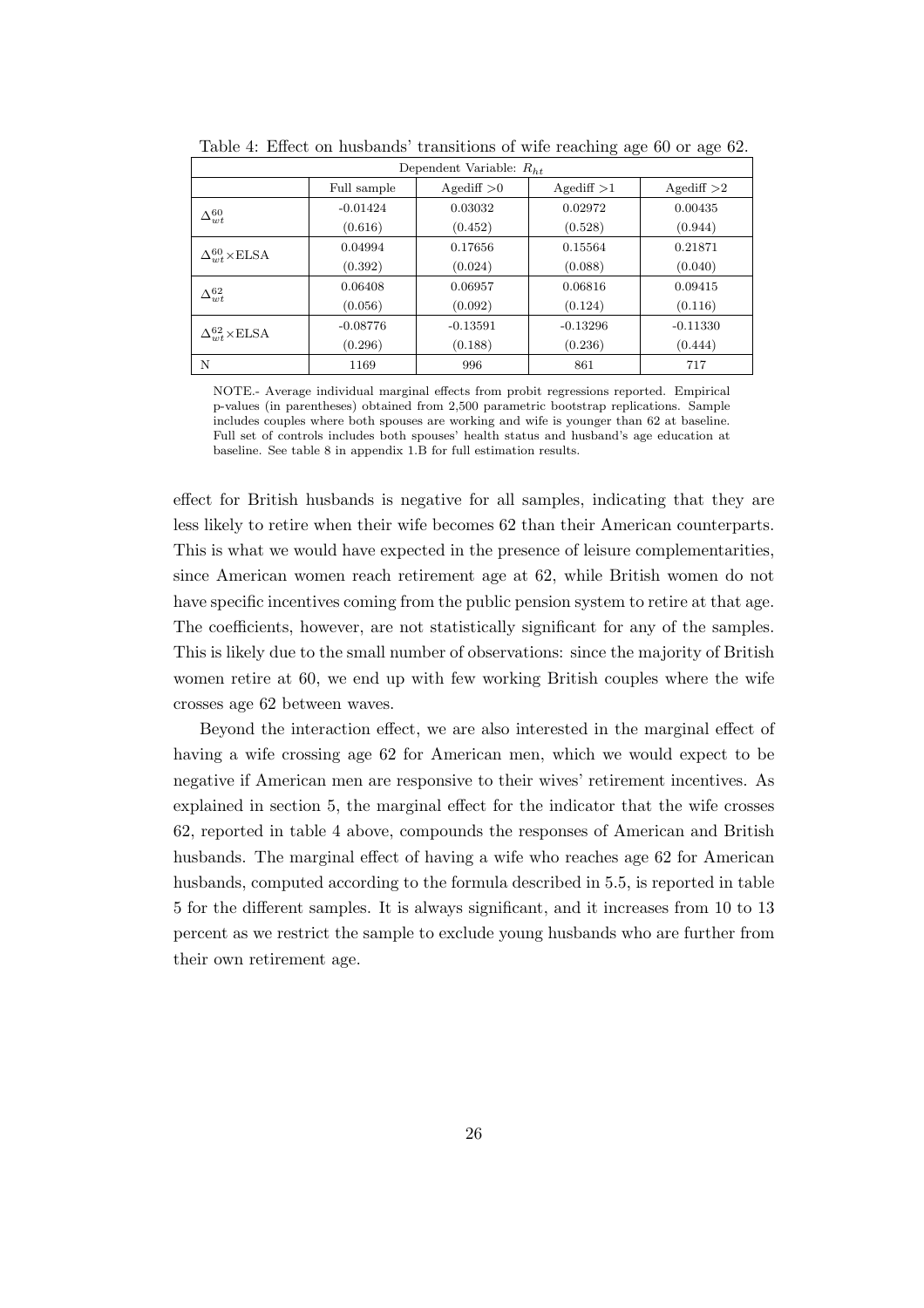Table 5: Marginal effect on American husbands' transitions of wife reaching age 62.

| Dependent Variable: $R_{ht}$                                         |         |         |         |         |  |
|----------------------------------------------------------------------|---------|---------|---------|---------|--|
| $A$ gediff $>0$<br>$A$ gediff $>1$<br>$A$ gediff $>2$<br>Full sample |         |         |         |         |  |
| $\Delta_{wt}^{62}$  ELSA=0                                           | 0.10129 | 0.12370 | 0.11867 | 0.13731 |  |
|                                                                      | (0.028) | (0.028) | (0.076) | (0.112) |  |
| Ν                                                                    | 1169    | 996     | 861     | 717     |  |

NOTE.- Average individual marginal effects from probit regressions reported. Empirical p-values (in parentheses) obtained from 2,500 parametric bootstrap replications.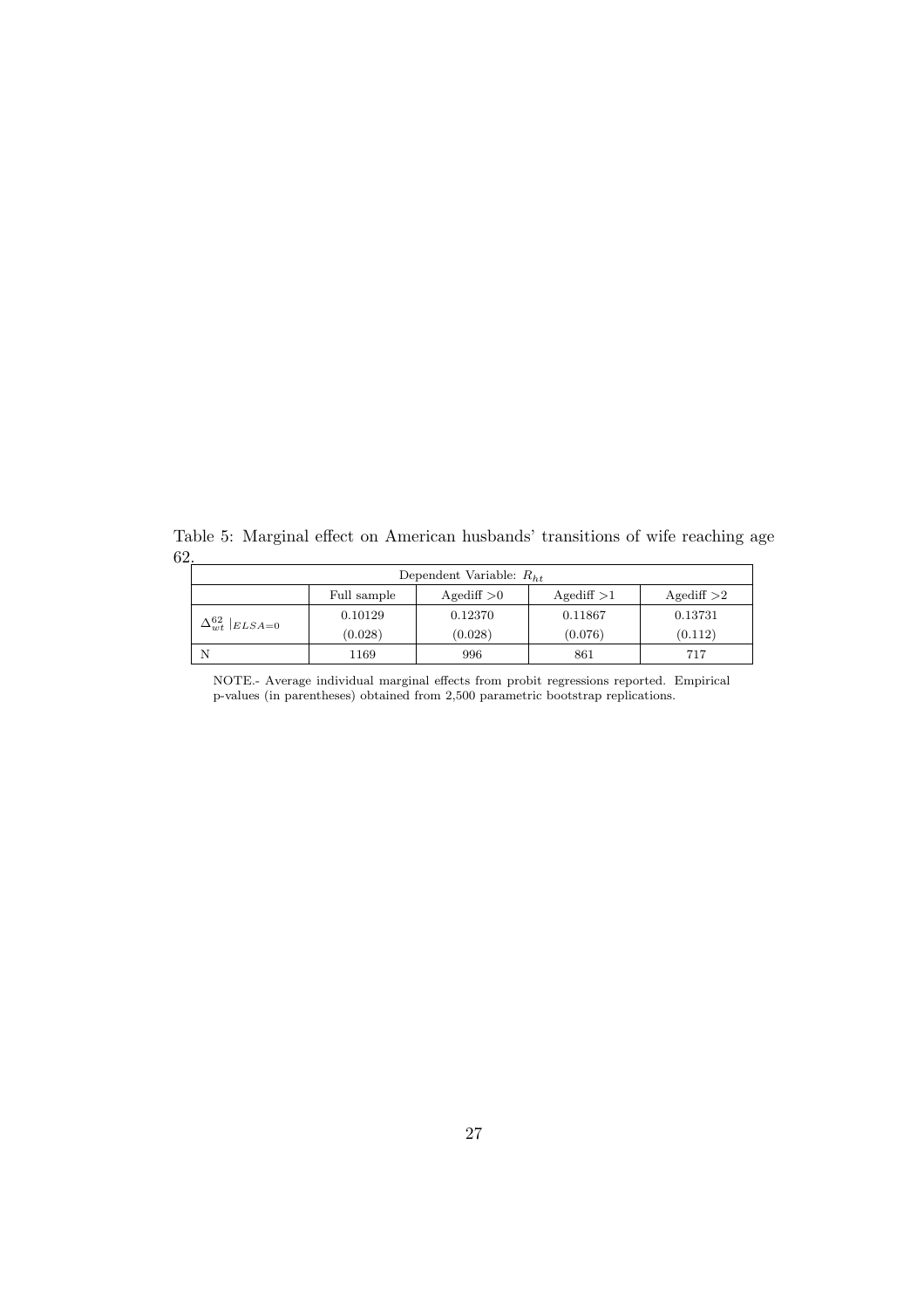## 7 Conclusion

In this paper we use the institutional variation across the US and the UK, and in particular the different ages of entitlement to a public pension in the two countries (60 in the UK, 62 in the US), to analyze husbands' responses to their wives' retirement incentives.

We show in section 4 that labor market outcomes in the two countries are comparable until the first retirement incentives for women kick in in the UK. Based on this, we use working American couples as a control group for British ones at the point when British women reach retirement age.

We find that, in the sample of couples where the husband is older than the wife, British men are from 14 to 20 percentage points more likely to retire when their wife reaches state pension age at 60 than their American counterparts.

We then use the exogenous institutional retirement ages to instrument women's transitions in a regression of husbands' transitions onto those of their wives. For the sample of couples where the husband is older than the wife, we find a strong effect of the wife's retirement onto that of the husband.

We interpret our results as evidence of complementarity in leisure, whereby the husband enjoys retirement more when his wife is retired as well. Alternative explanations for the correlation in spouses' retirement outcomes are not consistent with our results.

Our findings have important implications for policy analysis. They imply that the wife's participation status enters the husband's utility function, and hence that the spouses' participation choices are made simultaneously. Analyses of men's retirement outcomes that ignore the wife's retirement decision will yield biased policy predictions.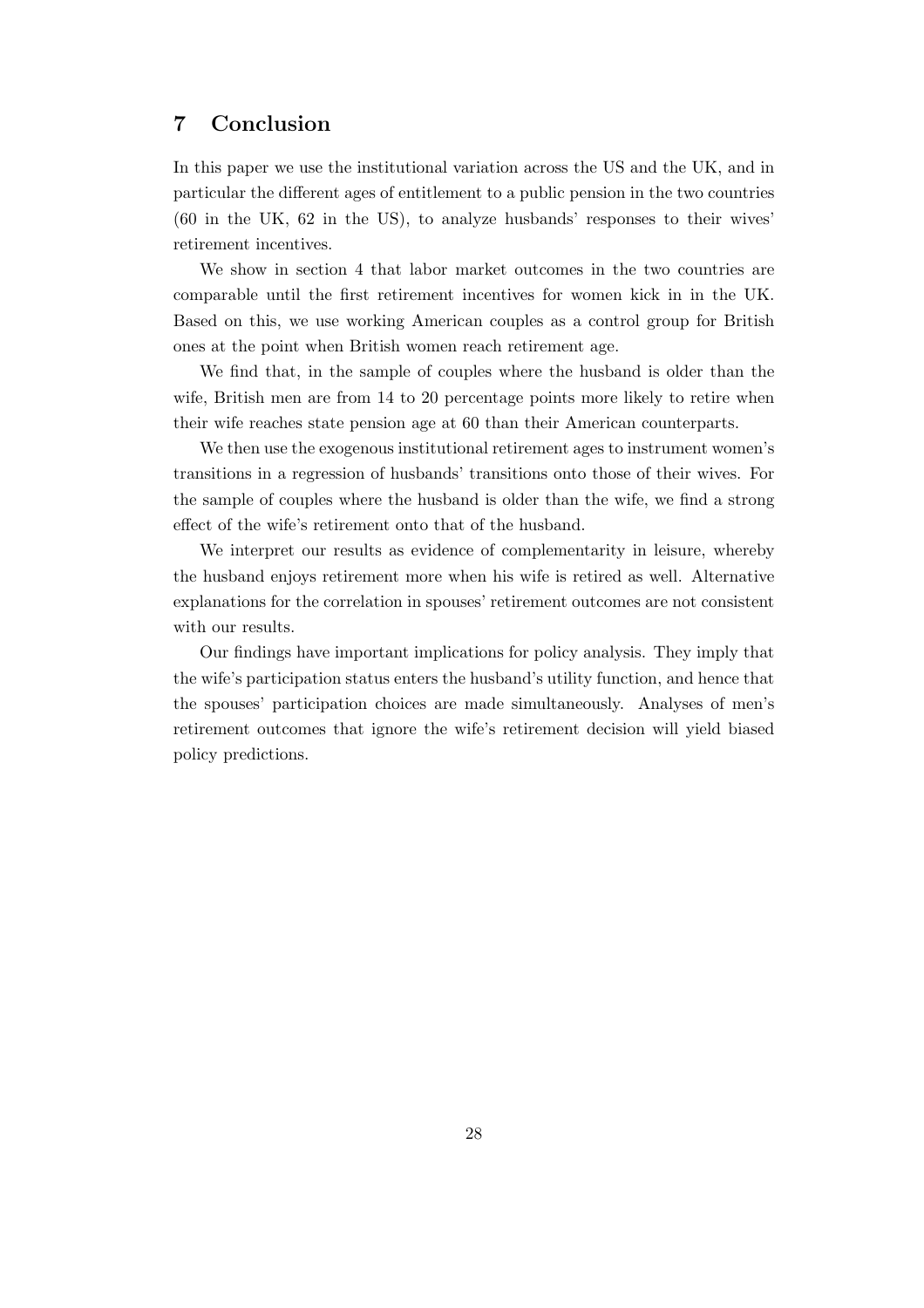## 8 Appendix 1.A. Figures



Figure 7: Percentage employed by age cohort, men.



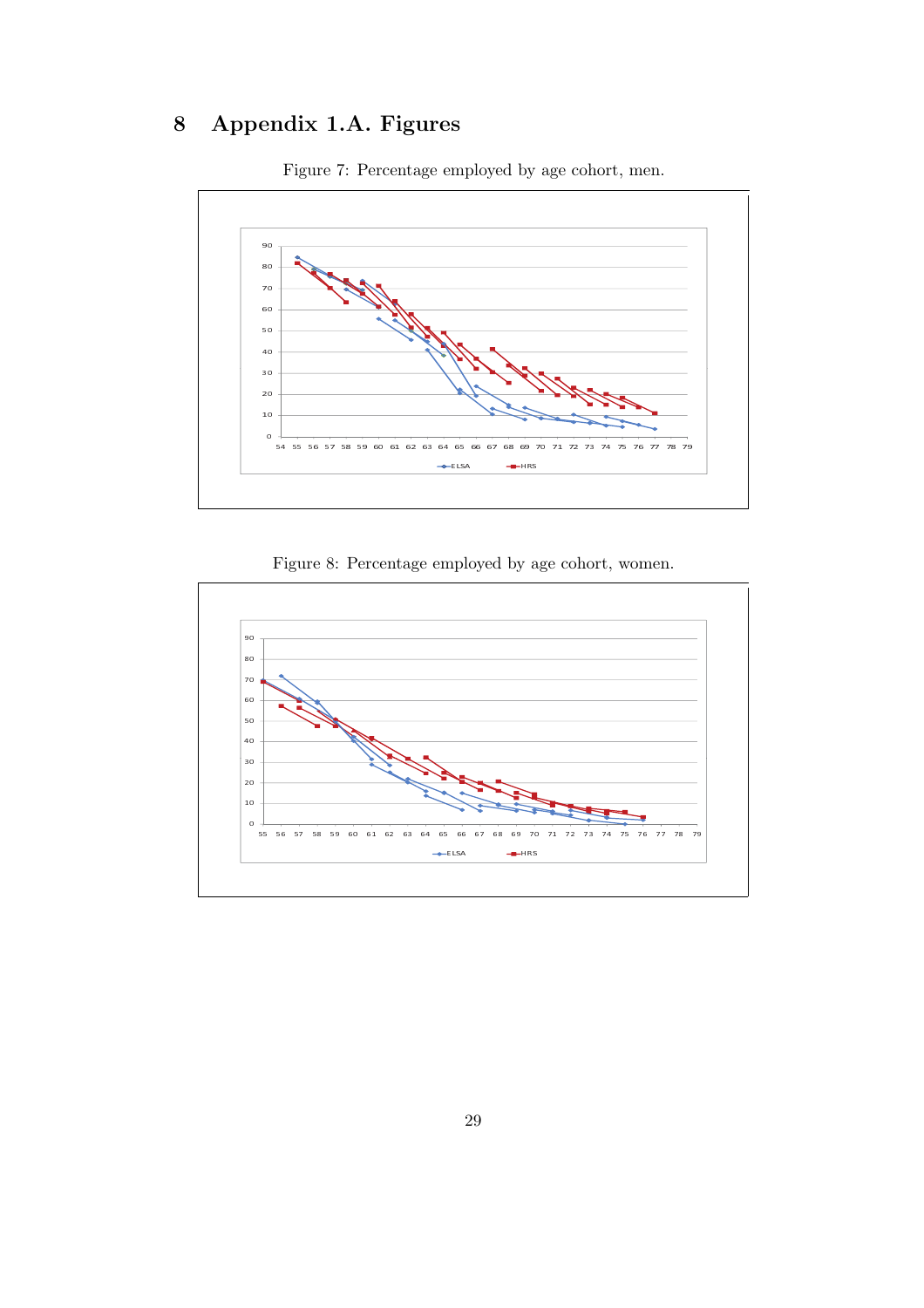

Figure 9: Change in proportion working by age crossed between waves, men and women, US.

Figure 10: Change in proportion working by age crossed between waves, men and women, UK.

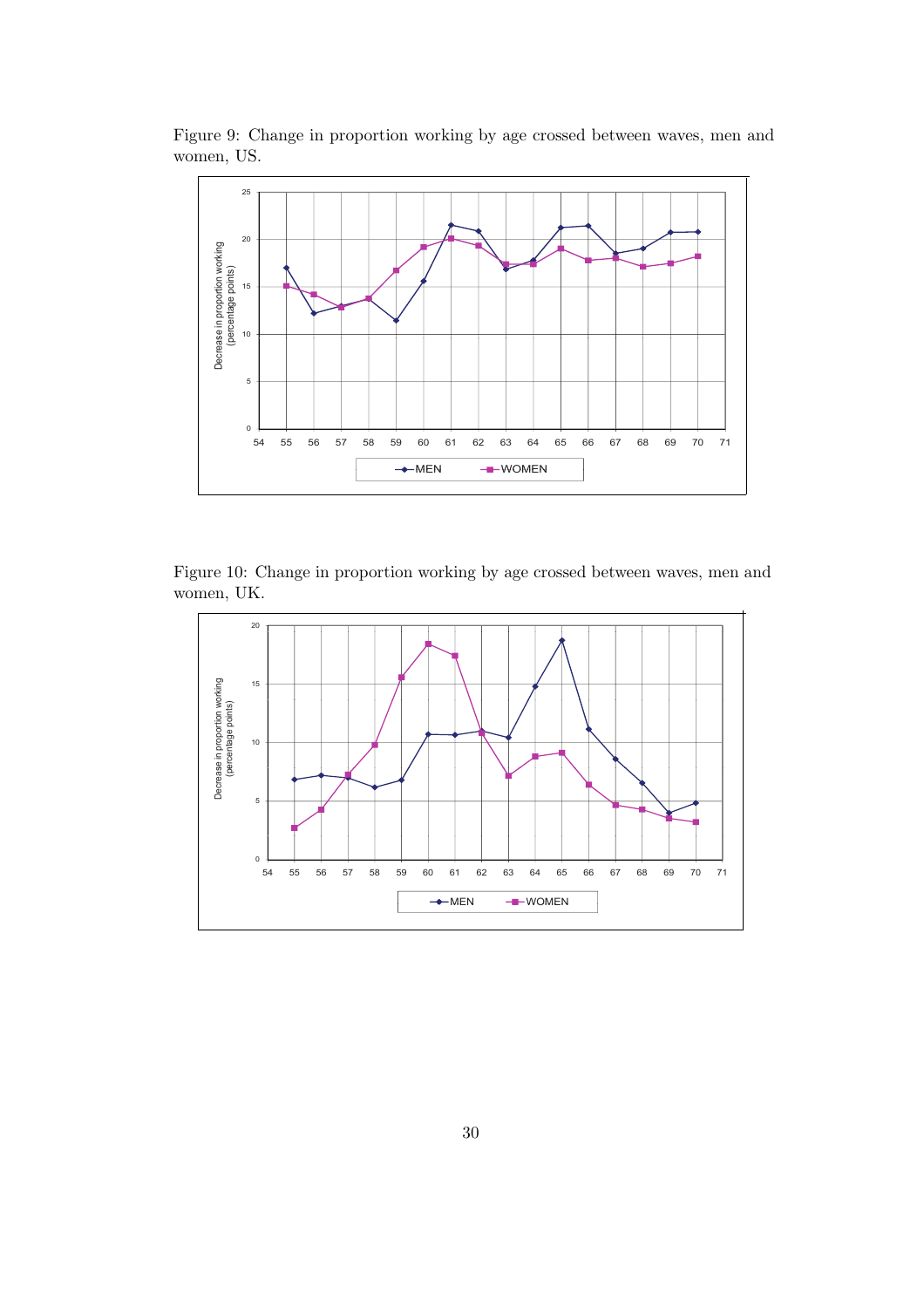## 9 Appendix 1.B. Tables

|  |  | Table 6: Probit regression of husbands' transitions on dummies indicating whether |  |
|--|--|-----------------------------------------------------------------------------------|--|
|  |  | their wives reach age 60. Marginal effects reported. (Continued in next page).    |  |

|                                  | Full sample        | $A$ gediff $>0$    | $A$ gediff $>1$    | $A$ gediff $>2$    |
|----------------------------------|--------------------|--------------------|--------------------|--------------------|
| $\Delta_{st}^{60}$               | $-0.01928$         | 0.01995            | 0.01699            | $-0.00360$         |
|                                  | $(-0.068, 0.035)$  | $(-0.044, 0.092)$  | $(-0.052, 0.095)$  | $(-0.080, 0.086)$  |
| $\Delta_{st}^{60}\times$ ELSA    | 0.03255            | $0.15438*$         | 0.13991            | $0.19918*$         |
|                                  | $(-0.071, 0.138)$  | (0.013, 0.305)     | $(-0.011, 0.299)$  | (0.024, 0.387)     |
| <b>ELSA</b>                      | $0.07375*$         | $0.08555***$       | $0.08369**$        | $0.10003**$        |
|                                  | (0.025, 0.122)     | (0.032, 0.139)     | (0.025, 0.141)     | (0.038, 0.160)     |
| Graduate                         | 0.01335            | 0.01552            | 0.00290            | $-0.00832$         |
|                                  | $(-0.047, 0.073)$  | $(-0.049, 0.080)$  | $(-0.066, 0.071)$  | $(-0.082, 0.063)$  |
| High School                      | $-0.00853$         | $-0.00746$         | $-0.03143$         | $-0.03454$         |
|                                  | $(-0.071, 0.059)$  | $(-0.074, 0.065)$  | $(-0.103, 0.047)$  | $(-0.109, 0.049)$  |
| Graduate $\times$ ELSA           | 0.03958            | 0.06598            | 0.04914            | 0.06059            |
|                                  | $(-0.076, 0.167)$  | $(-0.060, 0.205)$  | $(-0.085, 0.199)$  | $(-0.083, 0.217)$  |
| High School $\times$ ELSA        | 0.00052            | 0.01383            | $-0.04662$         | $-0.07765$         |
|                                  | $(-0.120, 0.132)$  | $(-0.115, 0.156)$  | $(-0.180, 0.101)$  | $(-0.218, 0.080)$  |
| $Health = v$ good                | $-0.07539**$       | $-0.09979**$       | $-0.09615**$       | $-0.09099*$        |
|                                  | $(-0.128, -0.026)$ | $(-0.156, -0.047)$ | $(-0.156, -0.040)$ | $(-0.155, -0.031)$ |
| $Health = v good \times ELSA$    | 0.03839            | 0.02047            | 0.01713            | 0.00928            |
|                                  | $(-0.029, 0.116)$  | $(-0.049, 0.098)$  | $(-0.057, 0.101)$  | $(-0.069, 0.100)$  |
| $Health = bad$                   | $-0.02686$         | $-0.03381$         | $-0.09008$         | $-0.13716*$        |
|                                  | $(-0.130, 0.080)$  | $(-0.145, 0.082)$  | $(-0.209, 0.035)$  | $(-0.265, -0.004)$ |
| $Health = bad \times ELSA$       | 0.07464            | 0.08811            | 0.05184            | $-0.01507$         |
|                                  | $(-0.076, 0.235)$  | $(-0.065, 0.255)$  | $(-0.108, 0.230)$  | $(-0.185, 0.179)$  |
| $Sp$ heal $= v$ good             | 0.00969            | 0.02083            | 0.01119            | 0.01327            |
|                                  | $(-0.039, 0.059)$  | $(-0.031, 0.073)$  | $(-0.045, 0.066)$  | $(-0.047, 0.072)$  |
| Sp heal = $v$ good $\times$ ELSA | 0.02885            | 0.04833            | 0.04277            | 0.02639            |
|                                  | $(-0.044, 0.113)$  | $(-0.035, 0.143)$  | $(-0.047, 0.148)$  | $(-0.068, 0.139)$  |
| $Sp$ heal $=$ bad                | 0.07198            | 0.11287            | 0.12144            | 0.09407            |
|                                  | $(-0.035, 0.176)$  | $(-0.003, 0.224)$  | $(-0.002, 0.242)$  | $(-0.038, 0.221)$  |
| $Sp$ heal = bad $\times$ ELSA    | $-0.01966$         | 0.00510            | $-0.07950$         | $-0.08815$         |
|                                  | $(-0.178, 0.140)$  | $(-0.175, 0.188)$  | $(-0.275, 0.117)$  | $(-0.293, 0.114)$  |
| $Age = 56$                       | 0.03350            | 0.03496            | 0.08870            | 0.12656            |
|                                  | $(-0.049, 0.125)$  | $(-0.062, 0.145)$  | $(-0.038, 0.235)$  | $(-0.035, 0.302)$  |
| $Age = 57$                       | -0.02025           | $-0.00323$         | 0.04496            | 0.07091            |
|                                  | $(-0.100, 0.081)$  | $(-0.096, 0.113)$  | $(-0.074, 0.195)$  | $(-0.074, 0.254)$  |
| $Age = 58$                       | 0.04001            | 0.04255            | 0.06684            | 0.10690            |
|                                  | $(-0.046, 0.143)$  | $(-0.053, 0.159)$  | $(-0.059, 0.213)$  | $(-0.048, 0.285)$  |
| $Age = 59$                       | 0.05764            | 0.04683            | 0.10727            | $0.16462*$         |
|                                  | $(-0.036, 0.164)$  | $(-0.052, 0.162)$  | $(-0.018, 0.248)$  | (0.008, 0.336)     |
| $Age = 60$                       | 0.08098            | 0.06535            | 0.09392            | 0.12468            |
|                                  | $(-0.017, 0.188)$  | $(-0.041, 0.185)$  | $(-0.037, 0.233)$  | $(-0.027, 0.288)$  |

NOTE.- Average individual marginal effects reported. Empirical confidence intervals (in parentheses) obtained from 2,500 parametric bootstrap replications. \* indicates significance at 5%. ∗∗ indicates significance at 1%. Agediff is age difference between spouses, defined as age of the husband minus age of the wife. Sample: couples where both spouses work at baseline, husband's age is between 55 and 66 at baseline, and wife's age is less than 60 at baseline.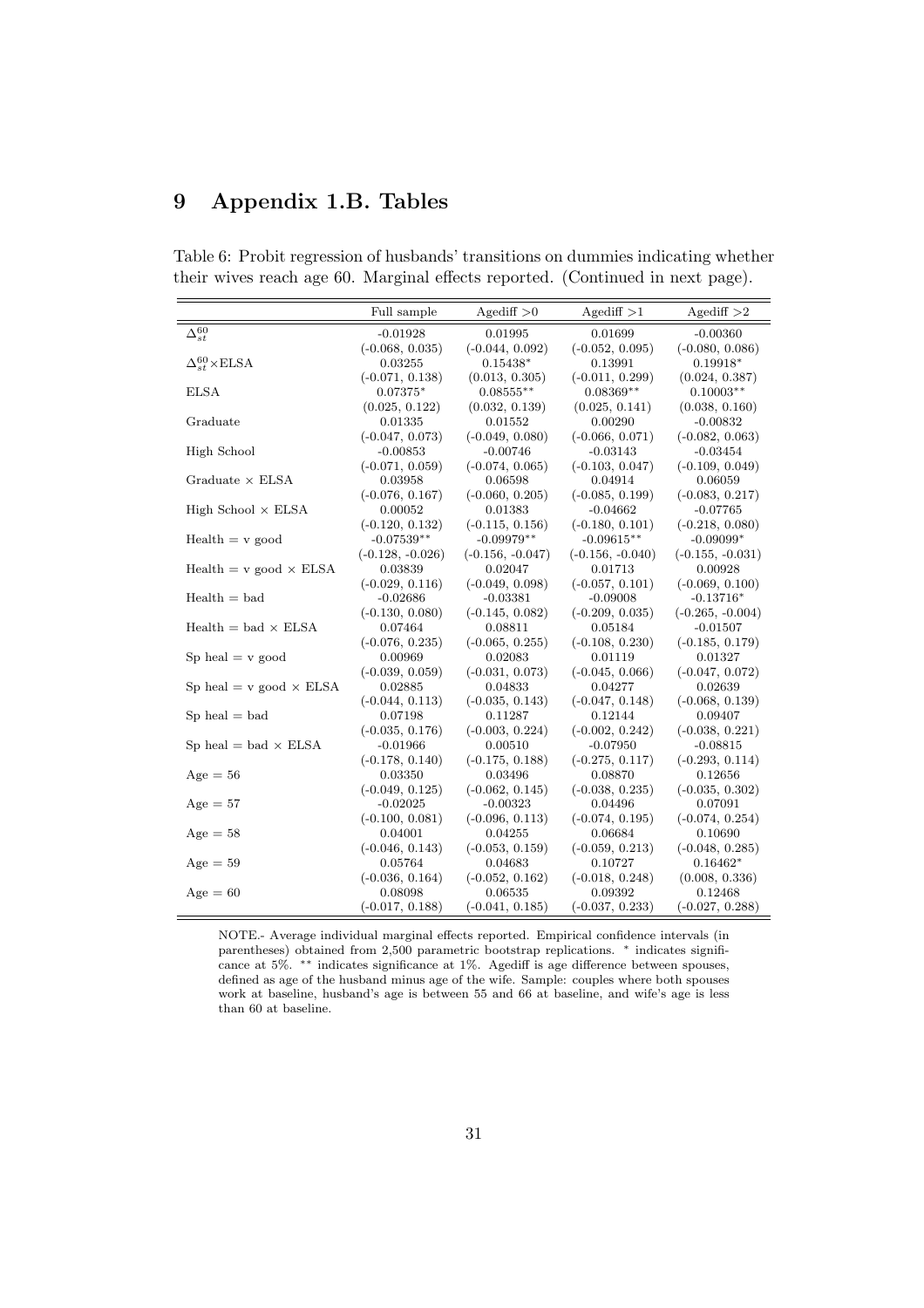|                               | Full sample       | $A$ gediff $>0$   | $A$ gediff $>1$   | Agediff $>2$      |
|-------------------------------|-------------------|-------------------|-------------------|-------------------|
| $Age = 61$                    | 0.07443           | 0.05104           | 0.08944           | 0.08395           |
|                               | $(-0.026, 0.193)$ | $(-0.055, 0.176)$ | $(-0.035, 0.233)$ | $(-0.058, 0.252)$ |
| $Age = 62$                    | $0.15326*$        | 0.12719           | $0.17160*$        | $0.21428*$        |
|                               | (0.023, 0.298)    | $(-0.008, 0.279)$ | (0.015, 0.340)    | (0.036, 0.398)    |
| $Age = 63$                    | $0.27529**$       | $0.24343**$       | $0.28872**$       | $0.33057**$       |
|                               | (0.134, 0.421)    | (0.095, 0.400)    | (0.124, 0.458)    | (0.138, 0.517)    |
| $Age = 64$                    | $0.22358**$       | $0.19892**$       | $0.23937**$       | $0.27227**$       |
|                               | (0.083, 0.366)    | (0.052, 0.352)    | (0.079, 0.407)    | (0.088, 0.464)    |
| $Age = 65$                    | $0.34829**$       | $0.31016*$        | $0.34615**$       | $0.40626*$        |
|                               | (0.132, 0.532)    | (0.096, 0.505)    | (0.141, 0.539)    | (0.179, 0.613)    |
| $Age = 66$                    | $0.19855*$        | 0.13796           | $0.17930*$        | 0.19946           |
|                               | (0.010, 0.421)    | $(-0.047, 0.379)$ | $(-0.021, 0.430)$ | $(-0.026, 0.467)$ |
| $\rm{Age} = 56$ $\times$ ELSA | $-0.00953$        | $-0.07042$        | $-0.01961$        | $-0.16035$        |
|                               | $(-0.188, 0.161)$ | $(-0.285, 0.129)$ | $(-0.299, 0.235)$ | $(-0.486, 0.143)$ |
| $Age = 57 \times ELSA$        | $-0.00089$        | 0.00314           | 0.03811           | $-0.00841$        |
|                               | $(-0.180, 0.186)$ | $(-0.212, 0.217)$ | $(-0.237, 0.319)$ | $(-0.344, 0.307)$ |
| $Age = 58 \times ELSA$        | 0.14590           | 0.18135           | 0.12182           | 0.00701           |
|                               | $(-0.047, 0.341)$ | $(-0.042, 0.400)$ | $(-0.161, 0.399)$ | $(-0.324, 0.328)$ |
| $Age = 59 \times ELSA$        | 0.06885           | 0.08605           | 0.11608           | $-0.01867$        |
|                               | $(-0.144, 0.274)$ | $(-0.150, 0.308)$ | $(-0.169, 0.385)$ | $(-0.352, 0.298)$ |
| $Age = 60 \times ELSA$        | 0.03276           | $-0.01451$        | 0.01032           | $-0.02594$        |
|                               | $(-0.179, 0.252)$ | $(-0.237, 0.220)$ | $(-0.261, 0.282)$ | $(-0.340, 0.278)$ |
| $Age = 61 \times ELSA$        | 0.13604           | 0.08074           | 0.11707           | $-0.03075$        |
|                               | $(-0.078, 0.373)$ | $(-0.142, 0.330)$ | $(-0.150, 0.401)$ | $(-0.332, 0.296)$ |
| $Age = 62 \times ELSA$        | 0.18359           | 0.12815           | 0.16345           | 0.00252           |
|                               | $(-0.111, 0.476)$ | $(-0.179, 0.431)$ | $(-0.178, 0.485)$ | $(-0.358, 0.353)$ |
| $Age = 63 \times ELSA$        | $0.34634*$        | 0.27769           | 0.30185           | 0.14440           |
|                               | (0.026, 0.615)    | $(-0.065, 0.566)$ | $(-0.070, 0.611)$ | $(-0.257, 0.493)$ |
| $Age = 64 \times ELSA$        | $0.41565*$        | $0.37602*$        | $0.41384*$        | 0.27913           |
|                               | (0.106, 0.693)    | (0.057, 0.673)    | (0.067, 0.710)    | $(-0.096, 0.619)$ |
| $Age = 65 \times ELSA$        | $0.50674*$        | 0.42994           | $0.46272*$        | 0.30557           |
|                               | (0.057, 0.821)    | $(-0.026, 0.778)$ | (0.020, 0.801)    | $(-0.165, 0.700)$ |
| $Age = 66 \times ELSA$        | 0.43941           | 0.30455           | 0.34520           | 0.20747           |
|                               | $(-0.022, 0.798)$ | $(-0.160, 0.698)$ | $(-0.134, 0.746)$ | $(-0.300, 0.660)$ |
| obs                           | 1027              | 899               | 782               | 671               |

Table 6: Continued from previous page.

NOTE.- Average individual marginal effects reported. Empirical confidence intervals (in parentheses) obtained from 2,500 parametric bootstrap replications. <sup>∗</sup> indicates significance at 5%. ∗∗ indicates significance at 1%. Agediff is age difference between spouses, defined as age of the husband minus age of the wife. Sample: couples where both spouses work at baseline, husband's age is between 55 and 66 at baseline, and wife's age is less than 60 at baseline.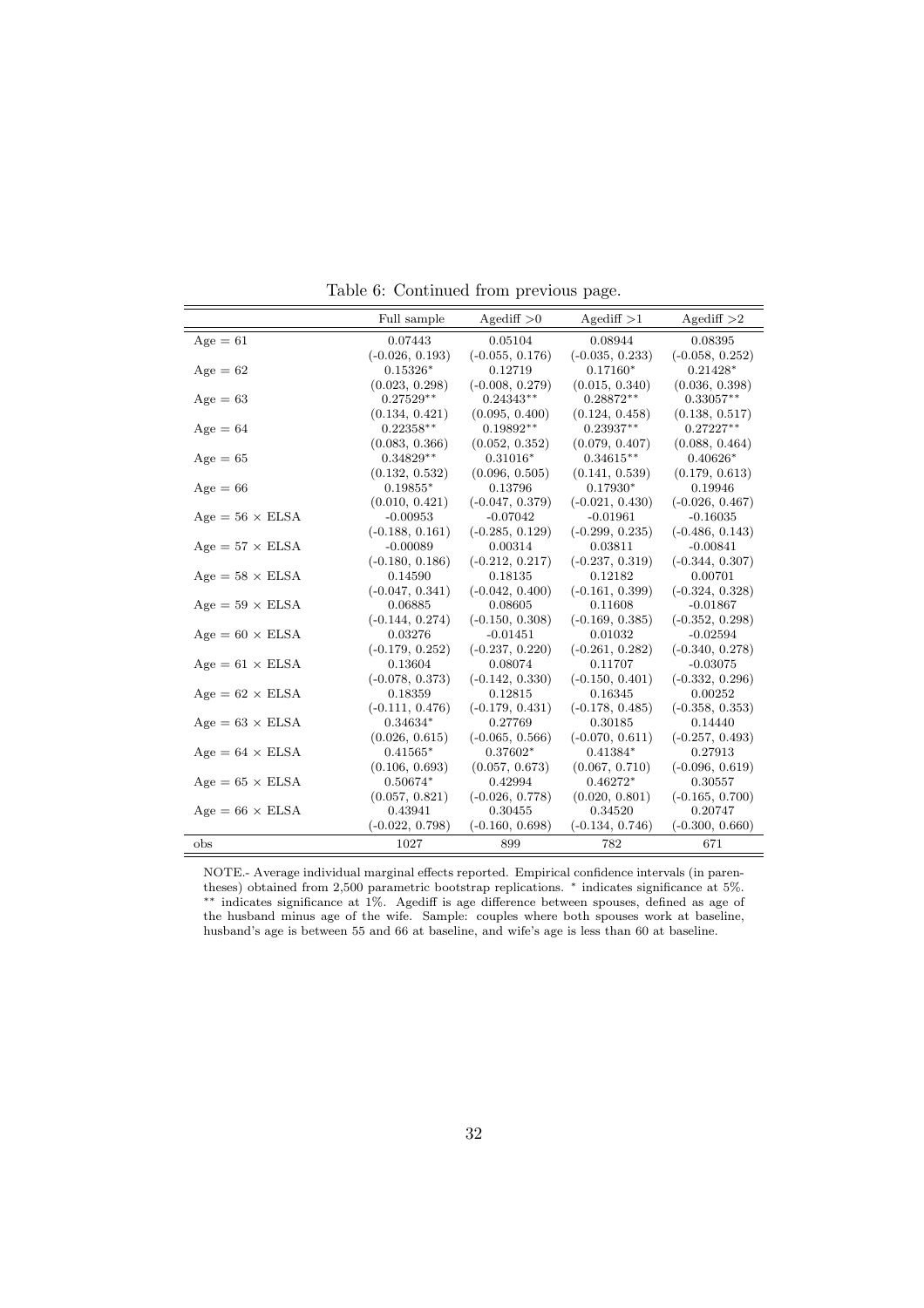Table 7: IV regression of husbands' transitions on wives' transitions. Marginal effects reported. (Continued in next page).

|                                 | Full sample       | $A$ gediff $>0$   | $A$ gediff $>1$   | $A$ gediff $>2$   |
|---------------------------------|-------------------|-------------------|-------------------|-------------------|
| $R_{st}$                        | 0.11795           | $0.46392*$        | $0.54210**$       | $0.63521*$        |
|                                 | $(-0.302, 0.527)$ | (0.073, 0.959)    | (0.119, 1.077)    | (0.044, 1.440)    |
| <b>ELSA</b>                     | 0.02576           | 0.00440           | $-0.02715$        | $-0.00734$        |
|                                 | $(-0.059, 0.122)$ | $(-0.095, 0.107)$ | $(-0.138, 0.088)$ | $(-0.141, 0.125)$ |
| Graduate                        | $-0.02602$        | $-0.02578$        | $-0.06677$        | $-0.07441$        |
|                                 | $(-0.141, 0.082)$ | $(-0.151, 0.095)$ | $(-0.197, 0.063)$ | $(-0.214, 0.072)$ |
| Graduate $\times$ ELSA          | 0.05814           | 0.06557           | 0.11868           | 0.12703           |
|                                 | $(-0.094, 0.246)$ | $(-0.101, 0.261)$ | $(-0.074, 0.333)$ | $(-0.080, 0.358)$ |
| High School                     | $-0.04447$        | $-0.04469$        | $-0.05122$        | $-0.03975$        |
|                                 | $(-0.114, 0.047)$ | $(-0.118, 0.053)$ | $(-0.116, 0.034)$ | $(-0.114, 0.058)$ |
| High School $\times$ ELSA       | 0.02924           | 0.02990           | $-0.00330$        | $-0.02113$        |
|                                 | $(-0.090, 0.151)$ | $(-0.096, 0.165)$ | $(-0.127, 0.147)$ | $(-0.162, 0.162)$ |
| $Health=v$ good                 | $-0.07574**$      | $-0.10820**$      | $-0.09470**$      | $-0.07893*$       |
|                                 | $(-0.124,-0.026)$ | $(-0.161,-0.053)$ | $(-0.155,-0.034)$ | $(-0.145,-0.012)$ |
| $Health = bad$                  | 0.02929           | 0.01256           | 0.02130           | 0.03067           |
|                                 | $(-0.040, 0.107)$ | $(-0.063, 0.096)$ | $(-0.063, 0.114)$ | $(-0.065, 0.132)$ |
| Health=v good $\times$ ELSA     | 0.00105           | 0.01852           | $-0.03448$        | $-0.12350$        |
|                                 | $(-0.100, 0.105)$ | $(-0.095, 0.142)$ | $(-0.159, 0.109)$ | $(-0.256, 0.039)$ |
| $Health = bad \times ELSA$      | 0.06527           | 0.07733           | 0.07106           | 0.02032           |
|                                 | $(-0.085, 0.224)$ | $(-0.082, 0.244)$ | $(-0.106, 0.271)$ | $(-0.175, 0.260)$ |
| $Sp$ heal= $v$ good             | 0.02022           | 0.02004           | 0.01424           | 0.03441           |
|                                 | $(-0.029, 0.068)$ | $(-0.036, 0.074)$ | $(-0.047, 0.074)$ | $(-0.032, 0.102)$ |
| Sp heal=bad                     | 0.02221           | 0.03491           | 0.05156           | $0.13253*$        |
|                                 | $(-0.054, 0.114)$ | $(-0.054, 0.131)$ | $(-0.045, 0.157)$ | (0.016, 0.261)    |
| Sp heal= $v$ good $\times$ ELSA | 0.07495           | 0.09122           | 0.10413           | 0.06165           |
|                                 | $(-0.025, 0.175)$ | $(-0.034, 0.203)$ | $(-0.033, 0.227)$ | $(-0.096, 0.192)$ |
| Sp heal=bad $\times$ ELSA       | $-0.02385$        | $-0.01446$        | $-0.08351$        | $-0.22231$        |
|                                 | $(-0.200, 0.152)$ | $(-0.205, 0.170)$ | $(-0.289, 0.115)$ | $(-0.467, 0.011)$ |
| $Age = 56$                      | 0.02521           | 0.03943           | 0.09875           | $0.17091*$        |
|                                 | $(-0.063, 0.134)$ | $(-0.069, 0.168)$ | $(-0.039, 0.251)$ | (0.007, 0.336)    |
| $Age = 57$                      | $-0.02884$        | $-0.00099$        | 0.04453           | 0.08161           |
|                                 | $(-0.119, 0.081)$ | $(-0.108, 0.131)$ | $(-0.092, 0.198)$ | $(-0.088, 0.267)$ |
| $Age = 58$                      | $_{0.01525}$      | 0.00750           | 0.04218           | 0.10378           |
|                                 | $(-0.074, 0.131)$ | $(-0.100, 0.135)$ | $(-0.091, 0.191)$ | $(-0.062, 0.277)$ |
| $Age = 59$                      | 0.02228           | $-0.00014$        | 0.05101           | 0.09840           |
|                                 | $(-0.067, 0.134)$ | $(-0.113, 0.119)$ | $(-0.100, 0.203)$ | $(-0.108, 0.288)$ |
| $Age = 60$                      | 0.08858           | 0.02948           | 0.05721           | 0.09336           |
|                                 | $(-0.019, 0.209)$ | $(-0.090, 0.154)$ | $(-0.084, 0.202)$ | $(-0.083, 0.263)$ |
| $Age = 61$                      | 0.05600           | $-0.03565$        | $-0.00736$        | $-0.01567$        |
|                                 | $(-0.064, 0.195)$ | $(-0.167, 0.092)$ | $(-0.162, 0.141)$ | $(-0.206, 0.155)$ |

NOTE.- Average individual marginal effects reported. Empirical confidence intervals (in parentheses) obtained from 2,500 parametric bootstrap replications. <sup>∗</sup> indicates significance at 5%. ∗∗ indicates significance at 1%. Agediff is age difference between spouses, defined as age of the husband minus age of the wife. Sample: couples where both spouses work at baseline, husband's age is between 55 and 66 at baseline, and wife's age is less than 62 at baseline.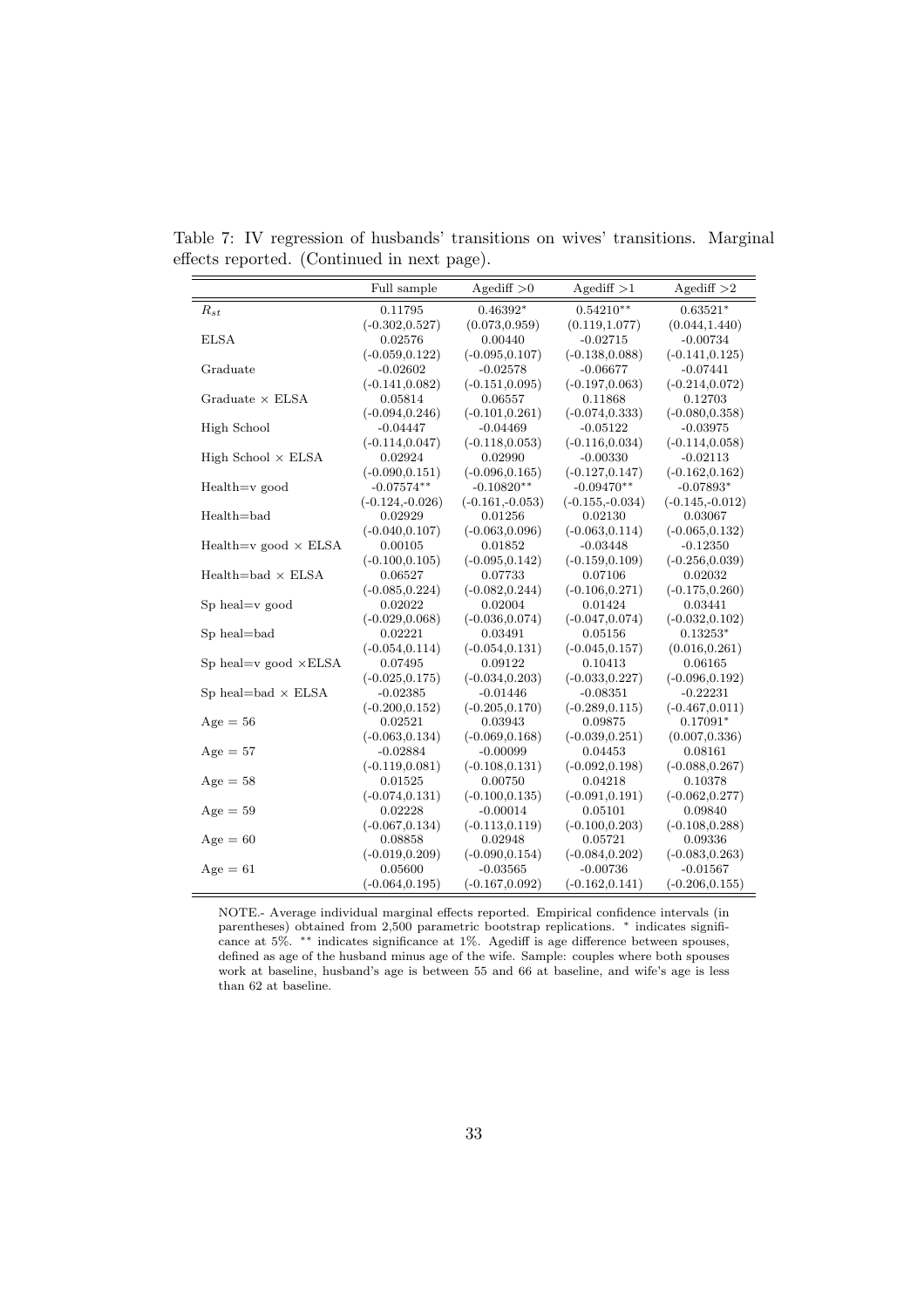|                               | Full sample       | Agediff $>0$      | $A$ gediff $>1$   | Agediff $>2$      |
|-------------------------------|-------------------|-------------------|-------------------|-------------------|
| $Age = 62$                    | 0.10979           | 0.05533           | 0.08922           | 0.18903           |
|                               | $(-0.006, 0.244)$ | $(-0.078, 0.194)$ | $(-0.075, 0.251)$ | $(-0.004, 0.371)$ |
| $Age = 63$                    | $0.24726**$       | 0.15796           | 0.17988           | 0.22275           |
|                               | (0.103, 0.406)    | $(-0.025, 0.340)$ | $(-0.033, 0.381)$ | $(-0.088, 0.493)$ |
| $Age = 64$                    | $0.29799**$       | $0.23252*$        | $0.25065*$        | $0.27772*$        |
|                               | (0.145, 0.450)    | (0.058, 0.415)    | (0.050, 0.452)    | (0.003, 0.532)    |
| $Age = 65$                    | $0.25316**$       | 0.17427           | 0.20111           | 0.21006           |
|                               | (0.065, 0.431)    | $(-0.026, 0.377)$ | $(-0.021, 0.411)$ | $(-0.060, 0.460)$ |
| $Age = 66$                    | 0.14411           | 0.09289           | 0.12970           | 0.15991           |
|                               | $(-0.022, 0.344)$ | $(-0.085, 0.295)$ | $(-0.073, 0.344)$ | $(-0.080, 0.398)$ |
| $Age = 56 \times ELSA$        | $-0.03562$        | $-0.11113$        | $-0.08580$        | $-0.23924$        |
|                               | $(-0.220, 0.140)$ | $(-0.330, 0.099)$ | $(-0.351, 0.175)$ | $(-0.528, 0.062)$ |
| $Age = 57 \times ELSA$        | $-0.01516$        | 0.01183           | $-0.00432$        | $-0.04823$        |
|                               | $(-0.214, 0.174)$ | $(-0.225, 0.245)$ | $(-0.291, 0.274)$ | $(-0.373, 0.269)$ |
| $Age = 58 \times ELSA$        | 0.11204           | 0.13479           | 0.09012           | 0.00606           |
|                               | $(-0.090, 0.302)$ | $(-0.102, 0.347)$ | $(-0.181, 0.348)$ | $(-0.298, 0.300)$ |
| $Age = 59 \times ELSA$        | 0.06610           | 0.11668           | 0.09951           | $-0.02341$        |
|                               | $(-0.139, 0.261)$ | $(-0.106, 0.324)$ | $(-0.178, 0.353)$ | $(-0.328, 0.264)$ |
| $Age = 60 \times ELSA$        | 0.02178           | 0.00143           | $-0.01860$        | $-0.09685$        |
|                               | $(-0.186, 0.242)$ | $(-0.218, 0.229)$ | $(-0.276, 0.249)$ | $(-0.388, 0.196)$ |
| $\rm{Age} = 61$ $\times$ ELSA | 0.05907           | 0.05545           | 0.12151           | 0.06196           |
|                               | $(-0.143, 0.276)$ | $(-0.143, 0.261)$ | $(-0.120, 0.367)$ | $(-0.209, 0.333)$ |
| $Age = 62 \times ELSA$        | 0.10503           | 0.06017           | 0.12393           | 0.11250           |
|                               | $(-0.142, 0.357)$ | $(-0.195, 0.306)$ | $(-0.162, 0.402)$ | $(-0.218, 0.436)$ |
| $Age = 63 \times ELSA$        | 0.20703           | 0.17050           | 0.17789           | 0.12562           |
|                               | $(-0.071, 0.490)$ | $(-0.106, 0.465)$ | $(-0.124, 0.496)$ | $(-0.203, 0.479)$ |
| $Age = 64 \times ELSA$        | 0.29151           | 0.29073           | 0.29183           | 0.18592           |
|                               | $(-0.046, 0.596)$ | $(-0.054, 0.602)$ | $(-0.064, 0.622)$ | $(-0.177, 0.528)$ |
| $Age = 65 \times ELSA$        | 0.35704           | 0.18871           | 0.19290           | 0.05583           |
|                               | $(-0.093, 0.742)$ | $(-0.269, 0.623)$ | $(-0.291, 0.632)$ | $(-0.430, 0.533)$ |
| $Age = 66 \times ELSA$        | 0.12821           | 0.00675           | 0.00667           | $-0.14465$        |
|                               | $(-0.245, 0.508)$ | $(-0.357, 0.379)$ | $(-0.370, 0.391)$ | $(-0.533, 0.259)$ |
| obs                           | 1169              | 996               | 861               | 717               |

Table 7: Continued from previous page.

NOTE.- Average individual marginal effects reported. Empirical confidence intervals (in parentheses) obtained from 2,500 parametric bootstrap replications. <sup>\*</sup> indicates significance at 5%. ∗∗ indicates significance at 1%. Agediff is age difference between spouses, defined as age of the husband minus age of the wife. Sample: couples where both spouses work at baseline, husband's age is between 55 and 66 at baseline, and wife's age is less than 62 at baseline.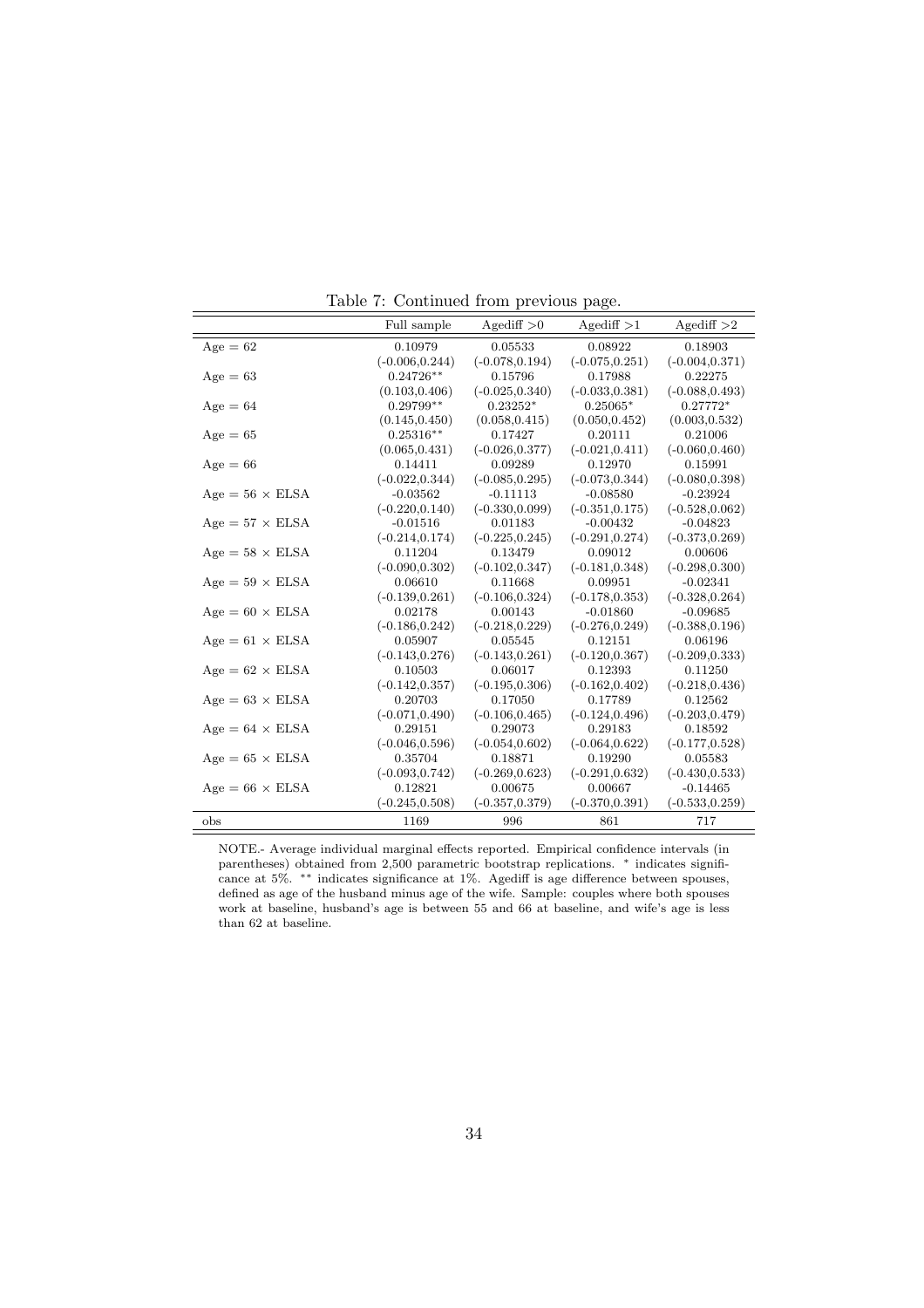Table 8: Probit regression of husbands' transitions on dummies indicating whether their wives reach ages 60 and 62. Marginal effects reported. (Continued in next page).

|                                  | Full sample       | $A$ gediff $>0$   | $A$ gediff $>1$   | $A$ gediff $>2$   |
|----------------------------------|-------------------|-------------------|-------------------|-------------------|
| $\Delta_{st}^{60}$               | $-0.01424$        | 0.03032           | 0.02972           | 0.00435           |
|                                  | $(-0.066, 0.045)$ | $(-0.036, 0.105)$ | $(-0.044, 0.115)$ | $(-0.077, 0.099)$ |
| $\Delta_{st}^{60}\times$ ELSA    | 0.04994           | $0.17656*$        | 0.15564           | $0.21871*$        |
|                                  | $(-0.069, 0.175)$ | (0.025, 0.339)    | $(-0.015, 0.336)$ | (0.022, 0.426)    |
| $\Delta^{62}_{st}$               | 0.06408           | 0.06957           | 0.06816           | 0.09415           |
|                                  | $(-0.006, 0.143)$ | $(-0.016, 0.168)$ | $(-0.027, 0.178)$ | $(-0.034, 0.245)$ |
| $\Delta_{st}^{62}$ × ELSA        | $-0.08776$        | $-0.13591$        | $-0.13296$        | $-0.11330$        |
|                                  | $(-0.240, 0.058)$ | $(-0.321, 0.044)$ | $(-0.337, 0.064)$ | $(-0.391, 0.171)$ |
| <b>ELSA</b>                      | $0.06297**$       | $0.06354*$        | $0.07309*$        | $0.11534**$       |
|                                  | (0.013, 0.116)    | (0.010, 0.120)    | (0.013, 0.138)    | (0.040, 0.193)    |
| Graduate                         | 0.00969           | 0.00777           | $-0.01235$        | $-0.01512$        |
|                                  | $(-0.051, 0.069)$ | $(-0.057, 0.071)$ | $(-0.084, 0.057)$ | $(-0.095, 0.062)$ |
| High School                      | $-0.02525$        | $-0.02854$        | $-0.05586$        | $-0.05198$        |
|                                  | $(-0.081, 0.036)$ | $(-0.089, 0.037)$ | $(-0.121, 0.014)$ | $(-0.125, 0.028)$ |
| Graduate $\times$ ELSA           | 0.04591           | 0.05633           | 0.05791           | 0.06878           |
|                                  | $(-0.069, 0.166)$ | $(-0.066, 0.186)$ | $(-0.076, 0.200)$ | $(-0.079, 0.228)$ |
| High School $\times$ ELSA        | 0.01299           | 0.00046           | $-0.05212$        | $-0.08837$        |
|                                  | $(-0.105, 0.135)$ | $(-0.126, 0.130)$ | $(-0.187, 0.086)$ | $(-0.239, 0.072)$ |
| $Health = v$ good                | $-0.06797**$      | $-0.09529**$      | $-0.08440**$      | $-0.07846*$       |
|                                  | $(-0.116,-0.020)$ | $(-0.147,-0.044)$ | $(-0.142,-0.028)$ | $(-0.142,-0.016)$ |
| $Health = v good \times ELSA$    | 0.02660           | 0.01290           | 0.01134           | 0.01999           |
|                                  | $(-0.038, 0.100)$ | $(-0.054, 0.089)$ | $(-0.063, 0.097)$ | $(-0.065, 0.118)$ |
| $Health = bad$                   | $-0.01566$        | $-0.03057$        | $-0.10513$        | $-0.16170*$       |
|                                  | $(-0.113, 0.084)$ | $(-0.136, 0.080)$ | $(-0.221, 0.018)$ | $(-0.291,-0.025)$ |
| $Health = bad \times ELSA$       | 0.06707           | 0.07408           | 0.01422           | $-0.03158$        |
|                                  | $(-0.084, 0.221)$ | $(-0.082, 0.234)$ | $(-0.154, 0.188)$ | $(-0.222, 0.166)$ |
| $Sp$ heal $= v$ good             | 0.02228           | 0.02415           | 0.01951           | 0.02307           |
|                                  | $(-0.025, 0.068)$ | $(-0.027, 0.073)$ | $(-0.036, 0.073)$ | $(-0.038, 0.082)$ |
| Sp heal = $v$ good $\times$ ELSA | 0.02549           | 0.04405           | 0.04112           | 0.04984           |
|                                  | $(-0.048, 0.115)$ | $(-0.038, 0.143)$ | $(-0.050, 0.153)$ | $(-0.058, 0.183)$ |
| $Sp$ heal $=$ bad                | 0.07849           | $0.11728*$        | $0.13349*$        | 0.10112           |
|                                  | $(-0.014, 0.174)$ | (0.015, 0.221)    | (0.022, 0.249)    | $(-0.022, 0.230)$ |
| Sp heal = bad $\times$ ELSA      | $-0.00129$        | 0.01736           | $-0.05780$        | $-0.11268$        |
|                                  | $(-0.159, 0.164)$ | $(-0.161, 0.205)$ | $(-0.259, 0.152)$ | $(-0.351, 0.125)$ |
| $Age = 56$                       | 0.02565           | 0.03628           | 0.08887           | 0.12820           |
|                                  | $(-0.058, 0.130)$ | $(-0.064, 0.164)$ | $(-0.041, 0.247)$ | $(-0.035, 0.318)$ |
| $Age = 57$                       | $-0.02761$        | $-0.00123$        | 0.04933           | 0.07783           |
|                                  | $(-0.105, 0.071)$ | $(-0.095, 0.117)$ | $(-0.074, 0.201)$ | $(-0.078, 0.266)$ |
| $Age = 58$                       | $-0.01339$        | $-0.02636$        | 0.04787           | 0.19048           |
|                                  | $(-0.141, 0.182)$ | $(-0.159, 0.187)$ | $(-0.141, 0.315)$ | $(-0.089, 0.494)$ |

NOTE.- Average individual marginal effects reported. Empirical confidence intervals (in parentheses) obtained from 2,500 parametric bootstrap replications. <sup>\*</sup> indicates significance at 5%. ∗∗ indicates significance at 1%. Agediff is age difference between spouses, defined as age of the husband minus age of the wife. Sample: couples where both spouses work at baseline, husband's age is between 55 and 66 at baseline, and wife's age is less than 62 at baseline.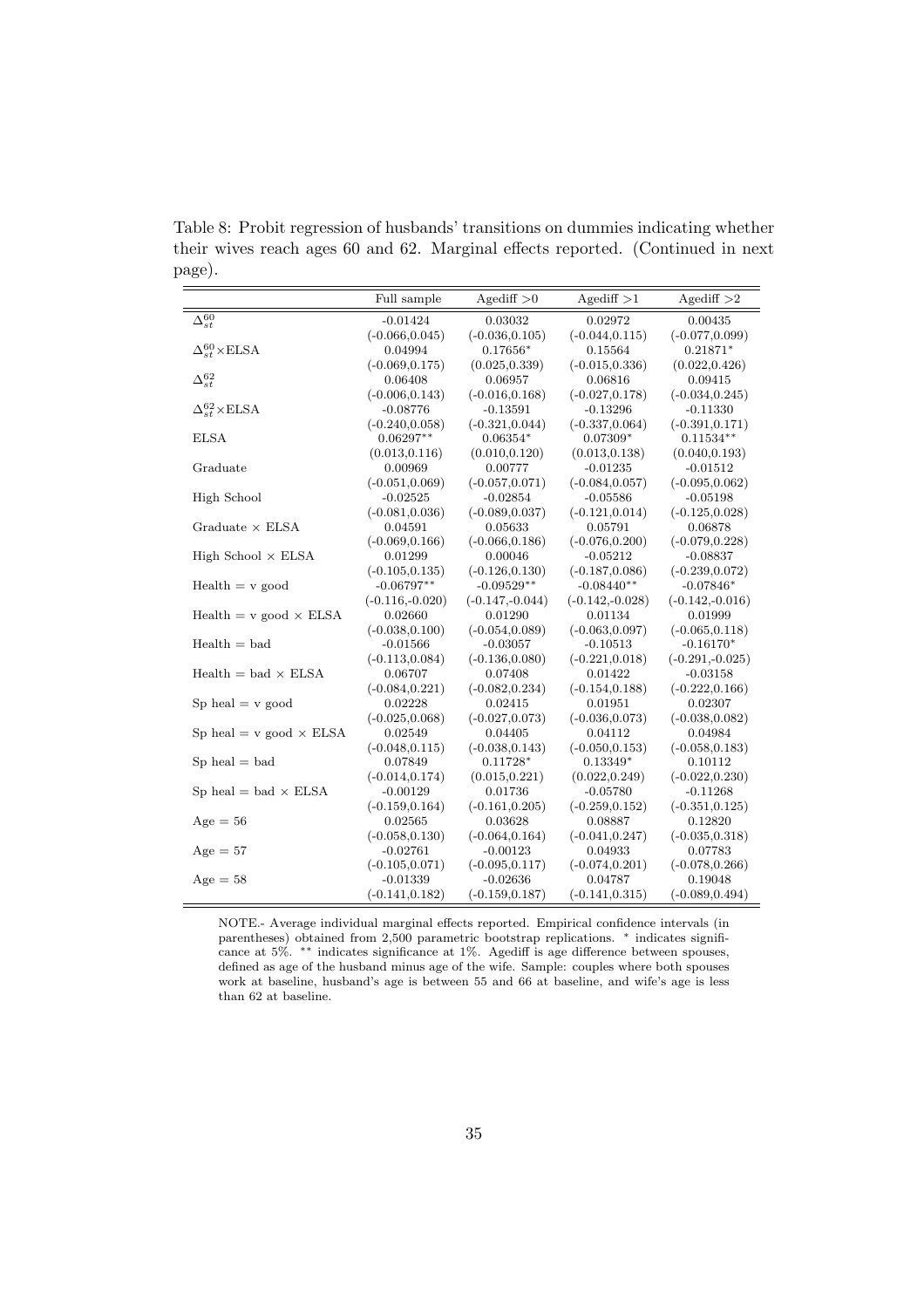Table 8: Continued from previous page.

|                        | Full sample       | Agediff $>0$      | $A$ gediff $>1$   | $A$ gediff $>2$   |
|------------------------|-------------------|-------------------|-------------------|-------------------|
| $Age = 59$             | 0.03288           | 0.04378           | 0.11006           | $0.17188*$        |
|                        | $(-0.054, 0.145)$ | $(-0.056, 0.175)$ | $(-0.018, 0.267)$ | (0.008, 0.356)    |
| $Age = 60$             | 0.09342           | 0.06073           | 0.09273           | 0.12710           |
|                        | $(-0.006, 0.210)$ | $(-0.048, 0.190)$ | $(-0.039, 0.244)$ | $(-0.033, 0.304)$ |
| $Age = 61$             | 0.07088           | 0.03471           | 0.07830           | 0.08071           |
|                        | $(-0.034, 0.182)$ | $(-0.073, 0.153)$ | $(-0.051, 0.221)$ | $(-0.069, 0.251)$ |
| $Age = 62$             | 0.10929           | 0.09592           | $0.14622*$        | $0.21118*$        |
|                        | $(-0.005, 0.238)$ | $(-0.024, 0.234)$ | (0.002, 0.301)    | (0.031, 0.394)    |
| $Age = 63$             | $0.23254**$       | $0.20966**$       | $0.25701**$       | $0.33015**$       |
|                        | (0.100, 0.376)    | (0.070, 0.364)    | (0.104, 0.421)    | (0.147, 0.514)    |
| $Age = 64$             | $0.27949**$       | $0.25849**$       | $0.30321**$       | $0.33860**$       |
|                        | (0.121, 0.438)    | (0.098, 0.427)    | (0.133, 0.477)    | (0.149, 0.531)    |
| $Age = 65$             | $0.23852*$        | $0.20385*$        | $0.24720*$        | $0.27515*$        |
|                        | (0.047, 0.412)    | (0.011, 0.383)    | (0.055, 0.432)    | (0.066, 0.481)    |
| $Age = 66$             | 0.11640           | 0.07871           | 0.12745           | 0.14637           |
|                        | $(-0.045, 0.310)$ | $(-0.078, 0.278)$ | $(-0.051, 0.348)$ | $(-0.055, 0.391)$ |
| $Age = 56 \times ELSA$ | $-0.02094$        | $-0.06748$        | $-0.01304$        | $-0.15152$        |
|                        | $(-0.217, 0.151)$ | $(-0.305, 0.137)$ | $(-0.309, 0.242)$ | $(-0.498, 0.163)$ |
| $Age = 57 \times ELSA$ | $-0.02017$        | 0.01396           | 0.05442           | 0.00381           |
|                        | $(-0.214, 0.166)$ | $(-0.214, 0.231)$ | $(-0.237, 0.327)$ | $(-0.346, 0.318)$ |
| $Age = 58 \times ELSA$ | 0.00792           | 0.01073           | 0.07327           | 0.20972           |
|                        | $(-0.101, 0.187)$ | $(-0.106, 0.209)$ | $(-0.082, 0.295)$ | $(-0.017, 0.418)$ |
| $Age = 59 \times ELSA$ | 0.06179           | 0.07993           | 0.11591           | $-0.01353$        |
|                        | $(-0.140, 0.250)$ | $(-0.152, 0.291)$ | $(-0.164, 0.366)$ | $(-0.344, 0.286)$ |
| $Age = 60 \times ELSA$ | 0.04153           | $-0.02341$        | 0.01512           | $-0.01885$        |
|                        | $(-0.172, 0.249)$ | $(-0.254, 0.202)$ | $(-0.262, 0.281)$ | $(-0.338, 0.287)$ |
| $Age = 61 \times ELSA$ | 0.09203           | 0.03675           | 0.11347           | $-0.02762$        |
|                        | $(-0.127, 0.325)$ | $(-0.199, 0.289)$ | $(-0.174, 0.401)$ | $(-0.358, 0.302)$ |
| $Age = 62 \times ELSA$ | 0.14888           | 0.15432           | 0.18798           | 0.00199           |
|                        | $(-0.106, 0.392)$ | $(-0.111, 0.414)$ | $(-0.129, 0.480)$ | $(-0.370, 0.355)$ |
| $Age = 63 \times ELSA$ | $0.27645*$        | 0.26023           | 0.29872           | 0.19217           |
|                        | (0.001, 0.516)    | $(-0.039, 0.522)$ | $(-0.025, 0.573)$ | $(-0.175, 0.517)$ |
| $Age = 64 \times ELSA$ | $0.33246*$        | 0.31773           | 0.35361           | 0.21854           |
|                        | (0.012, 0.605)    | $(-0.020, 0.603)$ | $(-0.004, 0.639)$ | $(-0.176, 0.555)$ |
| $Age = 65 \times ELSA$ | $0.44452*$        | 0.40715           | $0.46705*$        | 0.34042           |
|                        | (0.044, 0.776)    | $(-0.005, 0.765)$ | (0.048, 0.801)    | $(-0.116, 0.727)$ |
| $Age = 66 \times ELSA$ | 0.22300           | 0.15986           | 0.21232           | 0.08008           |
|                        | $(-0.147, 0.568)$ | $(-0.214, 0.525)$ | $(-0.209, 0.589)$ | $(-0.375, 0.507)$ |
| obs                    | 1169              | 996               | 861               | 717               |

NOTE.- Average individual marginal effects reported. Empirical confidence intervals (in parentheses) obtained from 2,500 parametric bootstrap replications. \* indicates significance at 5%. ∗∗ indicates significance at 1%. Agediff is age difference between spouses, defined as age of the husband minus age of the wife. Sample: couples where both spouses work at baseline, husband's age is between 55 and 66 at baseline, and wife's age is less than 62 at baseline.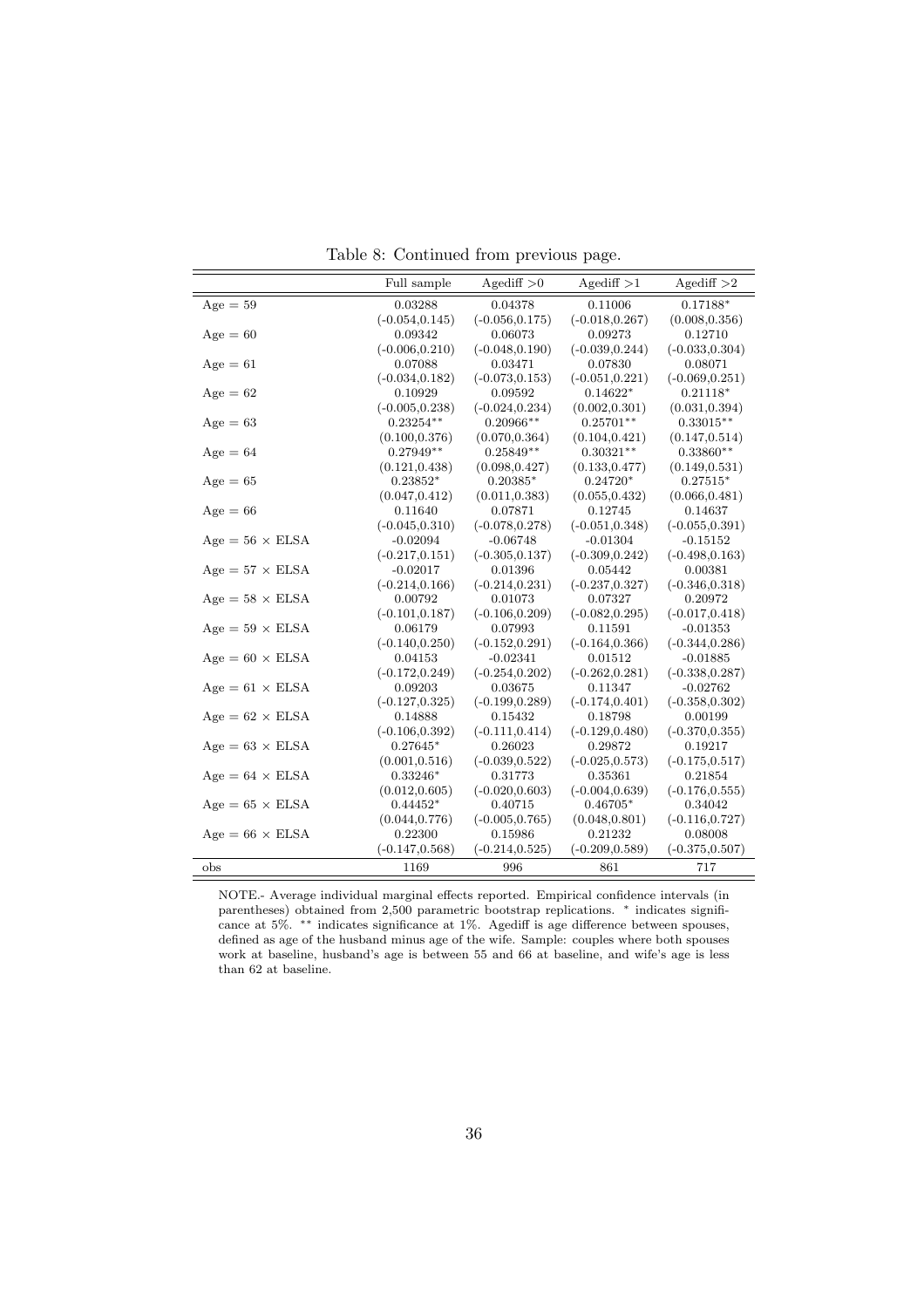## References

- [1] Ai, Ch. and E. Norton. 2003. "Interaction terms in logit and probit models". Economic Letters. Vol 80, pp. 123-129.
- [2] Benitez-Silva, H., M. Buchinsky, H.-M. Chan, J. Rust and S. Sheivasser. 1999. "An Empirical Analysis of the Social Security Disability Application, Appeal, and Award Process". Labour Economics. Vol. 6, pp. 147-178.
- [3] Benitez-Silva, H., M. Buchinsky and J. Rust. 2004. "How Large are the Classification Errors in the Social Security Disability Award Process?". NBER Working Paper No. 10219.
- [4] Blau, D. 1994. "Labor Force Dynamics of Older Men". Econometrica. Vol 62, no. 1, pp. 117-156.
- [5] Blau, D. 1998. "Labor Force Dynamics of Older Married Couples". Labor Economics. Vol 16, no. 3, pp. 595-629.
- [6] Blau, D. and D. Gilleskie. 2006. "Health Insurance and Retirement of Married Couples". Journal of Applied Economietrics. Vol. 21, no. 7, pp. 935-953.
- [7] Bound, J. and R. V. Burkhauser. 1999. "Economic Analysis of Transfer Programs Targeted on People with Disabilities", in Handbook of Labor Economics, eds. O. Ashenfelter and D. Card, Elsevier North Holland.
- [8] Casanova, M. 2010. "Happy Together: A Structural Model of Couples' Retirement Chocies". Working Paper.
- [9] Coile, C. 2004a. "Retirement Incentives and Couples' Retirement Decisions". Topics in Economic Analysis & Policy. Vol. 4, no. 1, Article 17.
- [10] Coile, C. 2004b. "Health Shocks and Couples' Labor Supply Decisions". NBER Working Paper 10810.
- [11] Coile, C. and J. Gruber. 2001. "Social Security Incentives for Retirement", in Themes in the Economics of Aging, ed. David A. Wise, Chicago: University of Chicago Press.
- [12] Coile, C. and J. Gruber. 2007. "Future Social Security Entitlements and the Retirement Decison". The Review of Economics and Statistics. Vol. 89, no. 2, pp. 234-246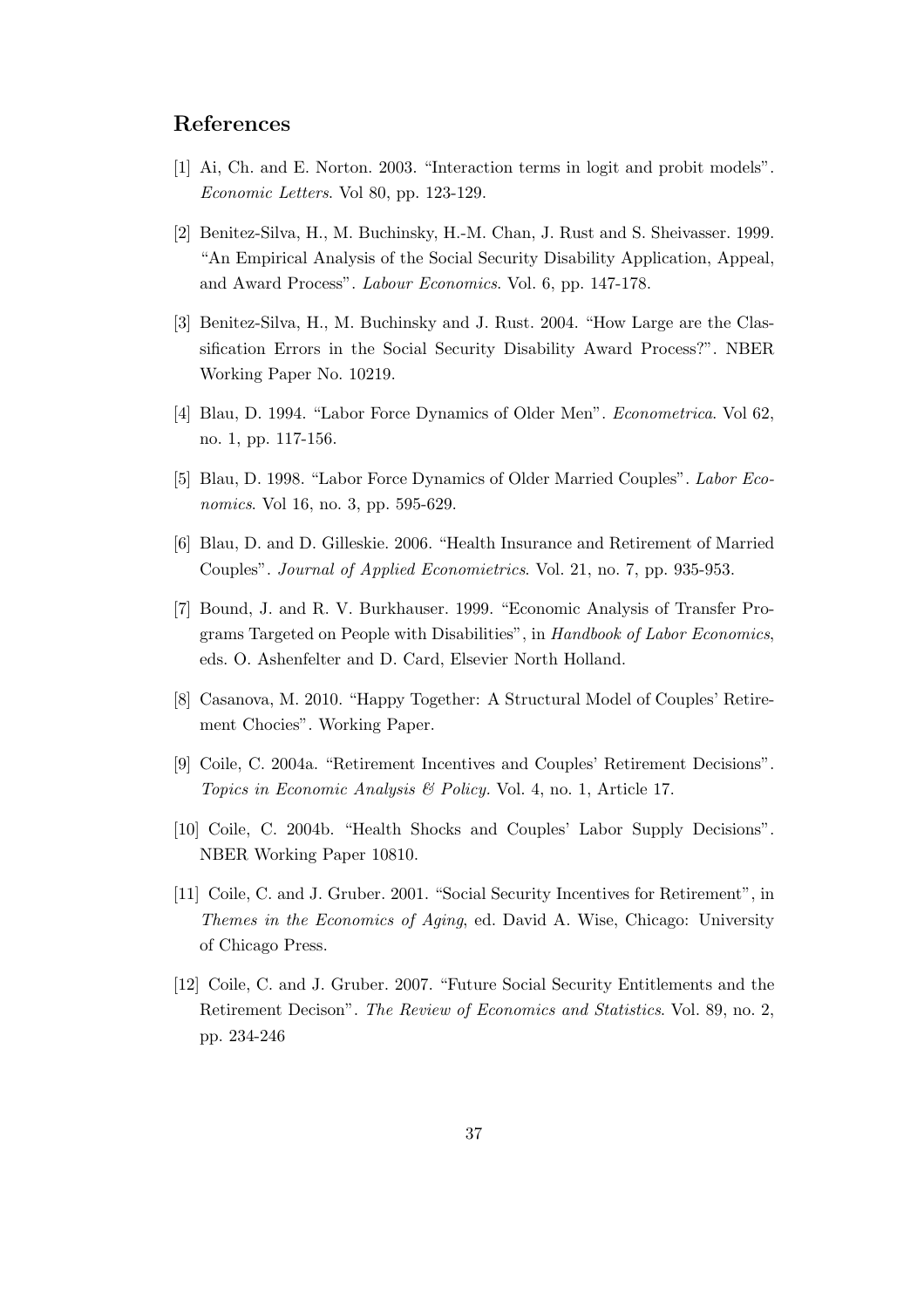- [13] Diamond, P. and J. Gruber. 1999. "Social Security and Retirement in the United States". In Social Security and Retirement Around the World, eds. Jonathan Gruber and David A. Wise, Chicago: University of Chicago Press.
- [14] French, E. 2005. "The Effects of Health, Wealth, and Wages on Labour Supply and Retirement Behaviour". Review of Economic Studies. Vol. 72, no. 2, pp. 395-427.
- [15] French, E. and J. B. Jones. 2007. "The effects of Health Insurance and Self-Insurance on Retirement Behavior". FRB Chicago Working Paper No. 2001-19.
- [16] Gruber, J. and D. Wise (eds.). 1999. "Social Security and Retirement Around the World". Chicago: University of Chicago Press.
- [17] Gruber, J. and D. Wise (eds.). 2004. "Social Security Programs and Retirement Around the World. Micro-Estimation". Chicago: University of Chicago Press.
- [18] Gustman, A. and O. Mitchell. 1992. "Pensions and labor Market Activity: Behavior and Data Requirements", in Pensions and the U.S. Economy: The Need for Good Data., ed. Zvi Bodie and Alicia Munnell, Philadelphia: Pension Research Council.
- [19] Gustman, A. and T. Steinmeier. 1989. "An Analysis of Pension Benefit Formulas, Pension Wealth and Incentives from Pensions". Research In Labor Economics, Vol. 10, pp. 53-106
- [20] Gustman, A. and T. Steinmeier. 2000. "Retirement in Dual-Career Families: A Structural Model". Journal of Labor Economics. Vol. 18, no. 3, pp. 503-545.
- [21] Gustman, A. and T. Steinmeier. 2004. "Social Security, Pensions And Retirement Behavior Within The Family". Journal of Applied Econometrics. Vol. 19, no. 6, pp. 723-737.
- [22] Hurd, M. 1990a. "Research on the Elderly: Economic Status, Retirement, and Consumption and Saving". Journal of Economic Literature. Vol 28, no. 2 pp. 565-637.
- [23] Hurd, M. 1990b. "The Joint Retirement Decisions of Husbands and Wives". In Issues in the Economics of Aging", ed. David A. Wise, Chicago: University of Chicago Press.
- [24] Lumsdaine, R., J. Stock, and D. Wise. 1996. "Retirement Incentives: The Interaction Between Employer-Provided Pensions, Social Security, and Retiree